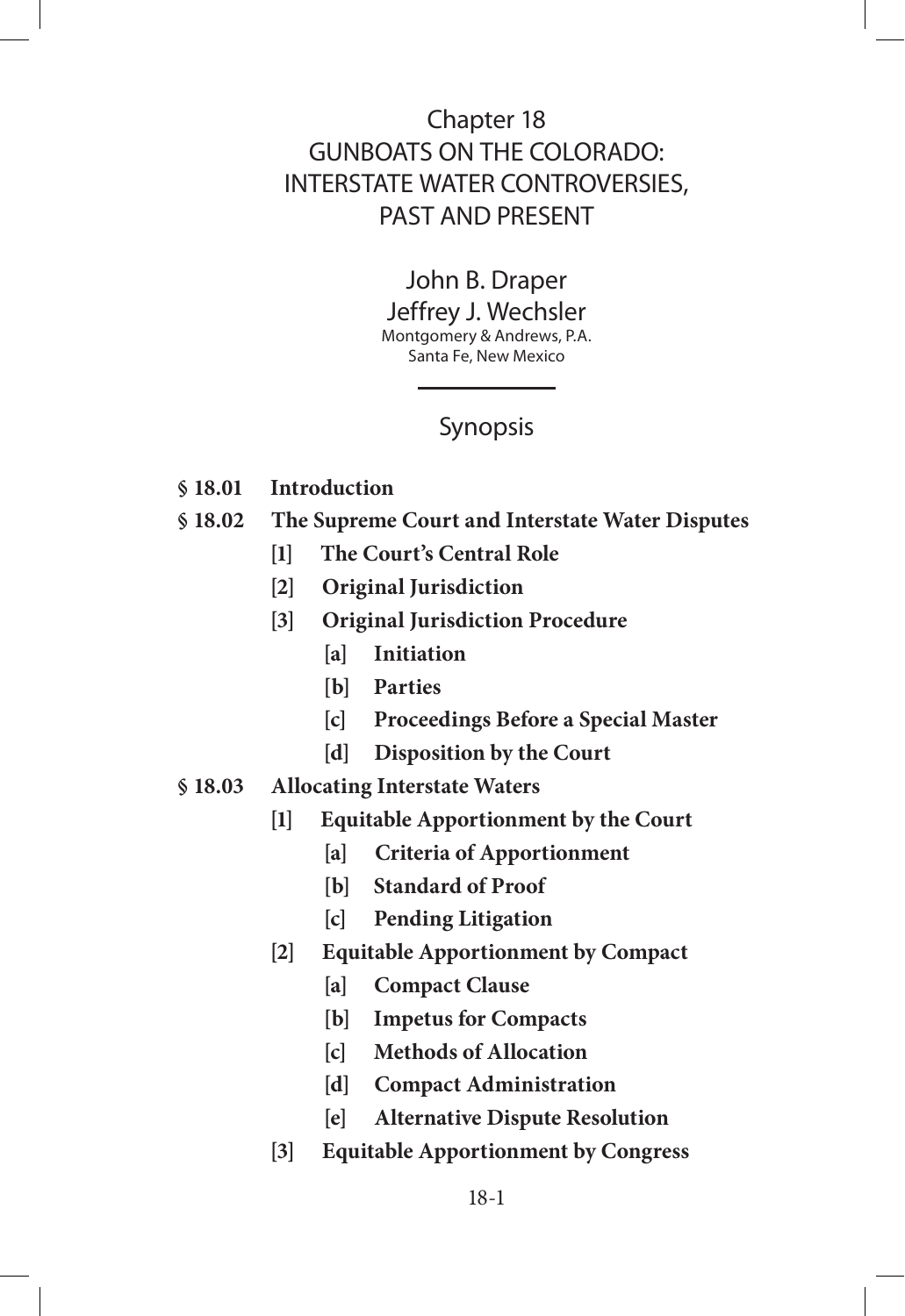## 18-2 MINERAL LAW INSTITUTE

- **[a] Commerce Clause**
- **[b] Colorado River**
- **[c] Rio Grande River**
- **[4] Private Interstate Litigation**
- **§ 18.04 Enforcement of Interstate Allocations**
	- **[1] Supreme Court Jurisdiction**
	- **[2] Interpretation and Enforcement of Prior Allocations**
		- **[a] Laramie Decree**
		- **[b] North Platte Decree**
		- **[c] Pecos River Compact**
		- **[d] Republican River Compact**
		- **[e] Arkansas River Compact**
		- **[f] Yellowstone River Compact**
	- **[3] Failure to Comply with Supreme Court Interpretation and Enforcement Decrees**
		- **[a] Laramie River**
		- **[b] Republican River**
- **§ 18.05 Impact of Interstate Allocations on In-State Water Uses**
	- **[1]** *Hinderlider* **(La Plata River)**
	- **[2]** *Texas v. New Mexico* **(Pecos River)**
	- **[3]** *Kansas v. Colorado* **(Arkansas River)**
	- **[4]** *Kansas v. Nebraska and Colorado* **(Republican River)**
- **§ 18.06 Conclusion**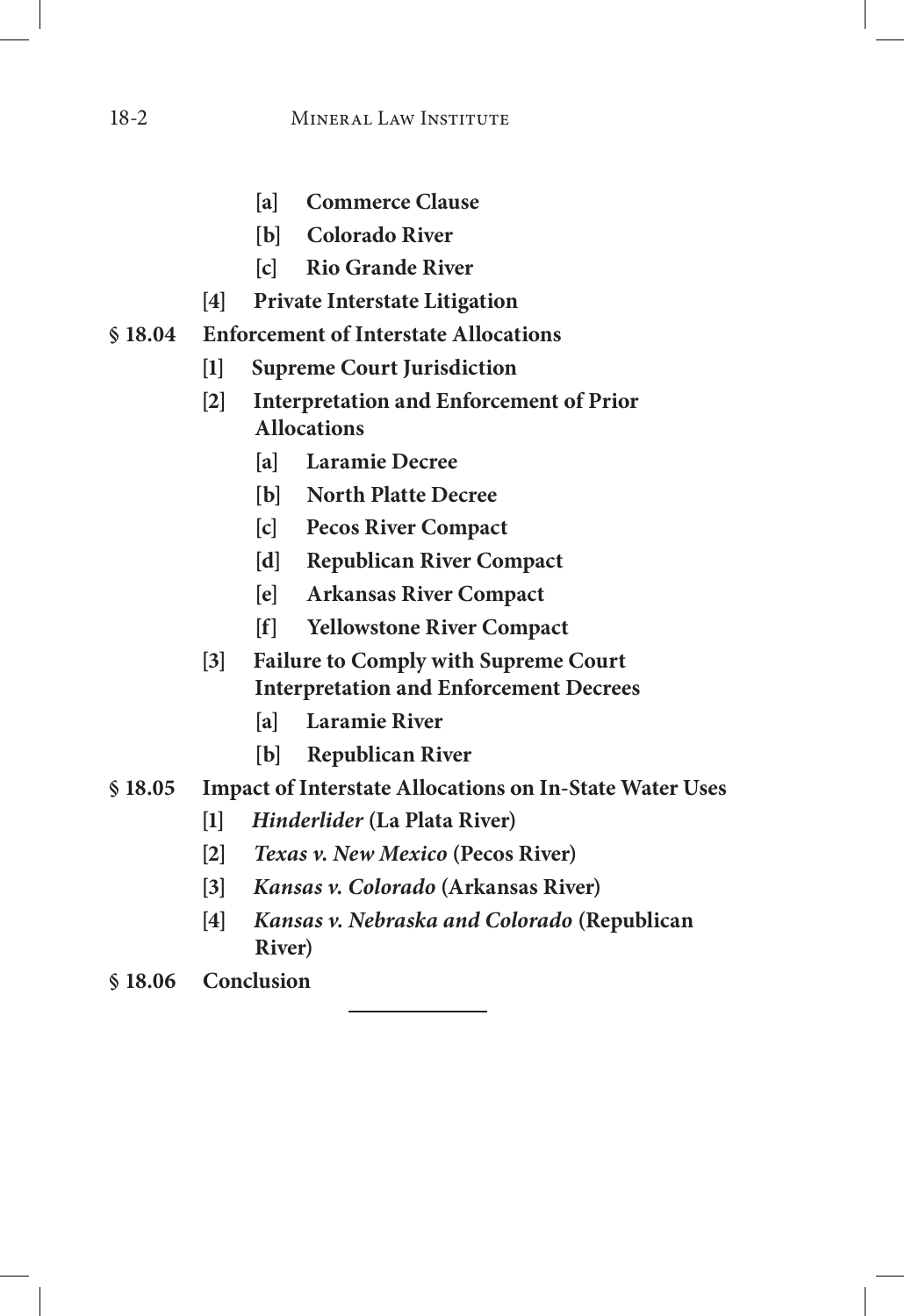## **§ 18.01 Introduction\*1**

In 1934 the federal government began construction of Parker Dam on the Colorado River, a dam that would straddle the border between Arizona and California. A major purpose of the dam was to supply water to the Metropolitan Water District of Southern California, which was paying the U.S. Bureau of Reclamation to construct the dam.**<sup>2</sup>**

Governor Benjamin Moeur of Arizona took umbrage at the fact that the federal government was building another dam on the Colorado River without the permission of the State of Arizona.**<sup>3</sup>** Arizona had previously sued the U.S. government and the other Colorado Basin States, without success, to prevent the construction of Hoover Dam and to have the Colorado River Compact declared unconstitutional.**<sup>4</sup>** Governor Moeur was determined that, this time, things would be different. This time, Arizona would mount military resistance.

Governor Moeur called out the Arizona National Guard, which commandeered two ferry boats named the "Nellie T" and "Julia B," which in turn were immediately dubbed the "Arizona Navy." These two ferry boats, filled with armed men, steamed into the waters of the Colorado with orders to prevent further construction. The standoff ended when Harold Ickes, the Secretary of the Interior, called a halt to construction until a U.S. Supreme Court order could be obtained against Arizona.**<sup>5</sup>** The United States soon filed a bill in the original jurisdiction of the Supreme Court seeking an injunction against the State of Arizona. A motion for a temporary injunction and order to show cause why a restraining order

**<sup>2</sup>**United States v. Arizona, 295 U.S. 174, 181 (1935). *See* Report of the Special Master, Arizona v. California, No. 8, Orig., at 33-34 (1960).

<sup>3</sup>David R. Berman, Arizona Politics and Government: The Quest for Autonomy, Democracy, and Development 161 (Univ. of Neb. Press 1998). The Attorney General of Arizona issued an opinion that the dam was illegal. Arizona Att'y Gen. Op. of July 31, 1933, *reprinted in* Two Opinions of the Att'y Gen. Furnished to Colo. River Comm'n of Ariz. (1933).

**<sup>4</sup>**Arizona v. California, 283 U.S. 423 (1931).

**<sup>5</sup>**Marc Reisner, Cadillac Desert: The American West and Its Disappearing Water 258 (Penguin Books 1986).

**<sup>\*</sup>** Cite as John B. Draper & Jeffrey J. Wechsler, "Gunboats on the Colorado: Interstate Water Controversies, Past and Present," 55 *Rocky Mt. Min. L. Inst.* 18-1 (2009).

**<sup>1</sup>** Mr. Draper is or has been counsel for states involved in certain cases discussed in this chapter. He has been counsel of record for Kansas in Kansas v. Colorado, No. 105, Orig., and Kansas v. Nebraska & Colorado, No. 126, Orig., U.S. Sup. Ct. He is counsel of record for Montana in Montana v. Wyoming & North Dakota, No. 137, Orig. He also advises the State of New Mexico with regard to interstate issues on the Rio Grande. The authors wish to thank Leland Rolfs, Burke Griggs, Maria O'Brien, Christopher Grunewald, and Sarah Bond for their assistance. The positions expressed here do not necessarily represent the positions of any of the aforementioned states or persons.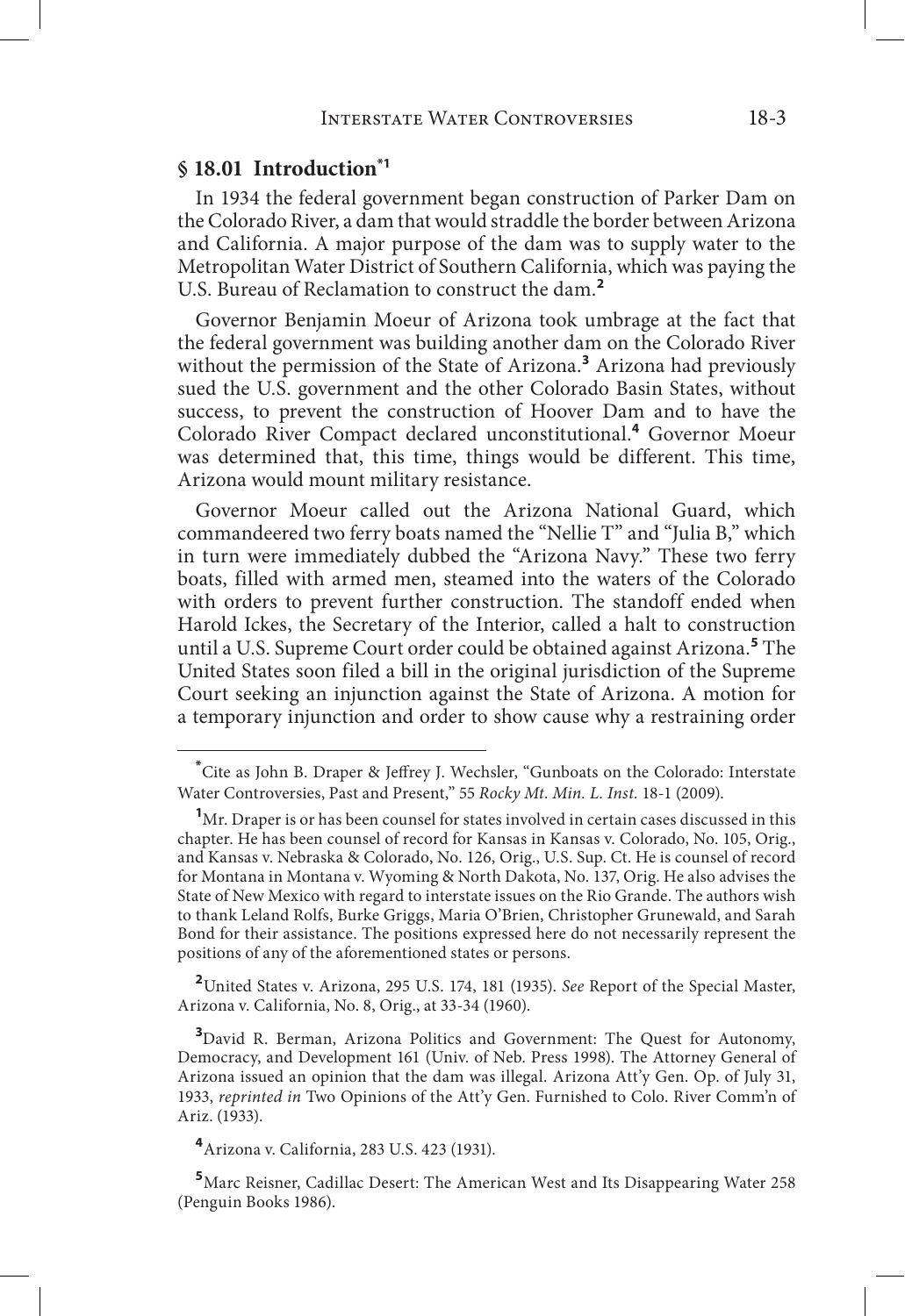should not issue against the State of Arizona was also filed. The State of Arizona moved to dismiss the bill, and argument was heard by the Court on the motions.

This time, Arizona *was* more successful. The Supreme Court held that the federal government had failed to obtain an act of Congress authorizing the construction of the dam, that it had failed to obtain specific approval by the President of the United States, and that it had failed to obtain the recommendation of the Chief of Engineers and the approval of the Secretary of War, all as required by the reclamation laws. Therefore, the federal government's complaint was dismissed.**<sup>6</sup>**

Parker Dam was later authorized by Congress,**<sup>7</sup>** the necessary approvals were obtained, and the dam was constructed, but not before the State of Arizona was able to exact support in the form of federal irrigation project approvals.**<sup>8</sup>** Governor Moeur thereby provided one of the more colorful chapters in the development of legal principles concerning the balancing of state and national interests in interstate waters in our federal system of government.

As a result of controversies like these over the last century, an elaborate structure of Supreme Court decrees, interstate compacts, and congressional enactments controlling the apportionment and administration of interstate rivers has emerged. It is the purpose of this chapter to describe and analyze the first century of interstate water conflict, its impact on instate uses, and unresolved controversies. First, the authors will describe the U.S. Supreme Court's central role in shaping interstate water allocations and the mechanics for bringing suit in the Court's original jurisdiction. Next, the methods of allocating interstate waters that have developed over the years will be discussed. Third, the authors will describe the developing area of enforcement of interstate allocations, including a discussion of certain controversies that were unresolved as of the date of this writing. Finally, the authors will address the impact of interstate allocations on instate users.

#### **§ 18.02 The Supreme Court and Interstate Water Disputes**

#### **[1] The Court's Central Role**

The Supreme Court of the United States has played a critical and central role over the last century in shaping interstate relations with respect to rivers and other interstate resources. This is not entirely surprising, given the unique role of the Court in resolving controversies between

**<sup>6</sup>**United States v. Arizona, 295 U.S. 174, 192 (1935).

**<sup>7</sup>**Act of August 30, 1935, 49 Stat. 1028, 1040.

**<sup>8</sup>**Robert J. Glennon, Water Follies: Groundwater Pumping and the Fate of America's Fresh Waters 193, 194 (2004).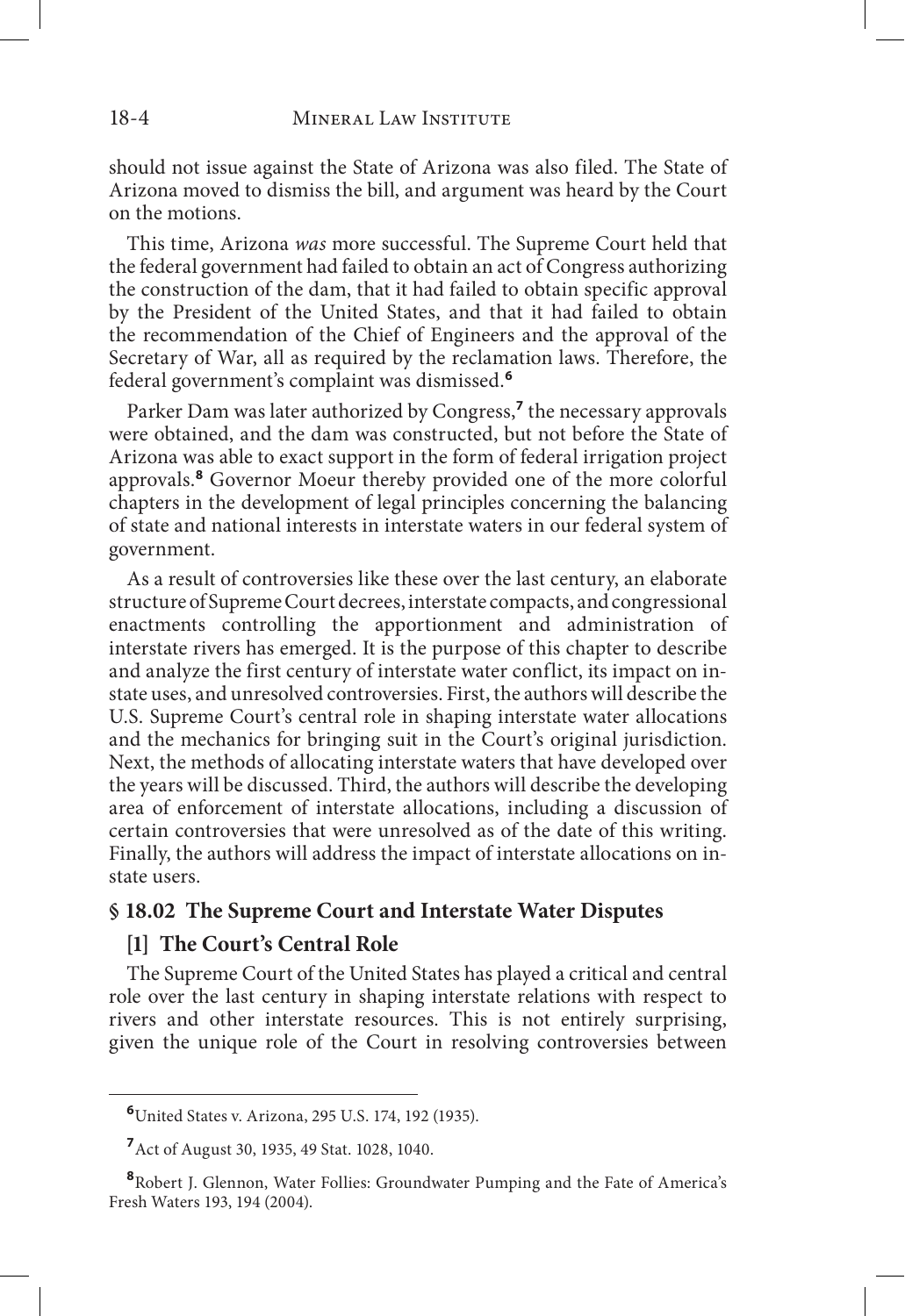states under the U.S. Constitution. In 1924, Charles Warren, a respected commentator, wrote:

We Americans now are so accustomed to the Supreme Court and its peculiar place in our government, that we fail to realize what an absolute novelty the Federal Convention in 1787 was proposing for adoption by the people of the States. Never before in history had there existed a Court with the powers which this new tribunal was to exercise. For the first time, there now came into existence a permanent Court, which should have the power to summon before it sovereign States in dispute and to determine their respective rights by a judgment which should be enforceable against them.

Such a Court, with such functions, is the most original, the most distinctively American contribution to political science to be found in the Constitution. It is even more. It is the cement which has fixed firm the whole Federal structure.**<sup>9</sup>**

As we shall see, the Supreme Court, in the exercise of this extraordinary power, has articulated the theory of interstate relations inherent in the Constitution and the ramifications of that theory. It has provided the relevant principles that should be applied in allocating interstate waters. It has performed the function of actually making the interstate allocation in many instances. It has affirmed the power of Congress to make interstate allocations. It has encouraged the states to enter into compacts with the approval of Congress. It has also played a critical role in interpreting and enforcing interstate allocations, no matter which method was originally used to arrive at the allocation. The Court has recently entered into a new phase of this jurisprudence in which the Court is determining what principles apply to the enforcement of allocations, including the enforcement of its own decisions when a state fails to comply with the Court's decree interpreting and requiring compliance with a compact.

#### **[2] Original Jurisdiction**

In 1775, Benjamin Franklin made the first proposal to give the power to the federal government to settle disputes between the colonies, and it was John Dickenson of Delaware who in 1776 proposed such a power in the clause that became Article IX of the Articles of Confederation.**<sup>10</sup>** It has been said that this provision constituted an "entirely new expedient of statecraft."**<sup>11</sup>** Approximately one-eighth of the entire text of the Articles of Confederation was devoted to the procedure for resolution of interstate disputes. Article IX provided for a special court to be constituted by agreement of the states involved in the dispute, or by Congress, if the states

<sup>&</sup>lt;sup>9</sup>Charles Warren, The Supreme Court and Sovereign States 32 (Princeton Univ. Press 1924).

**<sup>10</sup>***Id.* at 4-5. *See* Articles of Confederation, Art. IX, Const. art. 1, §§ 1-8, *available at*  http://www.loc.gov.

**<sup>11</sup>**Warren, *supra* note 9, at 3.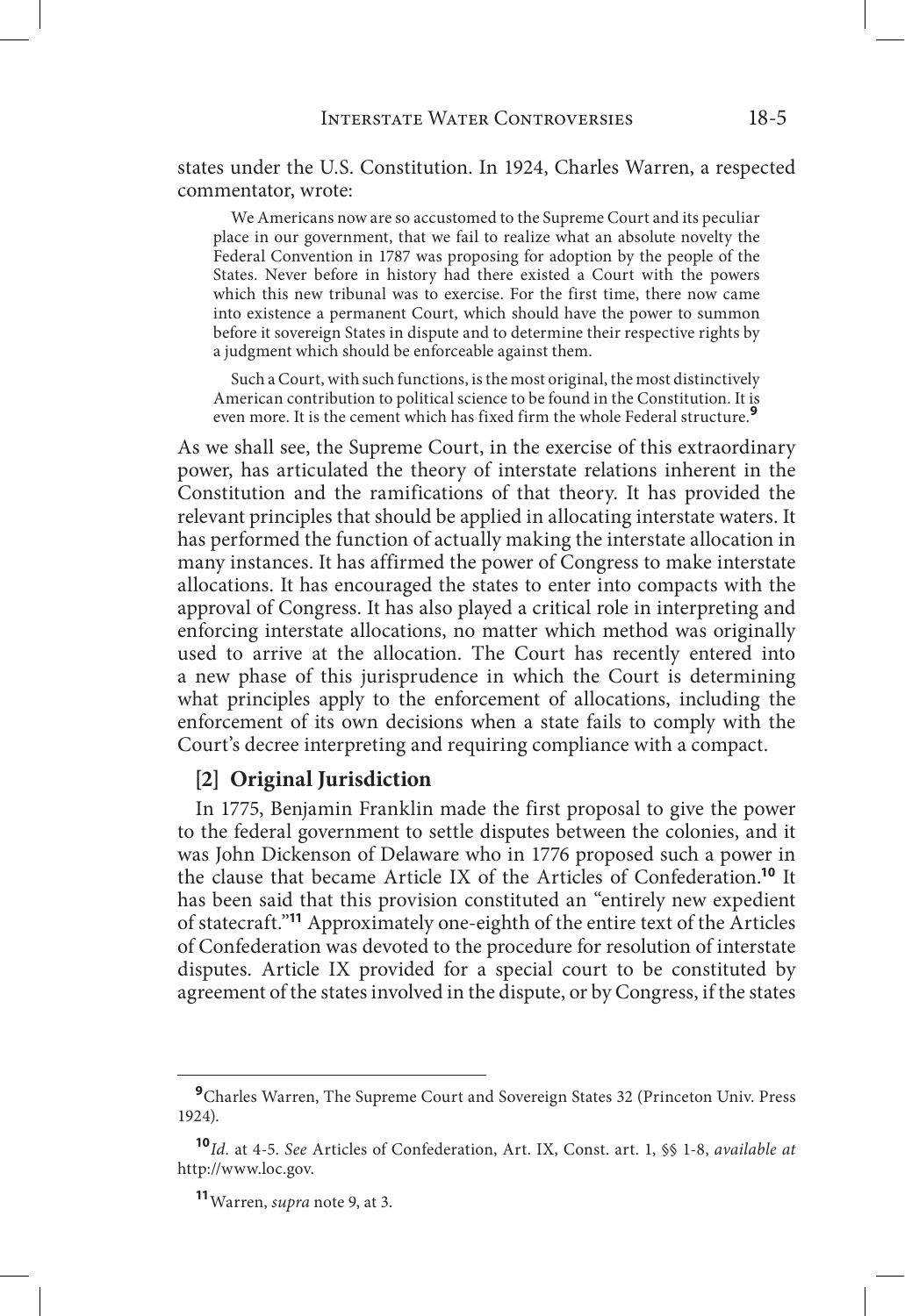could not agree. The judgment of the court was to be final and conclusive, even if one of the states refused to participate.**<sup>12</sup>**

Only one interstate case was tried pursuant to Article IX of the Articles of Confederation. It was *Pennsylvania v. Connecticut*, a territorial dispute, in which sovereignty over more than five million acres, including Scranton, Pennsylvania, and other cities, was at stake. The case was tried in Trenton, New Jersey, and resolved in favor of Pennsylvania in 1782.**<sup>13</sup>** Charles Warren has remarked on "how simply the States and the people of the day accepted the idea that sovereign States might and should appear before a Court, even before a Court having compulsory jurisdiction."**<sup>14</sup>**

The power under Article IX of the Articles of Confederation to resolve interstate disputes was converted, under the Constitution, into the power of the Supreme Court to resolve interstate disputes. Article III, Section 2, Clause 1 provides that the judicial power of the federal courts "shall extend . . . to Controversies between two or more States." Clause 2 provides that the jurisdiction of the Supreme Court shall consist of *appellate* jurisdiction over cases from such lower federal courts as the Congress may have ordained and established under Section 1 of Article III, and *original* jurisdiction over controversies involving certain kinds of parties:

In all Cases affecting Ambassadors, other public Ministers and Consuls, and those *in which a State shall be Party*, the supreme Court shall have original Jurisdiction. In all the other Cases before mentioned, the supreme Court shall have appellate Jurisdiction, both as to Law and Fact, with such Exceptions, and under such Regulations as the Congress shall make.**<sup>15</sup>**

The original jurisdiction of the Supreme Court is the only jurisdiction established in the Constitution that may be exercised without enabling legislation by Congress.**<sup>16</sup>**

**<sup>15</sup>***Id.* (emphasis added).

**<sup>16</sup>***See, e.g.,* Grayson v. Virginia, 3 U.S. (3 Dall.) 320 (1796). The Supreme Court heard argument recently with respect to the award of expert witness costs in *Kansas v. Colorado*  to the effect that the Court's original jurisdiction is not subject to *regulation* by Congress, just as the Court had ruled in 1803 that the *scope* of its original jurisdiction could not be expanded by Congress. Marbury v. Madison, 5 U.S. (1 Cranch) 137 (1803). The Court determined that it did not need to reach the constitutional or statutory questions presented because it chose to conform its original jurisdiction rule to the rule in the federal district courts. Kansas v. Colorado, 129 S.Ct. 1294, 1298 (2009).

**<sup>12</sup>***Id*. at 5.

**<sup>13</sup>***Id*. at 6-8, App. A at 99.

**<sup>14</sup>***Id*. at 8.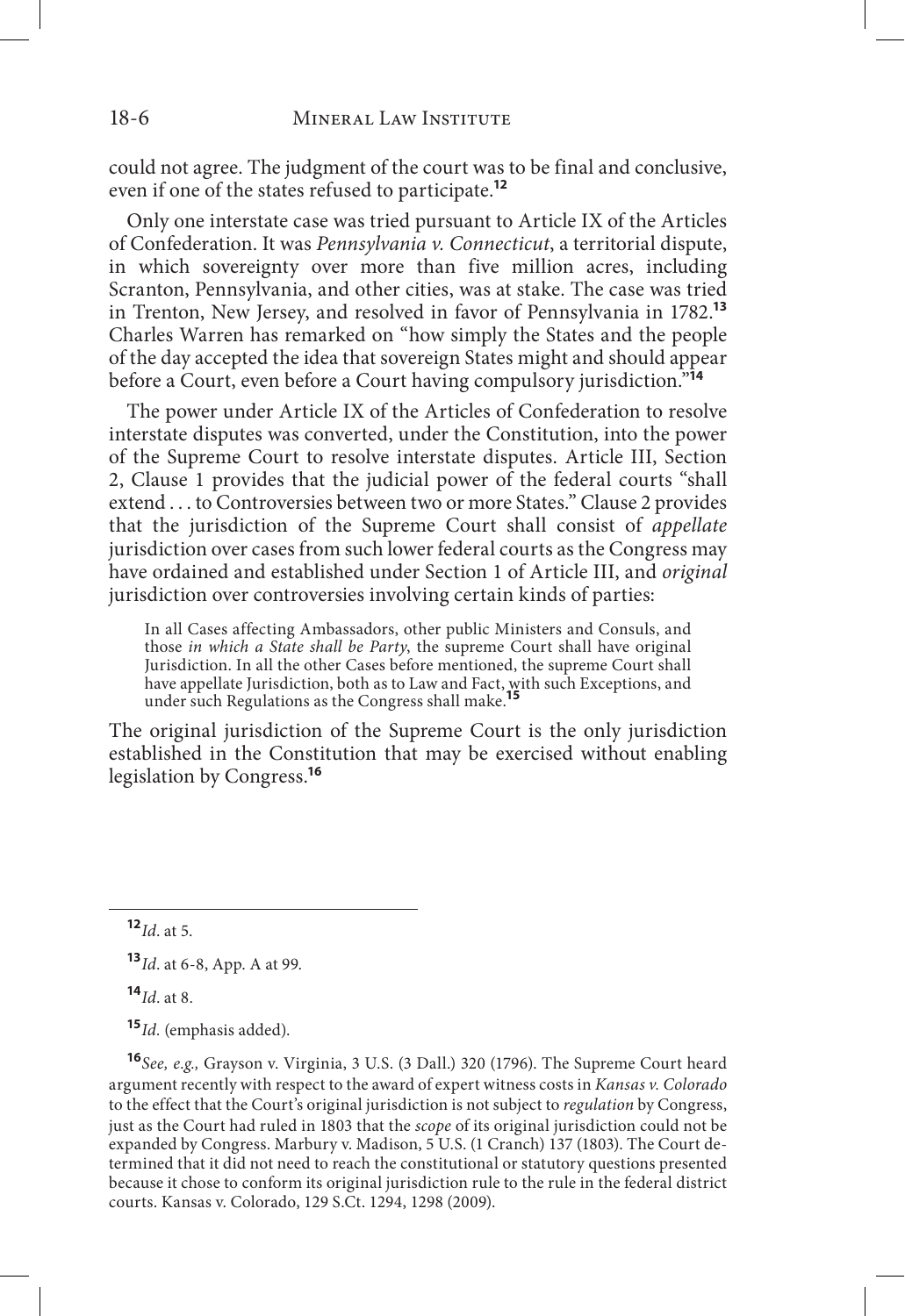In the Judiciary Act of 1789, Congress set the number of justices of the Supreme Court,**<sup>17</sup>** created the initial system of lower federal courts,**<sup>18</sup>** and provided that certain types of cases, in addition to the types specified in Article III of the Constitution, would lie in the Court's original jurisdiction.**<sup>19</sup>** The Court has stated that its jurisdiction "over controversies between two or more states was declared by the judiciary act of 1789 to be exclusive, *as in its nature it necessarily must be.*"**<sup>20</sup>** This statement is consistent with the fundamental notion that the states waived their sovereign immunity from suit by another state in the Supreme Court, but not in any other court. The Judiciary Act further provided that certain types of original jurisdiction would be exclusive to the Supreme Court. The latter provisions concerning exclusive jurisdiction have been relied upon and enforced by the Supreme Court since 1789, but the additional areas of original jurisdiction added by the 1789 Act were struck down by the Court in 1803 in *Marbury v. Madison.***<sup>21</sup>** In that case, Chief Justice John Marshall, speaking for a unanimous Court, declared the doctrine of Judicial Review, by which the Court may declare unconstitutional, and therefore null and void, an act of Congress that is contrary to the Constitution.

The creation of the power to resolve interstate controversies in the Supreme Court had the benefit of assigning such power to a body permanently constituted, not one specially formed upon the occasion of each interstate dispute. The permanence of the Supreme Court helped dispel the notion that states would not be treated fairly under the ad hoc system of the Articles of Confederation.**<sup>22</sup>** The Federalist Papers argued in support of this grant of power, and the Anti-Federalists did not oppose it.**<sup>23</sup>** The Supreme Court immediately took a confident stance towards its power to resolve controversies involving a state, even in the absence of the state, if it should refuse to appear.**<sup>24</sup>**

**<sup>19</sup>***Id.* § 13.

**<sup>21</sup>**5 U.S. (1 Cranch) 137 (1803).

**<sup>22</sup>**Warren, *supra* note 9, at 12-13.

**<sup>23</sup>**The Federalist No. 80 (Alexander Hamilton); *see* Brutus, "Essays of Brutus" *in* The Anti-Federalist 174-176 (Herbert J. Storing ed., Univ. of Chi. Press 1985); Warren, *supra*  note 9, at 33 ("the clause which gave jurisdiction to the Supreme Court over controversies between the States of the new Union received not a breath of opposition").

**<sup>24</sup>***See* Grayson v. Virginia, 3 U.S. (3 Dall.) 320 (Ellsworth, Ch. J. 1796); New Jersey v. New York, 30 U.S. (5 Pet.) 284 (Marshall, Ch. J. 1831).

**<sup>17</sup>**1 Stat. 73, § 1 ("the supreme court of the United States shall consist of a chief justice and five associate justices").

**<sup>18</sup>***Id.* §§ 2, 3.

**<sup>20</sup>**Kansas v. Colorado, 185 U.S. 125, 139 (1902) (internal quotation marks omitted, emphasis added).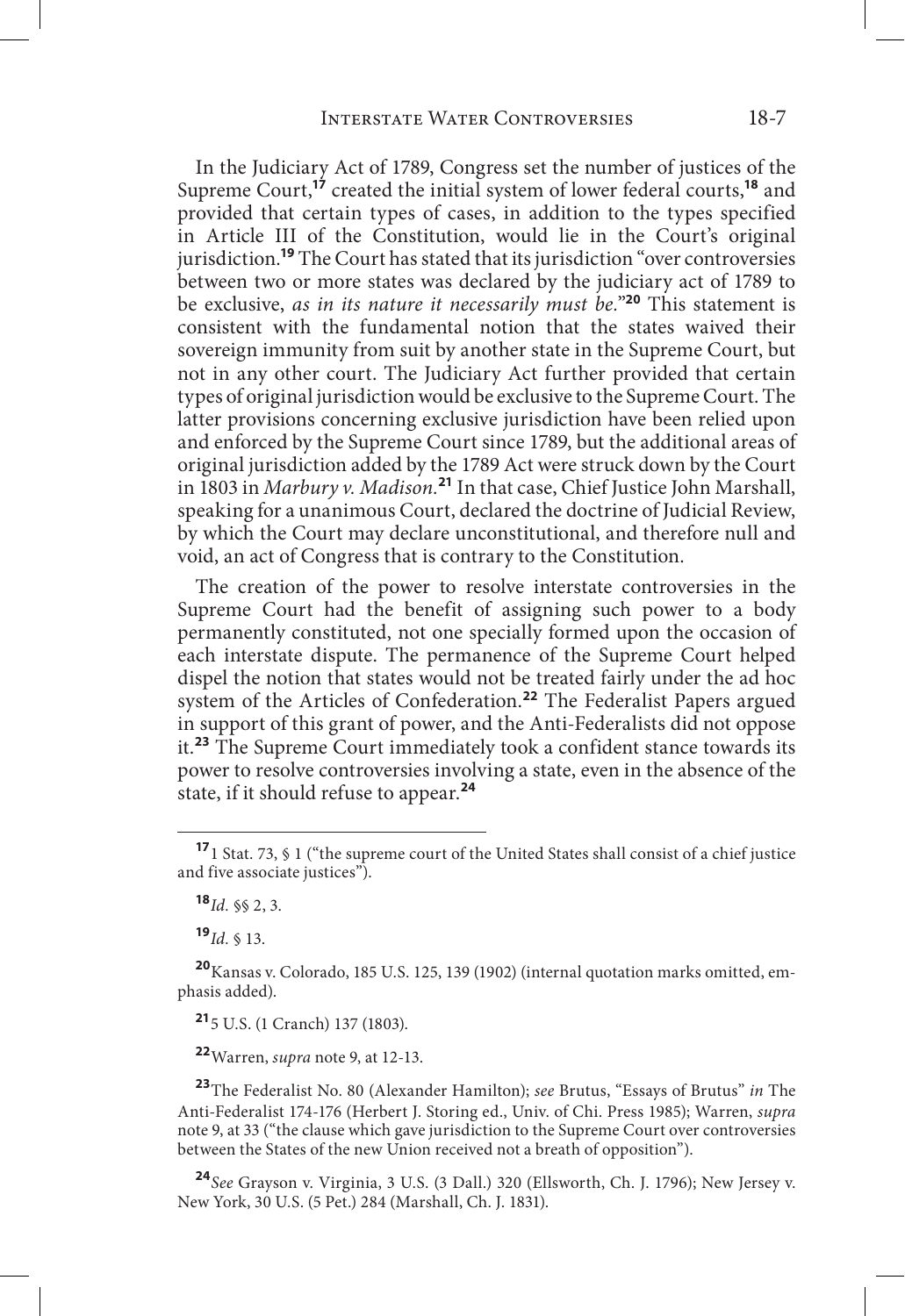#### **[3] Original Jurisdiction Procedure**

## **[a] Initiation**

Unlike the federal district courts, the Supreme Court will not necessarily take a case that falls within its original jurisdiction. This is true even when the Supreme Court's original jurisdiction is exclusive.**<sup>25</sup>** The action therefore begins with a motion for leave to file a bill of complaint.**<sup>26</sup>** This motion typically includes the initial pleading proposed to be filed and is accompanied by a brief in support. The state applying for relief must convince the Court that its cause of action lies within the Court's original jurisdiction *and* that it satisfies the Court's other criteria, which are: (1) the case must be of sufficient dignity and seriousness, and (2) there must be no alternative forum.**<sup>27</sup>** The Court has said, "[t]he model case for invocation of this Court's original jurisdiction is a dispute between States of such seriousness that it would amount to *casus belli* if the States were fully sovereign."**<sup>28</sup>** Interstate water cases generally fall into this category. In a prescient statement in 1925, Felix Frankfurter, later to become a Justice of the Court, and James Landis stated in their discussion of the benefits to be obtained by interstate water compacts, "no one State can control the power to feed or to starve, possessed by a river flowing through several States."**<sup>29</sup>**

The defendant state is allowed to file a responsive brief opposing the motion for leave to file the bill of complaint, and the plaintiff state is allowed to file a reply.**<sup>30</sup>** The Court then makes a decision on the motion, often inviting the views of the U.S. Solicitor General before ruling. In recent cases, the Court has agreed to consider motions to dismiss for failure to state a claim filed by the defendant state after the Court has granted the motion for leave to file, for the purpose of further testing the

**<sup>30</sup>***See* Sup. Ct. Rule 17.5.

**<sup>25</sup>**Mississippi v. Louisiana, 506 U.S. 73, 76-77 (1992).

**<sup>26</sup>***See* Sup. Ct. Rule 17.3.

**<sup>27</sup>**Mississippi v. Louisiana, 506 U.S. 73, 77 (1992).

**<sup>28</sup>**Texas v. New Mexico, 462 U.S. 554, 571 n.18 (1983) (citations omitted).

**<sup>29</sup>**Felix Frankfurter & James R. Landis, "The Compact Clause of the Constitution—A Study in Interstate Adjustments," 34 Yale L.J. 685, 701 (1925) (footnote omitted) (*quoted in* Texas v. New Mexico, 462 U.S. 554, 569 n.15 (1983)).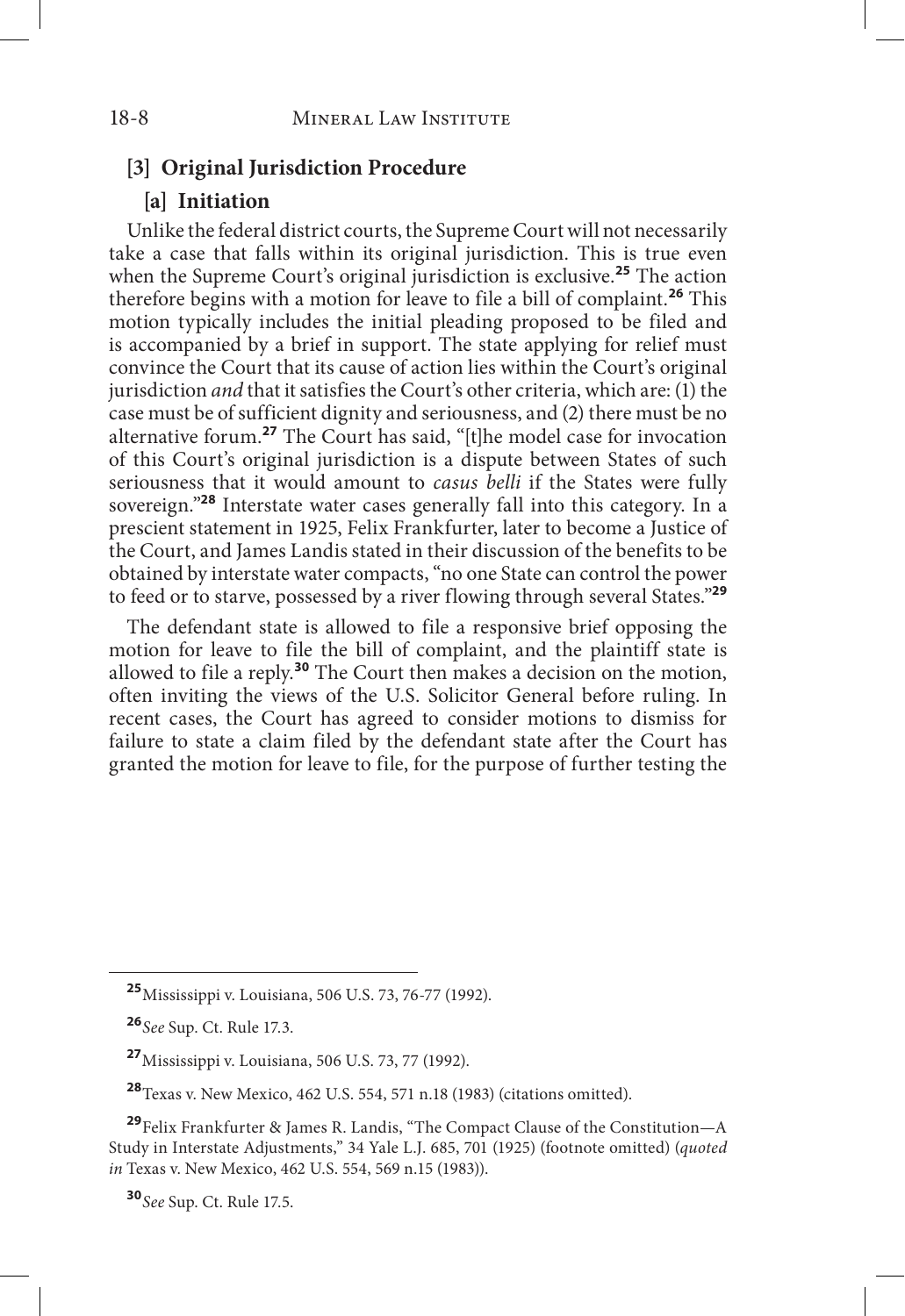legal sufficiency of the bill of complaint.**<sup>31</sup>** Since the existence of a cause of action is necessarily an issue addressed in briefing on the motion for leave to file, this extra preliminary step allows a second, more thorough, round of briefing on that issue.

#### **[b] Parties**

Water apportionment suits involve unique interests that "rise[] . . . above a mere question of a local private right. . . ."**<sup>32</sup>** A water apportionment action is "one between states, each acting as a quasi sovereign and representative of the interests and rights of her people. . . ."**<sup>33</sup>** In water apportionment suits in the original jurisdiction of the Supreme Court, the states are the real parties in interest. It is for this reason that the Eleventh Amendment does not preclude interstate water disputes. This issue was resolved in the first equitable apportionment suit before the Court. In *Kansas v. Colorado*, **34** Colorado asserted that the real parties in interest were the water users in each state. The Supreme Court disagreed. It decided that Kansas was the rightful plaintiff because it was acting "as parens patriæ, trustee, guardian or representative of all or a considerable portion of its citizens. . . ."**<sup>35</sup>** As a result, water claimants in the litigating states are bound by the Court's final decree, even though they were not parties to the suit.**<sup>36</sup>**

As illustrated by the gunboat standoff between the Secretary of the Interior and the Governor of Arizona, the United States has an interest in many interstate water disputes. In general, the United States has been allowed to intervene in equitable apportionment litigation if there is a significant federal interest at stake.**<sup>37</sup>** Likewise, other states have been

**<sup>33</sup>**Wyoming v. Colorado, 286 U.S. 494, 508-09 (1932).

**<sup>34</sup>**185 U.S. 125, 138 (1902).

**<sup>35</sup>***Id.* at 142.

**<sup>37</sup>***See* Nebraska v. Wyoming, 304 U.S. 545 (1938).

**<sup>31</sup>***See, e.g.,* Kansas v. Nebraska & Colorado, 527 U.S. 1020 (1999) ("Nebraska granted leave to file a motion to dismiss, in the nature of a motion under Rule 12(b)(6), Federal Rules of Civil Procedure. . . ."); Montana v. Wyoming & North Dakota, 128 S. Ct. 1332 (2008). In the Republican River case, the Court denied the motion to dismiss. Kansas v. Nebraska & Colorado, 530 U.S. 1272 (2000). The special master in Montana v. Wyoming & North Dakota, has recommended denying the motion to dismiss in that case. No. 137, Orig., Memorandum Op. of the Special Master on Wyoming' Motion to Dismiss Bill of Complaint 2 (June 2, 2009), *available at* http://www.doj.mt.gov/news/releases2009/2009 0603specialmasteropinion.pdf.

**<sup>32</sup>**Kansas v. Colorado, 206 U.S. 46, 99 (1907).

**<sup>36</sup>***See, e.g.,* Wyoming v. Colorado, 286 U.S. 494, 508-509 (1932); Nebraska v. Wyoming, 515 U.S. 1, 22 (1995) (interstate water disputes may be "resolved by compact or decree without the participation of individual claimants, who nonetheless are bound by the result reached through representation by their respective States").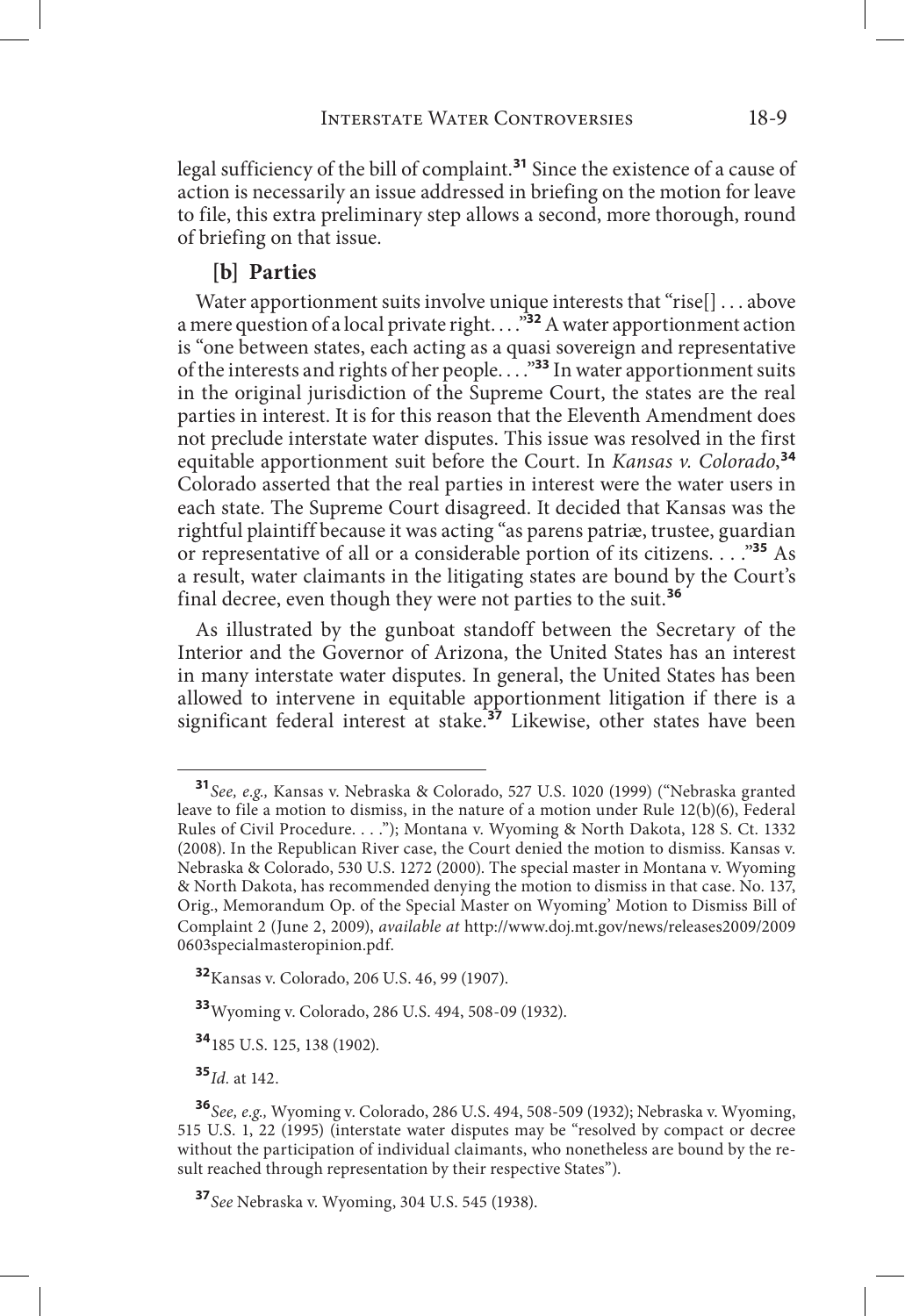allowed to intervene if their interests are significantly affected.**<sup>38</sup>** The Supreme Court made clear in *New Jersey v. New York*, **<sup>39</sup>** however, that it will not allow the original jurisdiction to be "expanded to the dimensions of ordinary class actions." The Court denied permission to the City of Philadelphia to intervene because the State of Pennsylvania was already a party.**<sup>40</sup>** The state, acting as parens patriae, represents the interests of its citizens, unless a party can show "some compelling interest in his own right, apart from his interest in a class with all other citizens and creatures of the state, which interest is not properly represented by the state."**<sup>41</sup>** As a result, the Court has strictly limited intervention by non-state parties in water apportionment cases.

The question often arises whether the United States is an indispensable party to interstate litigation. The answer seems to depend on the degree and nature of the United States' involvement in the basin at issue. A suit brought by Texas against New Mexico under the Rio Grande Compact was dismissed because the United States was found to be an indispensable party and could not be joined.**<sup>42</sup>** The indispensability of the United States must be considered in light of each state's constitutional right to have its disputes with other states resolved by the Supreme Court.

## **[c] Proceedings Before a Special Master**

Once a motion for leave to file has been granted and any motions to dismiss have been denied, the Court, if it has not already done so, will often appoint a special master. The Court will refer the case to him or her for further proceedings, after which the special master is to report back to the Court with recommendations.

The special master, on behalf of the Court, will manage the case, determine the scope of discovery, and rule on any related motions. Though not binding, the Federal Rules of Civil Procedure and Evidence "may be taken as guides."**<sup>43</sup>** Discovery can be quite lengthy in interstate water cases,

**<sup>40</sup>***Id.* at 372.

**<sup>41</sup>***Id.* at 373.

**<sup>43</sup>**Sup. Ct. Rule 17.2.

**<sup>38</sup>***See* Arizona v. California, 347 U.S. 985 (1954).

**<sup>39</sup>**345 U.S. 369, 373 (1953).

**<sup>42</sup>**Texas v. New Mexico, 352 U.S. 991 (1957). This decision was later explained to have been based on the existence of Indian water rights in the basin that would necessarily be affected if the relief sought were granted. Idaho *ex rel.* Evans v. Oregon, 444 U.S. 380, 391 (1980).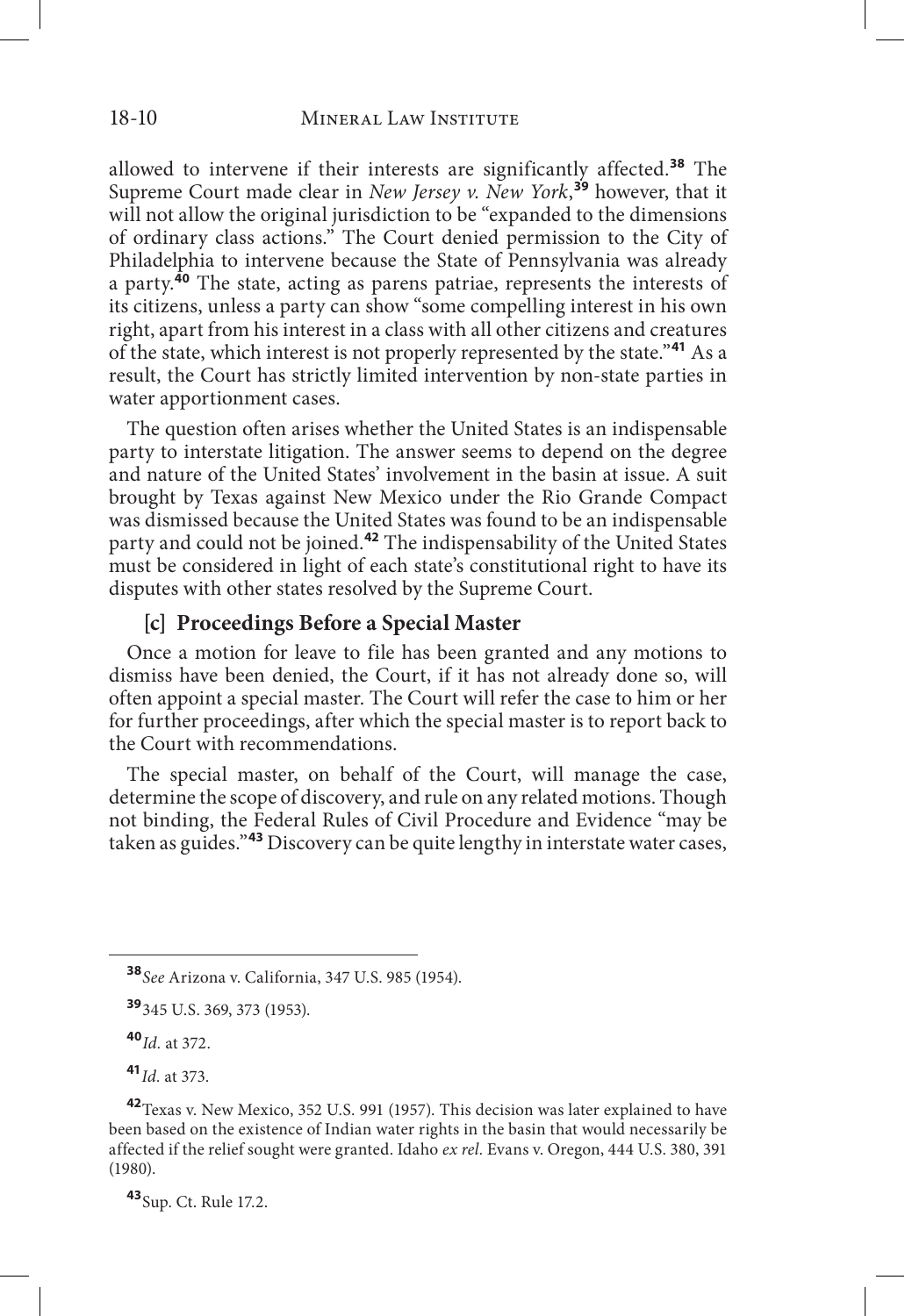requiring many months if not years to complete.**<sup>44</sup>** Typically, experts must be hired and given the opportunity to identify and investigate the relevant factual issues. After the experts have developed their opinions, each party must be given a fair opportunity to discover the opposing expert opinions and their foundations, and to prepare responsive reports. In the meantime, the special master may seek to resolve legal issues that do not require discovery. Trial can be substantial. In *Kansas v. Colorado*, **44.1** trial consisted of approximately 270 days, stretching from 1990 to 2003.

#### **[d] Disposition by the Court**

At appropriate times during the litigation, the special master may find it necessary or convenient to submit reports to the Court, containing his or her legal and factual rulings. Ultimately, there is no decision in an original jurisdiction case until the Court itself rules. A recommendation of a special master, in and of itself, does not constitute a ruling of the Court. If any party disagrees with the recommendations of the special master, that party may file exceptions, supported by briefs. The other states may respond, and oral argument is typically scheduled. The Solicitor General of the United States will often participate in the exceptions process if the United States is a party or if requested by the Court.

After oral argument, the Court will issue its opinion. If further proceedings are required, the Court will remand the case to the special master. In the case of *Kansas v. Colorado*, **44.2** the special master has issued five reports to the Court, four of which have been the subject of argument to the Justices. In *Kansas v. Nebraska & Colorado*, **44.3** oral argument before the Justices never occurred. Nebraska's motion to dismiss was denied without argument, and the case was later settled.**<sup>45</sup>**

In the later phases of an interstate case, the Court will typically enter a judgment and decree, providing for the retrospective and prospective relief granted by the Court. For instance, in *Kansas v. Colorado*, **45.1** two of the three volumes of the Special Master's Fifth and Final Report contain the proposed Judgment and Decree. The Judgment and Decree

**45.1**No. 105, Orig.

**<sup>44</sup>***See* United States v. Texas 339 U.S. 707, 715 (1950) ("The Court in original actions . . . has always been liberal in allowing full development of the facts.").

**<sup>44.1</sup>**No. 105, Orig.

**<sup>44.2</sup>**No. 105, Orig.

**<sup>44.3</sup>**No. 126, Orig.

**<sup>45</sup>**Kansas v. Nebraska & Colorado, 538 U.S. 720 (2003) (Decree approving Final Settlement Stipulation).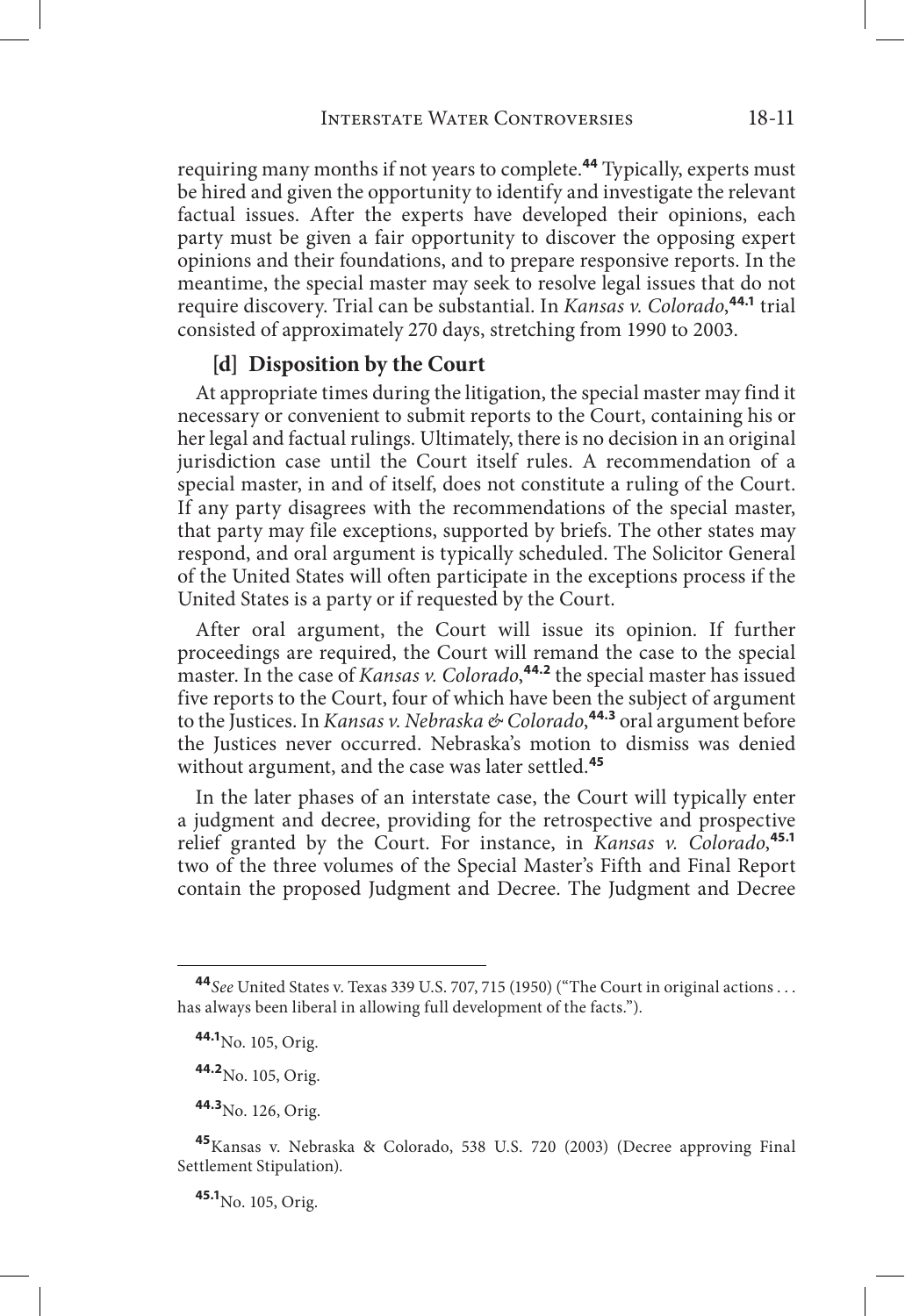have been entered.**<sup>46</sup>** The Judgment includes confirmation of the payment by Colorado to Kansas of \$34.6 million in damages and prejudgment interest, and costs of \$1.1 million.**46.1** Almost all of the Judgment and Decree is actually the decree, which sets out in detail the requirements for future compliance with the Arkansas River Compact. An important part of the decree is the model developed during the course of the litigation. An entire volume is devoted to documentation of the model, including a DVD containing the electronic version of the model.**46.2**

Entry of a judgment and decree is typically the end of the litigation. In *Kansas v. Colorado*, the Judgment and Decree has been entered, but jurisdiction was specially retained to resolve a remaining issue.**<sup>47</sup>** In two instances the Court has appointed a river master, one on the Delaware River**<sup>48</sup>** and one on the Pecos River.**<sup>49</sup>** The situation on the Republican River is quite unusual because, as of the date of this writing, Kansas is claiming a violation of the Supreme Court's compact enforcement decree. This will be discussed further in section 18.04[3][b], *infra*.

## **§ 18.03 Allocating Interstate Waters**

As between states, there are three methods recognized by the Supreme Court for allocating interstate waters. These are (1) suit in the original jurisdiction of the Supreme Court, (2) compact, and (3) act of Congress. Each method is considered below. Private interstate litigation is also discussed.

## **[1] Equitable Apportionment by the Court**

The first case in which the Supreme Court declared the existence of a cause of action for the allocation of interstate waters was *Kansas v. Colorado*, **<sup>50</sup>** as noted above. Beginning with that case, the Court has developed a federal common law jurisprudence based on the principle of equitable apportionment.**<sup>51</sup>** The general principle was probably best stated in *New Jersey v. New York* by Justice Holmes who, after making the famous point that "[a] river is more than an amenity, it is a treasure," stated that "the effort always is to secure an equitable apportionment without

**46.2***Id.* vol. 3.

**<sup>47</sup>***Id*. vol. 2, at 6-7.

**<sup>48</sup>**New Jersey v. New York, 347 U.S. 995, 997 (1954).

**<sup>49</sup>**Texas v. New Mexico, 482 U.S. 124, 134-135 (1987).

**<sup>50</sup>**185 U.S. 125 (1902).

**<sup>51</sup>**Kansas v. Colorado, 206 U.S. 46 (1907).

**<sup>46</sup>**Kansas v. Colorado, 129 S.Ct. 1294 (2009).

**<sup>46.1</sup>**2 Fifth and Final Report of the Special Master 2 (2008), *available at* http://www. abanet.gov/publiced/preview/briefs/pdfs/07-08/105,Orig\_5thandfinalreportvolI.pdf.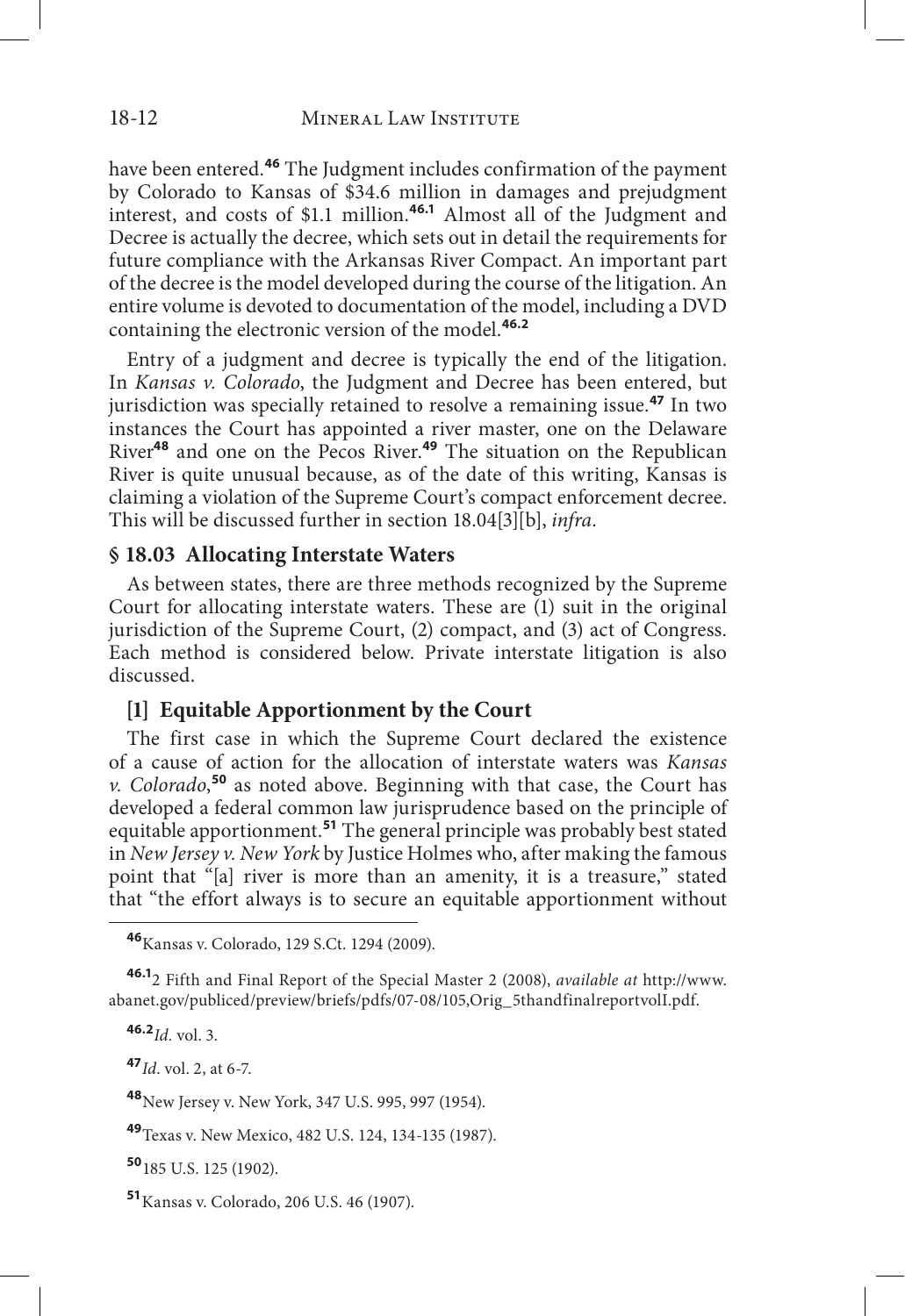quibbling over formulas."**<sup>52</sup>** That case resulted in a decree apportioning the Delaware River.

## **[a] Criteria of Apportionment**

In the first case in which the Court explicitly apportioned an interstate river, involving two prior appropriation states, the Court applied the doctrine of prior appropriation without regard to the state line.**<sup>53</sup>** Subsequent decisions by the Court have developed a more nuanced analysis for apportioning interstate waters, taking into consideration not only the water law doctrines followed by the states involved, but also efficiency of use, reliance by existing economies on existing uses, and whether existing uses are wasteful.**<sup>54</sup>** In 1945, the Supreme Court set forth what it termed an illustrative, but not exhaustive, list of factors to be evaluated in equitable apportionment cases:

Apportionment calls for the exercise of an informed judgment on a consideration of many factors. Priority of appropriation is the guiding principle. But physical and climatic conditions, the consumptive use of water in the several sections of the river, the character and rate of return flows, the extent of established uses, the availability of storage water, the practical effect of wasteful uses on downstream areas, the damage to upstream areas as compared to the benefits to downstream areas if a limitation is imposed on the former—these are all relevant factors.**<sup>55</sup>**

Thus, criteria that the Supreme Court has applied in equitable apportionment cases include priority of appropriation,**<sup>56</sup>** a comparison of the relative harm

**<sup>55</sup>**Nebraska v. Wyoming, 325 U.S. 589, 618 (1945).

**<sup>52</sup>**New Jersey v. New York, 283 U.S. 336, 342-43 (1931).

**<sup>53</sup>***See* Wyoming v. Colorado, 259 U.S. 419, 470 (1922).

**<sup>54</sup>***See, e.g.,* Colorado v. New Mexico, 459 U.S. 176 (1982), 467 U.S. 310 (1984); A. Dan Tarlock, "The Law of Equitable Apportionment Revisited, Updated, and Restated," 56 U. Colo. L. Rev. 381 (1985).

**<sup>56</sup>***See, e.g., id.*; Colorado v. New Mexico, 459 U.S. 176, 183-84 (1982) (where both states recognize the prior appropriation doctrine, priority is the "guiding" but not controlling principle).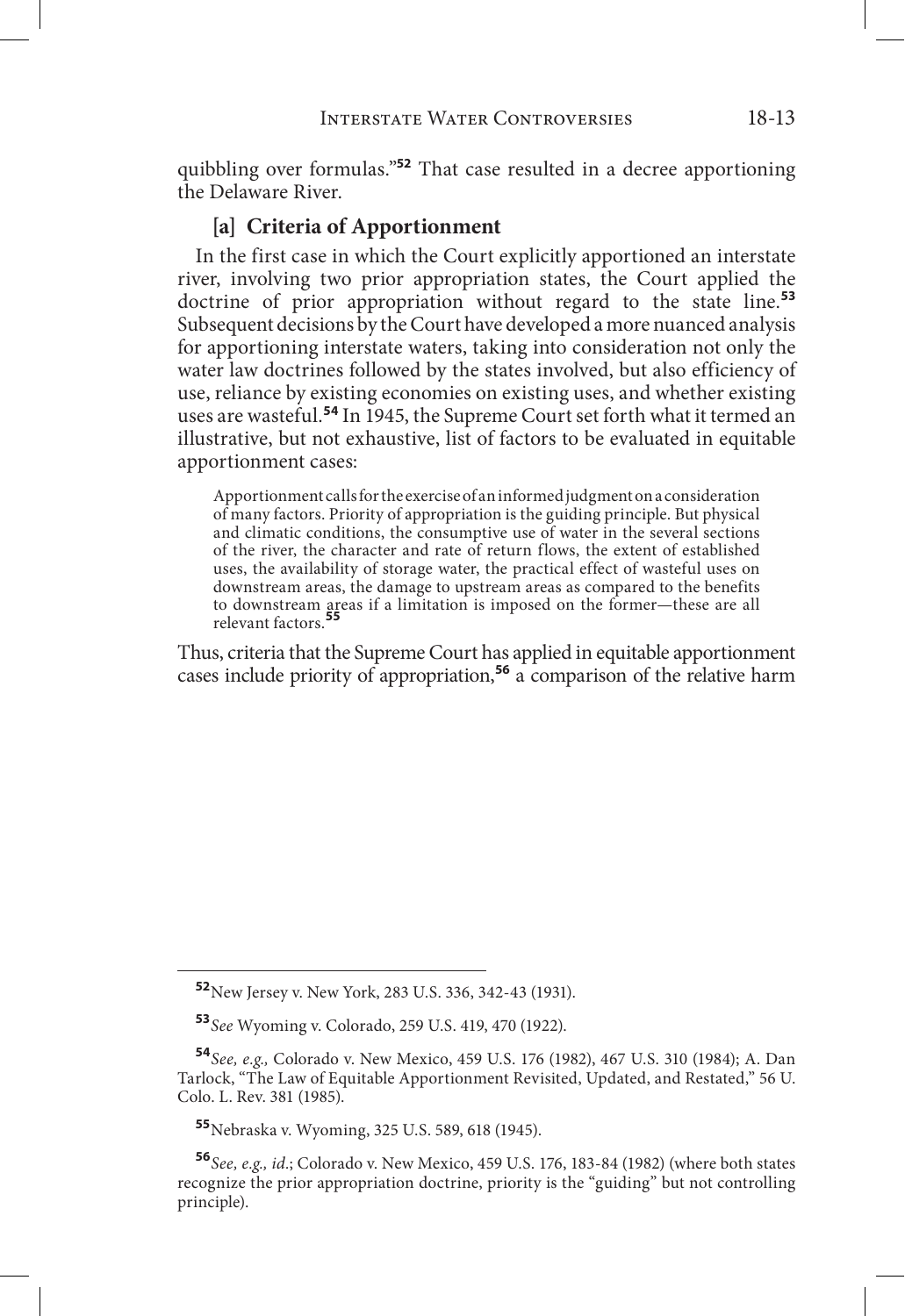#### 18-14 MINERAL LAW INSTITUTE

and benefits,**<sup>57</sup>**conservation and efficiency,**<sup>58</sup>** the availability of substitute supplies,**<sup>59</sup>** and return flows.**<sup>60</sup>**

# **[b] Standard of Proof**

The Supreme Court, when asked to apportion the waters of an interstate stream, is performing the function of a high court of international justice, declaring rights among sovereign states, and its determinations are therefore of a highly equitable nature. In such cases, one state is asking the Court to enjoin another state from uses of water that it is making or can make within its own territorial boundaries. Accordingly, the Court has adopted the higher clear and convincing standard of proof.**<sup>61</sup>**

## **[c] Pending Litigation**

*South Carolina v. North Carolina***<sup>62</sup>** is the only equitable apportionment case pending before the U.S. Supreme Court as of the date of this writing. South Carolina's suit seeks an equitable apportionment of the Catawba River, which originates in the mountains of North Carolina and flows through the western portion of that state before passing into South Carolina at Lake Wylie.**<sup>63</sup>** The Court granted South Carolina's Motion

**<sup>58</sup>***See, e.g.,* Colorado v. New Mexico, 467 U.S. 310, 320 (1984) ("Colorado has not identified any 'financially and physically feasible' means by which the District can further eliminate or reduce inefficiency. . . .").

**<sup>59</sup>***See, e.g.*, Colorado v. New Mexico, 459 U.S. 176, 189 (1982) (special master should consider "availability of substitute sources of water to relieve the demand for water from the Vermejo River. . . .").

**<sup>60</sup>***See, e.g.,* Nebraska v. Wyoming, 325 U.S. 589, 644-45 (1945).

**<sup>57</sup>***See, e.g.*, Nebraska v. Wyoming, 325 U.S. 589, 619 (1945); Colorado v. New Mexico, 459 U.S. 172, 186-88 (1982) (burden on Colorado to prove that benefits of its proposed diversion would substantially outweigh the harms to existing uses in New Mexico); Washington v. Oregon, 297 U.S. 517, 523 (1936) ("To limit the long established use in Oregon would materially injure Oregon users without a compensating benefit to Washington users.").

**<sup>61</sup>***See, e.g*., Colorado v. Kansas, 320 U.S. 383, 393 (1943). Recently, the Court found it unnecessary to decide whether the preponderance test or the clear and convincing test applied in a compact enforcement case, because the plaintiff state had proven a compact violation that satisfied even the higher burden of clear and convincing proof. Kansas v. Colorado, 514 U.S. 673, 693-94 (1995). The Court has suggested, however, that the lower standard applies to enforce an existing apportionment, as the Special Master had found. *Id*. at 693 (discussing Nebraska v. Wyoming, 507 U.S. 584 (1993)).

**<sup>62</sup>**No. 138, Orig.

**<sup>63</sup>**First Interim Report of the Special Master, South Carolina v. North Carolina, No. 138, Orig. (2008), *available at* http://www.supremecourtus.gov/SpecMastRpt/ Orig138\_112808.pdf. The pleadings before the Special Master in this case are available at http://www.mto.com/sm.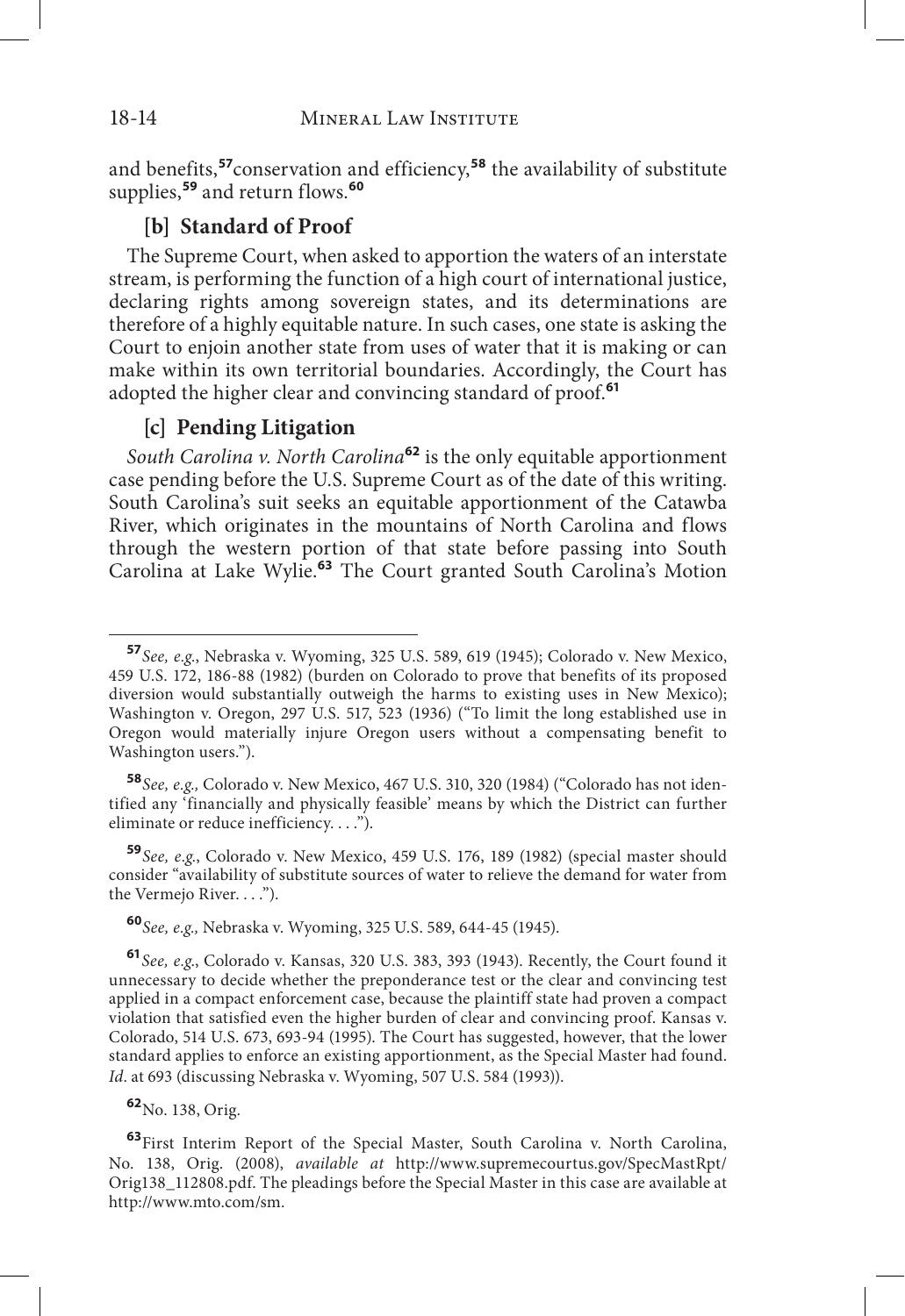for Leave to File, over North Carolina's opposition, in October 2007.**<sup>64</sup>** South Carolina's application for a preliminary injunction was denied.**<sup>65</sup>** In January 2008, the Court appointed a special master.**<sup>66</sup>**

Motions to intervene in the Catawba River case have resulted in a First Interim Report by the Special Master recommending that the City of Charlotte, the Catawba River Water Supply Project, and Duke Energy Carolinas LLC be allowed to intervene.**<sup>67</sup>** The State of South Carolina, supported by the United States, has filed exceptions to these rulings. The United States has expressed concern that "the [Special Master's] proposed rule raises the specter of wide-scale intervention by individual water users. Such an outcome would have a negative effect on equitable-apportionment proceedings."**<sup>68</sup>** Moreover, wide-scale intervention is contrary to the Court's precedent, and could place an unnecessary burden on the Court. The authors believe that each state should speak to the Supreme Court with a single voice and that intrastate controversies should not be resolved in that forum.**<sup>69</sup>**

## **[2] Equitable Apportionment by Compact**

#### **[a] Compact Clause**

The Supreme Court has often advised the states to resolve their differences, if at all possible, through the use of interstate compacts rather than resorting to the Court's original jurisdiction.**<sup>70</sup>** The Compact Clause of the U.S. Constitution provides "No State shall, without the Consent of Congress, . . . enter into any Agreement or Compact with another State. . . ."**<sup>71</sup>** As Justice Brandeis once pointed out, with respect to interstate water compacts:

If Congress consented, then the states were in this respect restored to their original inherent sovereignty; such consent being the sole limitation imposed

#### **<sup>65</sup>***Id.*

**<sup>66</sup>**128 S.Ct. 1117 (2008). Kristin L. Myles is the first woman to serve as a Supreme Court Special Master in the history of the United States. *See* Anne-Marie C. Carstens, "Lurking in the Shadows of Judicial Process: Special Masters in the Supreme Court's Original Jurisdiction Cases," 86 Minn. L. Rev. 625, 628 n.13 (2002).

**<sup>67</sup>**First Interim Report, *supra* note 63.

**<sup>68</sup>**South Carolina v. North Carolina, No. 138 Orig., Brief for the United States as Amicus Curiae in Support of Plaintiff's Exceptions at 21 (2009).

**<sup>69</sup>**Special Master Vincent L. McKusick denied multiple motions by political subdivisions of Nebraska to participate as amici curiae in Kansas v. Nebraska & Colorado. No. 126, Orig., Case Mgmt. Order No. 6 (10/18/00).

**<sup>70</sup>***See, e.g.*, Colorado v. Kansas, 320 U.S. 383, 392 (1943).

**<sup>71</sup>**U.S. Const. art. I, § 10, cl. 3.

**<sup>64</sup>**128 S.Ct. 349 (2007).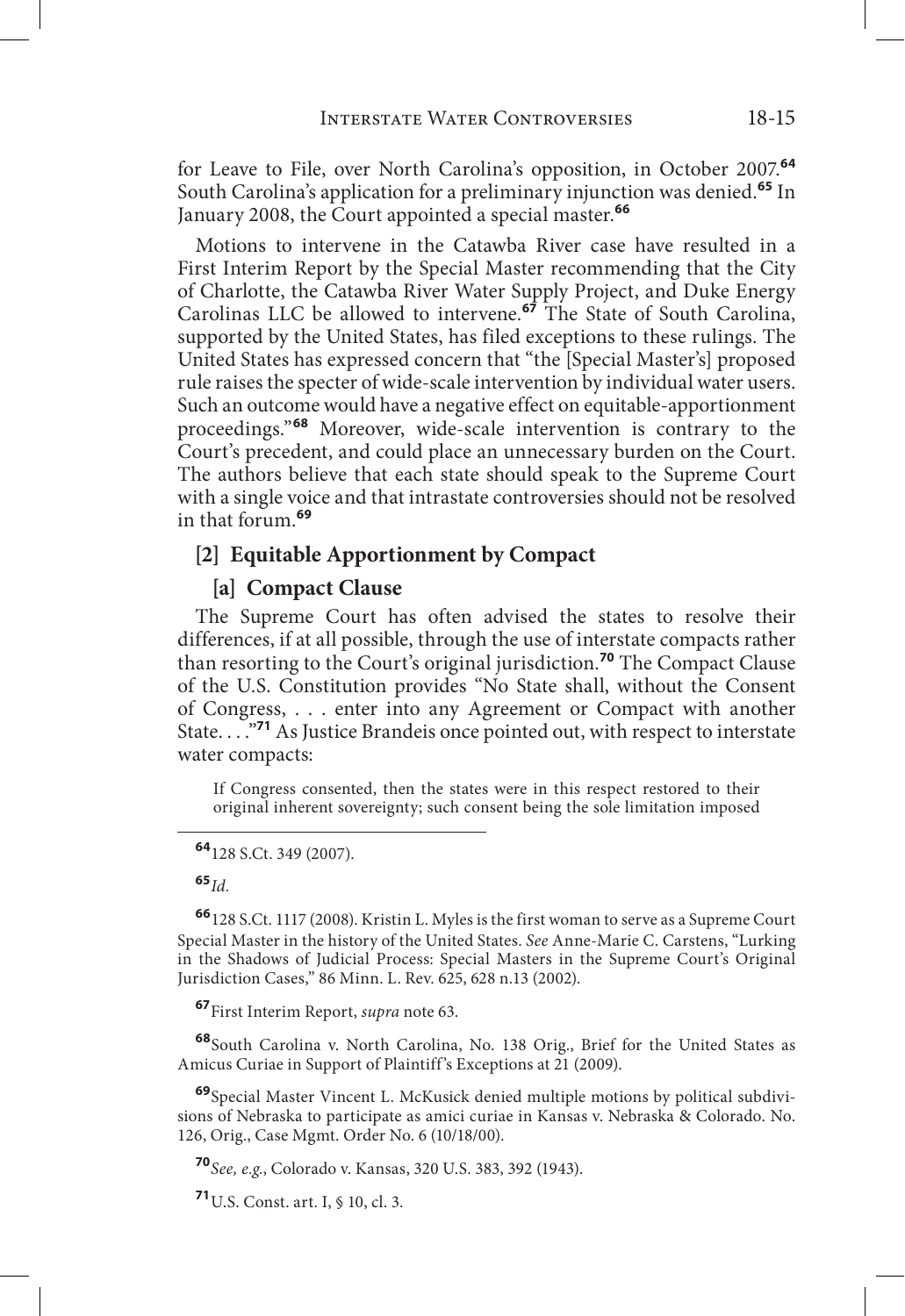by the constitution, when given, left the states as they were before . . . whereby their compacts became of binding force, . . . operating with the same effect as a treaty between sovereign powers.**72**

The Compact Clause is a remarkably flexible tool for dealing with interstate and regional issues. While use of the Compact Clause goes far beyond water allocation compacts,<sup>73</sup> it has proven to be an invaluable mechanism for apportioning interstate waters.

When the states saw the equitable apportionment decisions that the Supreme Court issued in the early part of the twentieth century, there was a general movement to adopt compacts in order to better meet the desires of the states involved. Some 21 compacts were entered into in the period 1922-1980.**<sup>74</sup>** A compact is not a compact, however, until Congress has consented to the agreement of the states and the President has approved.**<sup>75</sup>**

Once approved, a compact becomes a law of the United States, enforceable according to its terms. This was shown graphically in the recent Ellis Island case. The Court stated, "courts have no power to substitute their own notions of an equitable apportionment for the apportionment chosen by Congress."**<sup>76</sup>** Accordingly, the Court held that it lacked authority to adjust the boundary between New York and New Jersey that was found to run through the Admissions Building on Ellis Island. The Court said, "[a] more

**<sup>74</sup>**La Plata River Compact, 43 Stat. 796 (1925); S. Platte River Compact, 44 Stat. 195 (1926); Colorado River Compact, 45 Stat. 1057 (1928); Rio Grande Compact, 53 Stat. 785 (1939); Republican River Compact, 57 Stat. 86 (1943); Belle Fourche River Compact, 58 Stat. 94 (1944); Costilla Creek Compact, 60 Stat. 246 (1946), amended, 77 Stat. 350 (1963); Upper Colorado River Basin Compact, 63 Stat. 31 (1949); Arkansas River Compact, 63 Stat. 145 (1949); Pecos River Compact, 63 Stat. 159 (1949); Snake River Compact, 64 Stat. 29 (1950); Yellowstone River Compact, 65 Stat. 663 (1951); Canadian River Compact, 66 Stat. 74 (1952); Sabine River Compact, 68 Stat. 690 (1954), *amended*, 76 Stat. 34 (1962); Klamath River Basin Compact, 71 Stat. 497 (1957); Bear River Compact, 72 Stat. 38 (1958), amended, 94 Stat. 4 (1980); Arkansas River Basin Compact, Kansas-Oklahoma, 80 Stat. 1405 (1966); Upper Niobrara River Compact, 83 Stat. 86 (1969); Big Blue River Compact, 86 Stat. 193 (1972); Arkansas River Basin Compact, Arkansas-Oklahoma, 87 Stat. 569 (1973); Red River Compact, 94 Stat. 3305 (1980).

**<sup>75</sup>**President Franklin D. Roosevelt vetoed the original version of the Republican River Compact because of concerns about limitations on the jurisdiction and authority of federal agencies in the original draft. Veto Message from the President, H.R. Doc. No. 690, 77th Cong., 2d Sess. (April 2, 1942).

**<sup>76</sup>**New Jersey v. New York, 523 U.S. 767, 811 (1998) (internal quotation marks & citations omitted).

**<sup>72</sup>**Hinderlider v. La Plata River & Cherry Creek Ditch Co., 304 U.S. 92, 107 (1938) (quoting Rhode Island v. Massachusetts, 12 Pet. 657 (1838)).

**<sup>73</sup>***See, e.g.*, The Council of State Governments, State Trends & Policy, Programs, National Center for Interstate Compacts, *available at* http://www.csg.org (listing compacts addressing agriculture, boundaries, bridges, navigation, port authorities, building construction and safety, child welfare, conservation and environment, corrections and crime control, to name just a few); *see also* http://www.stateline.org.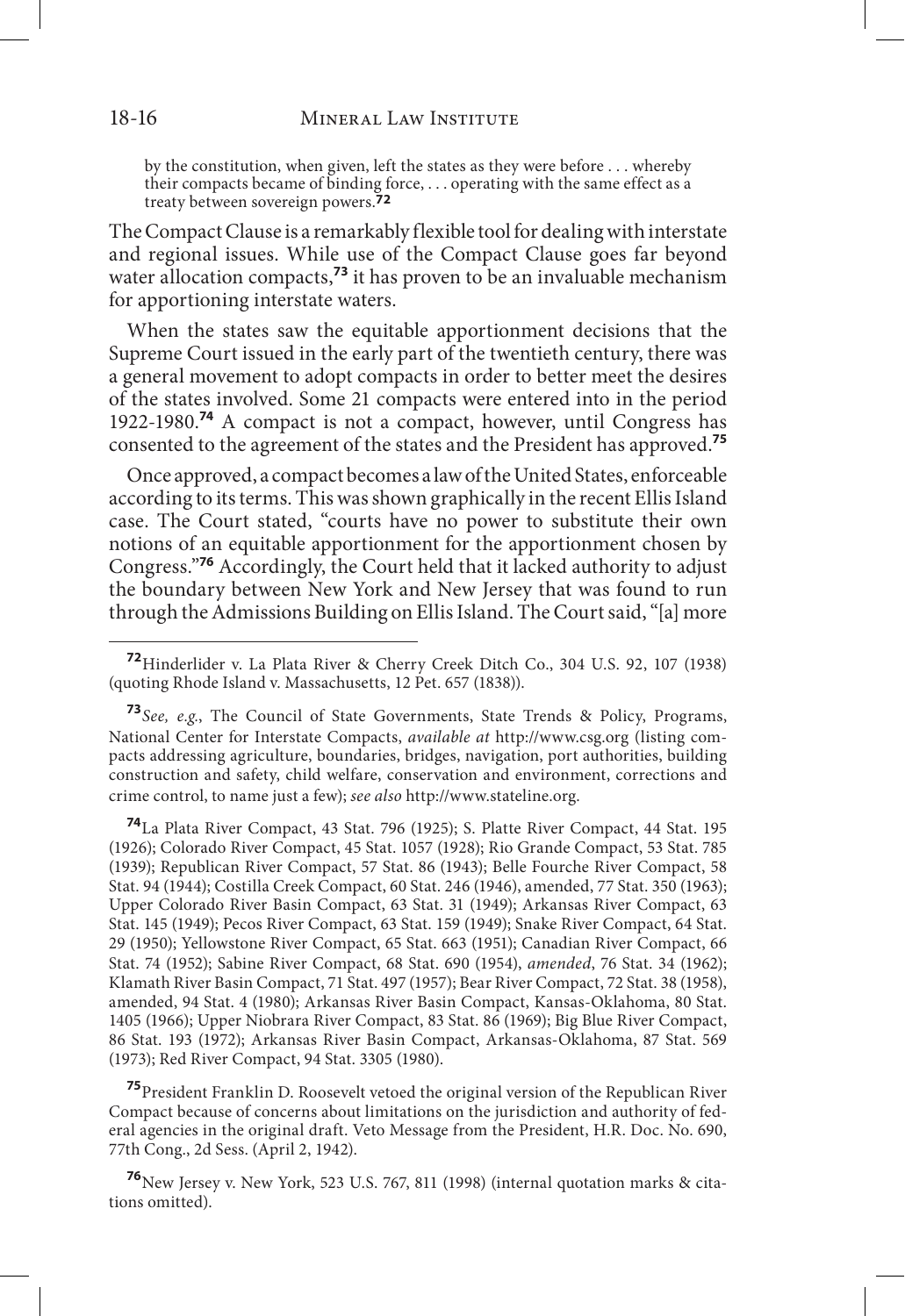convenient boundary line must therefore be a matter for arrangement and settlement between the States themselves, with the consent of Congress."**<sup>77</sup>**

## **[b] Impetus for Compacts**

The most prevalent impetus for compacts has been the prospect of obtaining federal water projects with interstate features. Typically, the federal government required that the states enter into a compact before agreeing to build such projects.**<sup>78</sup>**

The existence of a cause of action in the Supreme Court to obtain an equitable apportionment is also a great motivator for states to enter into compacts that address these issues in ways likely to be more satisfactory to the states. The Court recognized this in the first interstate boundary case when it said:

Bound hand and foot by the prohibitions of the constitution, a complaining state can neither treat, agree, or fight with its adversary, without the consent of congress: a resort to the judicial power is the only means left for legally adjusting, or persuading a state which has possession of disputed territory, to enter into an agreement or compact, relating to a controverted boundary. Few, if any, will be made, when it is left to the pleasure of the state in possession; *but when it is known that some tribunal can decide on the right, it is most probable that controversies will be settled by compact.***<sup>79</sup>**

Likewise, when it is known that the Supreme Court can decide on the right to a share of a valuable interstate water resource, it is most probable that controversies will be settled by compact. Indeed it was the Court's first explicit apportionment, based on a strict application of the doctrine of prior appropriation, that motivated the states in the Colorado River Basin to enter into a compact to avoid the same result.**<sup>80</sup>**

The Colorado River Compact, which Arizona finally signed in 1944, was the first compact to be negotiated that allocated water among states.**<sup>81</sup>**

**<sup>78</sup>**This was true with respect to the Arkansas River Compact, the Republican River Compact, and the Yellowstone River Compact, for example.

**<sup>79</sup>**Rhode Island v. Massachusetts, 37 U.S. (12 Pet.) 657, 726 (1838) (emphasis added). *See also* Texas v. New Mexico, 462 U.S. 554, 569 (1983) ("[T]he threat of such litigation undoubtedly contributed to New Mexico's willingness to enter into a compact.").

**<sup>80</sup>***See* Wyoming v. Colorado, 259 U.S. 419 (1922); Arizona v. California, 373 U.S. 546, 555-57 (1963).

**<sup>77</sup>***Id*. at 811-812 (internal quotation marks omitted). Similarly, the special master in the Republican River Compact case held that "[t]he Compact makes no exception for any depletion of the virgin water supply merely because of the difficulty of quantifying that depletion; there is no 'administrative convenience' exception." Kansas v. Nebraska & Colorado, No. 126, Orig., First Report of the Special Master (Subject: Nebraska's Motion to Dismiss) 43 (2000). The Court denied the Motion to Dismiss. 530 U.S. 1272 (2000).

**<sup>81</sup>***See* Colo. Rev. Stat. § 37-61-101 (elec. 2009) ("Done at the City of Santa Fe, New Mexico, this Twenty-fourth day of November, A.D. One Thousand Nine Hundred Twenty-Two").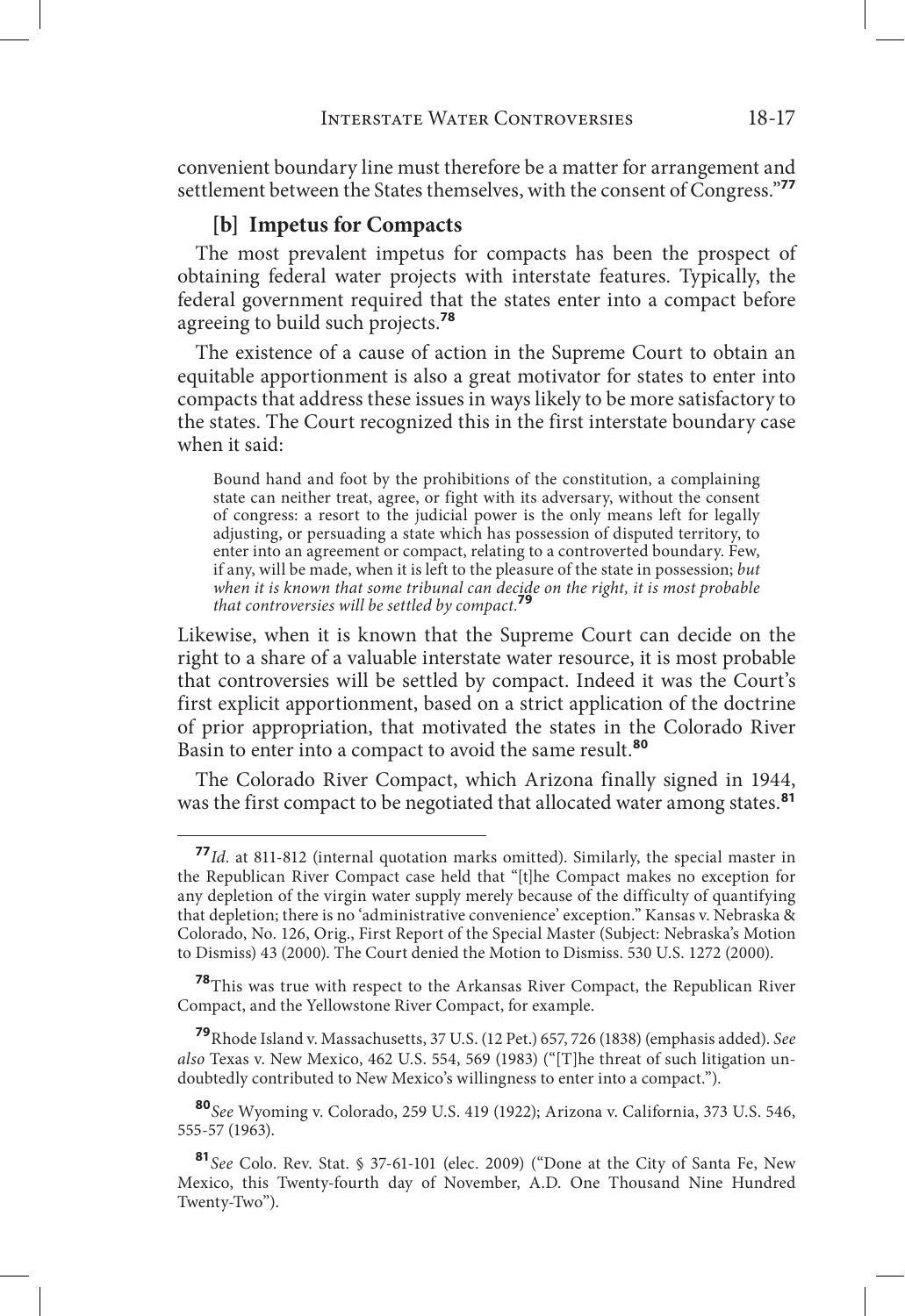It was not, however, the first to become effective. That honor goes to the La Plata River Compact, which was finalized three days after the Colorado River Compact.**<sup>82</sup>** Both were negotiated at Bishop's Lodge in Santa Fe, New Mexico.**<sup>83</sup>** Congress consented to the La Plata River Compact in 1925.**<sup>84</sup>** The Colorado River Compact languished until the Boulder Canyon Project Act of 1928 gave congressional consent and amended the agreement of the states to provide for the Compact's becoming effective upon the approval by California and five of the six other states, along with other conditions.**<sup>85</sup>** Arizona consistently resisted the Compact, at least until the Supreme Court rebuffed its attempt to invalidate it in 1931. Ironically, Arizona was able to utilize the provisions of the 1928 Act to convince the Court some 30 years later that the 1928 Act had, in fact, effected an apportionment of the waters of the Lower Basin of the Colorado River among the Lower Basin states.**<sup>86</sup>**

# **[c] Methods of Allocation**

There is great diversity in the methods of compact allocation of interstate rivers. In apparent recognition of this diversity, many of the compacts contain the provision that: "[t]his Compact shall not be construed as establishing any general principle or precedent applicable to other interstate streams."**<sup>87</sup>** More than one allocation method is often employed in a single compact.

A common method of apportioning interstate surface waters is by allocating the consumptive use of the waters of the interstate basin by

**<sup>85</sup>**45 Stat. 1057, 1064, § 13(a) (1928).

**<sup>82</sup>**43 Stat. 796, 798 (1925) ("Done at the City of Santa Fe, in the State of New Mexico, this twenty-seventh day of November, in the year of our Lord, one thousand nine hundred and twenty-two").

**<sup>83</sup>**Bishop's Lodge is the former country retreat of Archbishop Jean-Baptiste Lamy (1814-1888), the central figure in Willa Cather's Death Comes for the Archbishop (1927). A number of other compacts were negotiated at Bishop's Lodge or elsewhere in Santa Fe, including the Pecos River Compact (1948), the Upper Colorado River Compact (1948), the Rio Grande Compact (1938), the Canadian River Compact (1950), the Costilla Creek Compact (1944), and the Amended Costilla Creek Compact (1963).

**<sup>84</sup>**43 Stat. 796 (1925).

**<sup>86</sup>**Arizona v. California, 373 U.S. 546 (1963). See Jack L. August, Jr., Dividing Western Waters: Mark Wilmer and Arizona v. California (TCU Press 2007).

**<sup>87</sup>**Pecos River Compact, art. XIII, 63 Stat. 159, 165 (1949).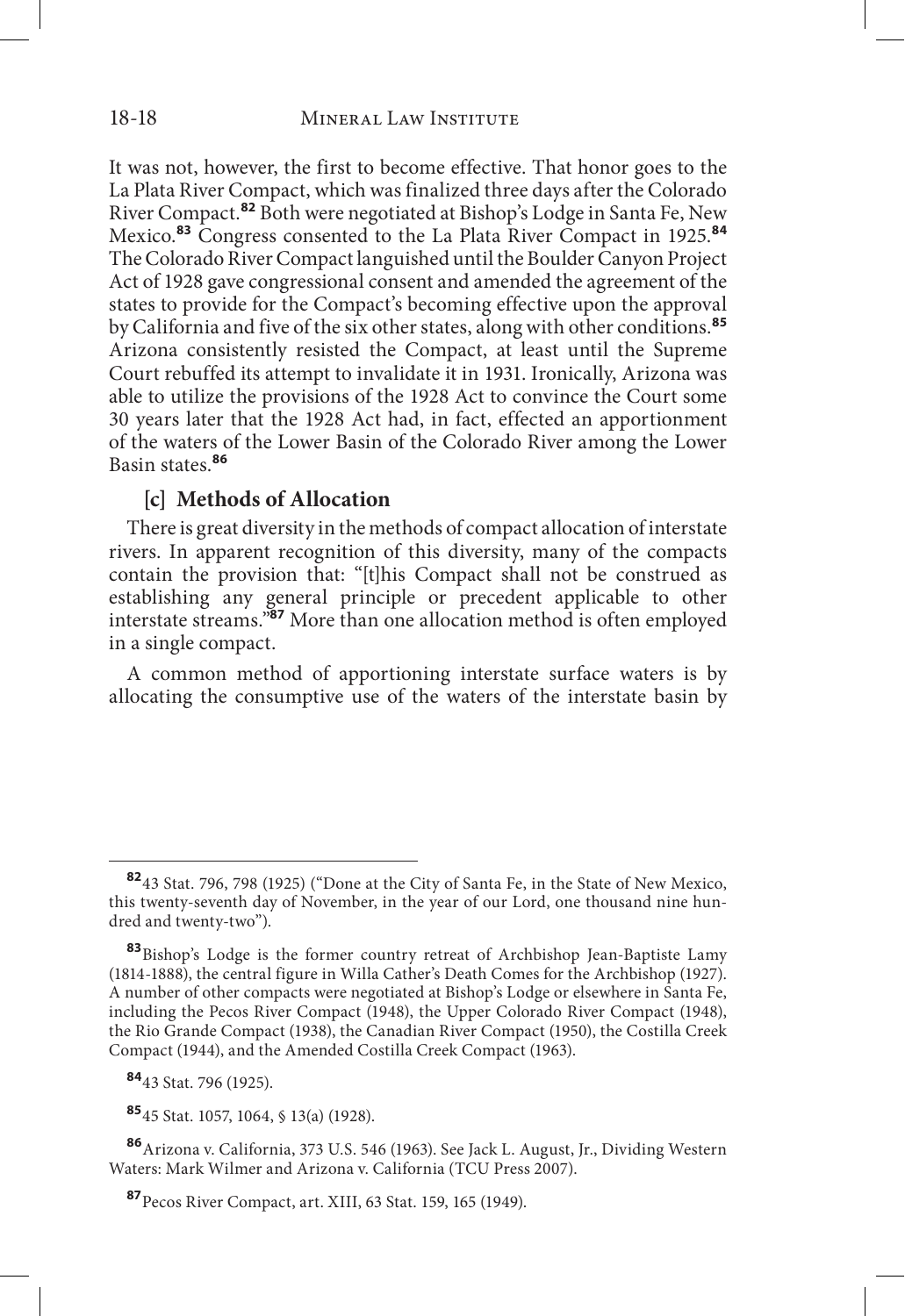percentage.**<sup>88</sup>** Other methods of allocation include percentages of available flow**<sup>89</sup>** and limitation on the amount of storage,**<sup>90</sup>** while others utilize indices of inflow vs. outflow.**<sup>91</sup>** Regardless of the method of allocation that is employed, certain principles have emerged. For example, existing uses are generally preserved and protected.**<sup>92</sup>** One consequence of preserving and protecting existing rights at the time of the compact, especially when the waters of the basin are at that time largely or fully appropriated, is to allow the upstream state to take water that it would have taken under

**<sup>90</sup>***See* Canadian River Compact, art. IV(b), 66 Stat. 74 (1952) ("the amount of conservation storage in New Mexico . . . shall be limited to an aggregate of 200,000 acre-feet"); Arkansas River Basin Compact, Kansas-Oklahoma, art. V, 80 Stat. 1405 (1966).

**<sup>91</sup>**The prime example is the Rio Grande Compact, 53 Stat. 785 (1939), which contains tables of inflows and corresponding required outflows from one state to another. The Pecos River Compact also utilizes this type of methodology, although the calculation formulas are more complicated. 63 Stat. 159 (1949). Rather than being set out in the Compact, the requirements are quantified in a referenced engineering report. *See id*., arts.  $III(a)$ ,  $II(g)$ .

**<sup>92</sup>***See, e.g.*, Colorado River Compact, art. VIII, Colo. Rev. Stat. § 37-61-101 (elec. 2009) ("Present perfected rights to the beneficial use of waters of the Colorado River System are unimpaired by this compact."); Yellowstone River Compact art. V.A, 65 Stat. 663, 666 ("Appropriative rights to the beneficial uses of the water of the Yellowstone River System existing in each signatory State . . . shall continue to be enjoyed. . . ."); *see generally* Jerome C. Muys, Interstate Water Compacts (12 National Water Comm'n Legal Study 14, 1971) ("whatever the allocation formula, existing uses and/or rights are usually protected"). *But see* Hinderlider v. La Plata River & Cherry Creek Ditch Co., 304 U.S. 92 (1938). Under the La Plata River Compact, the states alternate their uses, thus depriving some adjudicated water rights owners in Colorado of their right to divert on certain days.

**<sup>88</sup>**The Upper Colorado River Basin Compact (UCRC), after making a 50,000 acre-foot per annum deduction for Arizona, allocates the waters of the Upper Colorado River Basin to the states as follows: Colorado, 51.75%; New Mexico, 11.25%; Utah, 23.00%; Wyoming 14.00%. UCRC, art. III(a)(2); 63 Stat. 31, 33 (1949). The Republican River Compact (RRC) is essentially the same. It allocates specific acre-foot amounts annually of the assumed virgin water supply. If the virgin water supply varies more than 10%, the allocations change accordingly. RRC, art. III, 57 Stat. 86, 88 (1943).

**<sup>89</sup>***See, e.g.*, Yellowstone River Compact, art. V.B, 65 Stat. 663 (1951) (percentages applicable to diversions of certain previously unused waters). In the Yellowstone case, Wyoming is asserting that, since some of the allocations are quantified on the basis of a percentage of *diversions*, its *depletions* are unlimited. *See* Wyoming's Motion to Dismiss Bill of Complaint, Montana v. Wyoming and North Dakota, No. 137, Original at 32-50, 55-58 (Apr. 2008). This would seem contrary to the fundamental rule that one state may not invade another's allocation. *See* Texas v. New Mexico, 462 U.S. 554, 567 (1983) ("There is no doubt that this court's jurisdiction . . . extends to a properly framed suit . . . to enforce a prior apportionment.").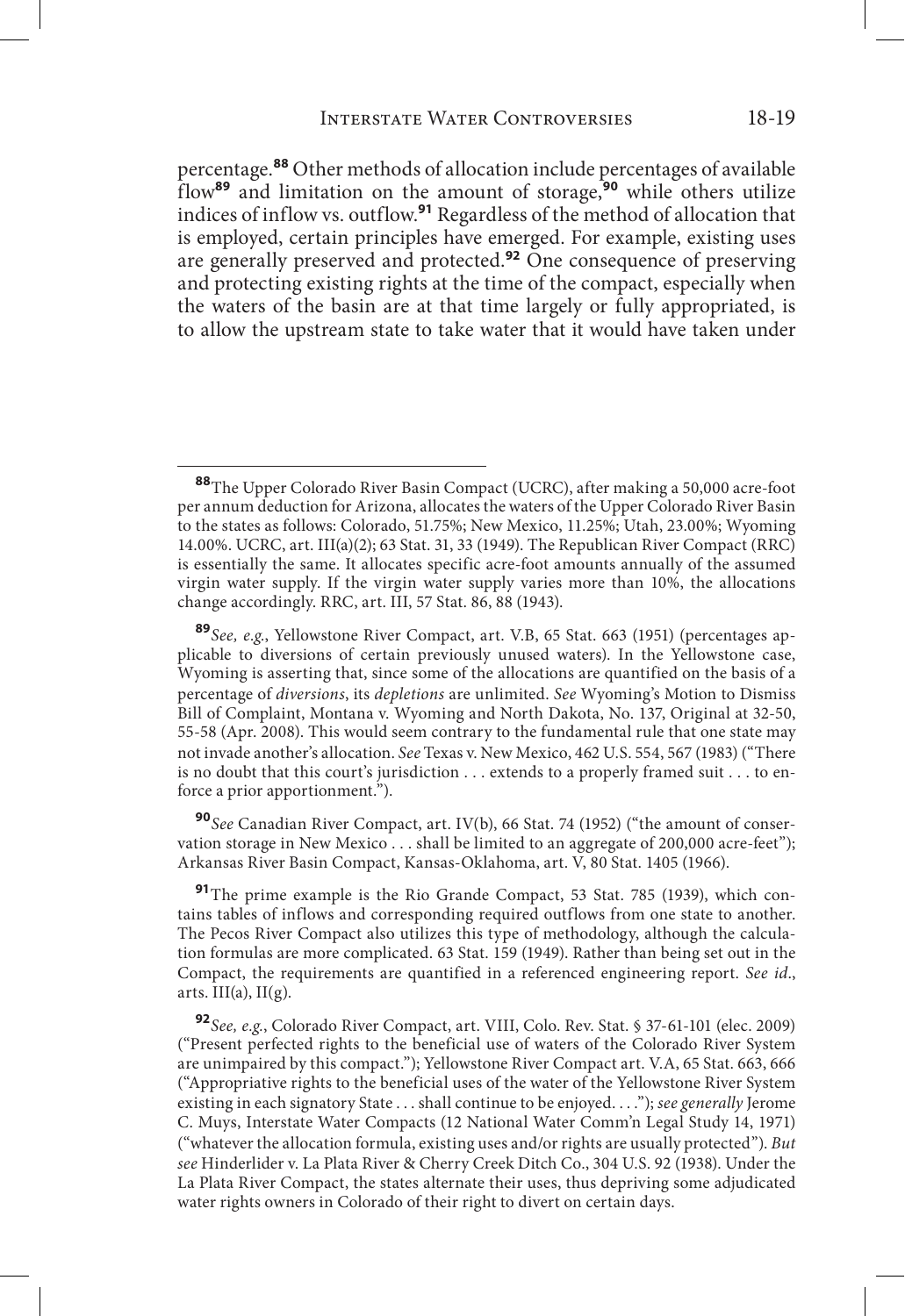rights existing at the time of the compact before letting any flow pass to the downstream state.**<sup>93</sup>**

It is only the amount of water that was being used in the upstream state at the time of the compact that is protected, however. Additional depletions in the upstream state, even on the same lands as were being irrigated at the time of the compact, will typically not be allowed.**<sup>94</sup>** This is a corollary of the more fundamental principle that, once an allocation among states has been made, one of the states may not invade another state's allocation. Accordingly, Montana has alleged a violation of the Yellowstone River Compact in part by virtue of the conversion of furrow irrigation with surface water to sprinkler irrigation with surface water on lands that were irrigated at the time of the Yellowstone River Compact's adoption.**<sup>95</sup>** For similar reasons, Colorado has issued draft regulations seeking to address the increased consumption associated with conversion from flood to sprinkler irrigation to avoid violating the Arkansas River Compact.**<sup>96</sup>**

## **[d] Compact Administration**

Compact commissions or administrations have become common as a means for administering interstate compacts. This has not always been the case, however. The first compact negotiated, the Colorado River Compact, provided for no administrative body at all to administer the Compact.**<sup>97</sup>** By the time of the Rio Grande Compact in 1939, however, the benefits of an interstate agency to administer the Compact were recognized.**<sup>98</sup>** Such commissions or administrations do not have the power to enforce the Compact. This is because the commissions must generally act by unanimous vote. Thus, a single state can usually block compact

**<sup>96</sup>**Colorado Div. of Water Resources, Compact Rules Governing Improvements to Surface Water Irrigation Systems in the Arkansas River Basin in Colorado (July 27, 2009 Working Draft), *available at* http://water.state.co.us/wateradmin/ArkansasRiver.asp.

**<sup>93</sup>**The Arkansas River Compact is a good example. Article IV.D of the Compact protects usable Stateline flows in Kansas. 63 Stat. 145, 147 (1949). Another example is the Yellowstone River Compact. art. V., 65 Stat. 663 (1951).

**<sup>94</sup>**On the Arkansas River, well users in Colorado increased their consumption by drilling more than a thousand high capacity groundwater wells to provide a supplemental supply. This had the effect, among others, of increasing consumption of water even on acreage irrigated at the time of the Compact, and was disallowed by the Supreme Court. Kansas v. Colorado, 514 U.S. 673 (1995).

**<sup>95</sup>**Montana v. Wyoming & North Dakota, No. 137, Orig., U.S. Sup. Ct., 2007 WL 4947613 (Jan. 31, 2007) (Motion for Leave to File Bill of Complaint).

**<sup>97</sup>***See* Colorado River Compact, 45 Stat. 1057 § 16 (1928) (providing for certain cooperation of the chief officials of each state charged with administration of water rights, the Bureau of Reclamation and the USGS).

**<sup>98</sup>**Rio Grande Compact art. XII, 53 Stat. 785, 791.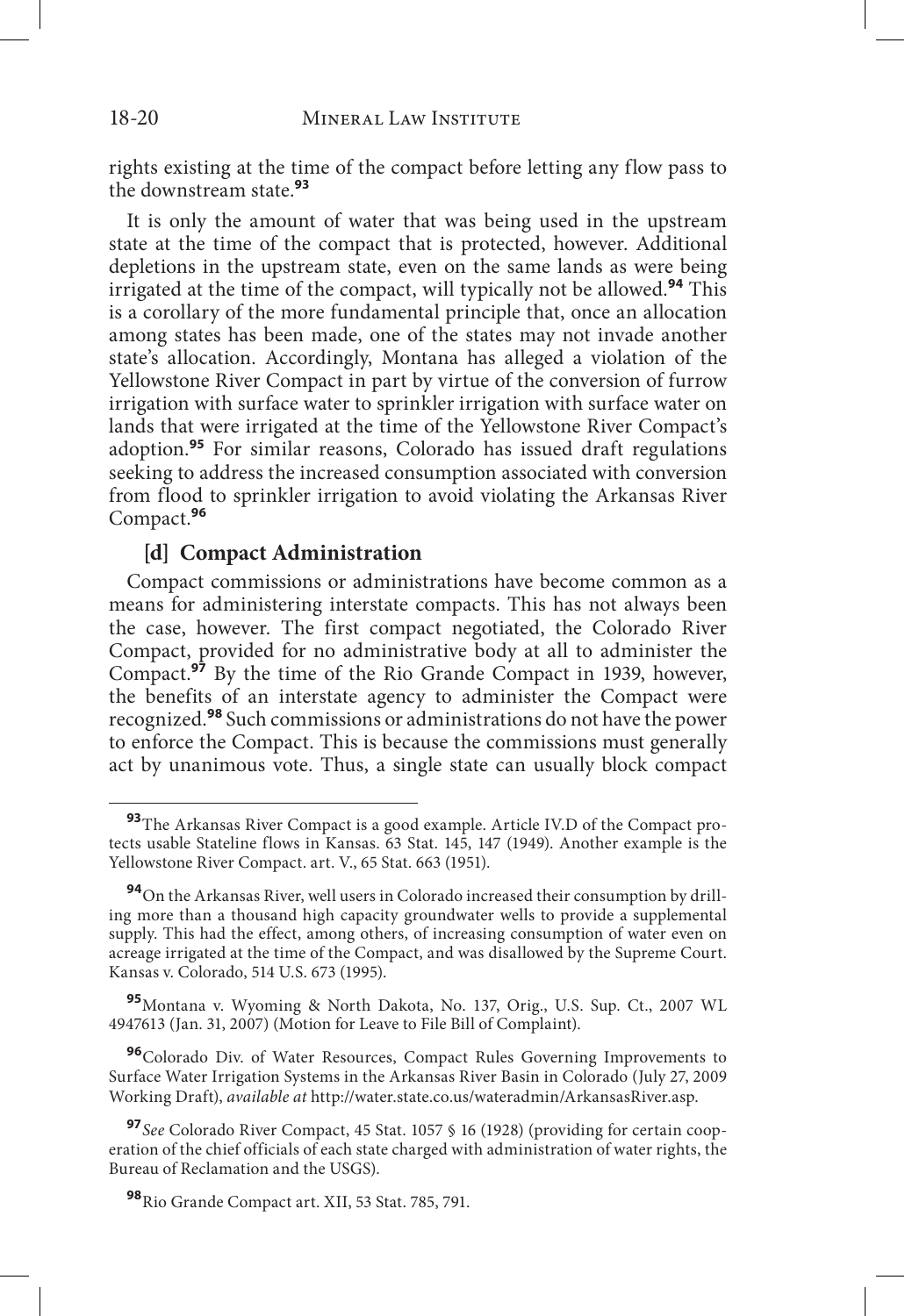commission action.**<sup>99</sup>** The interstate agency created by a compact is not like a federal executive agency from which appeal may be had only from a final decision.**<sup>100</sup>**

Even though interstate compact agencies do not have the ability to enforce interstate compacts as a general rule, their actions may determine facts critical to such enforcement. For example, in *Texas v. New Mexico*, **<sup>101</sup>** the Pecos River Commission had determined the amount of shortfall for the period 1950-1961. The Supreme Court determined that the Commission's quantification was dispositive and would not be revisited.

## **[e] Alternative Dispute Resolution**

Certain compacts and decrees provide for various forms of alternative dispute resolution that can or must be pursued before initiating Supreme Court litigation.**<sup>102</sup>** For instance, the Arkansas River Compact provides that the Compact Administration may, by unanimous vote, refer any matter within the purview of the administration to arbitration.**<sup>103</sup>**

The Supreme Court has never required that states pursue alternative dispute resolution or exhaust administrative remedies prior to coming to the Court for relief. In the Arkansas River Compact enforcement litigation, Colorado based its opposition to the motion for leave to file in part on a failure to exhaust administrative remedies.**<sup>104</sup>** The Court granted the motion for leave to file without comment.**<sup>105</sup>**

#### **[3] Equitable Apportionment by Congress**

The third method recognized by the Supreme Court for allocating interstate waters is equitable apportionment by Congress.

## **[a] Commerce Clause**

The Commerce Clause of the Constitution provides that "[t]he Congress shall have Power . . . To regulate Commerce with foreign Nations, and

**<sup>101</sup>**462 U.S. 554, 571 n.18 (1983) ("When it is able to act, the Commission is a completely adequate means for vindicating either State's interests."); *see also* Kansas v. Nebraska & Colorado, No. 126, Orig., Second Report of the Special Master, App. D1 (2003).

**<sup>102</sup>***See, e.g*., Richard A. Simms, Leland E. Rolfs & Brent E. Spronk, "Interstate Compacts and Equitable Apportionment," 34 Rocky Mt. Min. L. Inst. 23-1, 23-23 to 23-24 (1988).

**<sup>103</sup>**Arkansas River Compact, art. VIII-D, 63 Stat. 145, 150.

**<sup>104</sup>***See* Colorado's Brief in Opposition to Motion for Leave to File Complaint, Kansas v. Colorado, No. 105, Orig., U.S. Supreme Court, 1986 WL 1178161, at 9-14 (02/14/86).

**<sup>105</sup>**Kansas v. Colorado, 475 U.S. 1079 (1986).

**<sup>99</sup>***See* Texas v. New Mexico, 462 U.S. 554, 568 (1983) ("New Mexico could indefinitely prevent authoritative Commission action solely by exercising its veto on the Commission").

**<sup>100</sup>**462 U.S. 554, 566-71.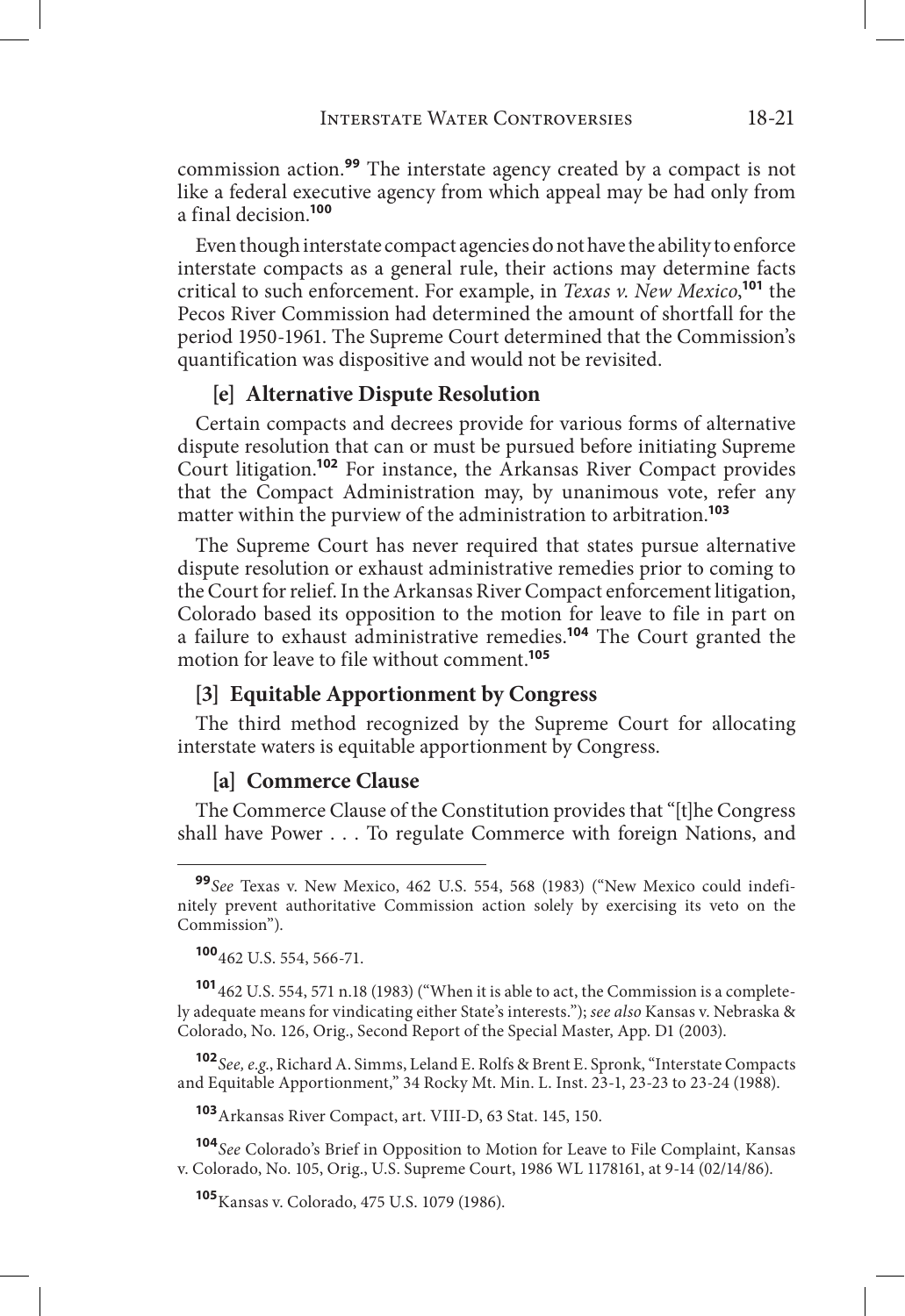among the several States, and with the Indian Tribes."**<sup>106</sup>** Although the Court had expressed doubts about Congress' power in 1902, it now seems clear that this clause of the Constitution empowers Congress to regulate interstate rivers and apportion the water among states.**<sup>107</sup>** When the Supreme Court first acknowledged this power in *Arizona v. California*, **108** there was considerable debate over the source of congressional power to allocate interstate waters.**<sup>109</sup>** It now appears that there is general consensus that the commerce power is the most important source. Since *Arizona v. California*, the Court has determined in *Sporhase v. Nebraska ex rel. Douglas***<sup>110</sup>** that water is an article of commerce for purposes of the Commerce Clause. In the *Sporhase* case, the Court determined that Nebraska's anti-export statute violated the dormant Commerce Clause.**<sup>111</sup>** In that case, the Court also declared that Congress has the power to legislate with respect to interstate aquifers: "Ground water overdraft is a national problem and Congress has the power to deal with it on that scale."**<sup>112</sup>**

#### **[b] Colorado River**

In 1963, the Supreme Court ruled in favor of Arizona's argument that the waters of the Lower Basin of the Colorado River had been apportioned by act of Congress.**<sup>113</sup>** The Court held that the same act that gave congressional consent to the Colorado River Compact, apportioning waters between the Upper Colorado River and Lower Colorado River Basins, also had apportioned the waters of the Lower Basin among the states in that basin.**<sup>114</sup>** That act was the Boulder Canyon Project Act.**<sup>115</sup>** The Court declared: "Where Congress has so exercised its constitutional power over waters, courts have no power to substitute their own notions of an

**<sup>107</sup>***See* Kansas v. Colorado, 206 U.S. 46, 94-95 (1907); 4 Waters and Water Rights § 47.01(a), at 47-1 (Robert E. Beck ed., 2004).

**<sup>108</sup>**373 U.S. 546 (1963).

**<sup>109</sup>***See* 4 Waters and Water Rights, *supra* note 107, § 47.01(a).

**<sup>110</sup>**458 U.S. 941, 945-54 (1982).

**<sup>111</sup>***Id*. at 954-960.

**<sup>112</sup>***Id*. at 954. *See* Intake Water Co. v. Yellowstone River Compact Comm'n, 769 F.2d 568 (9th Cir. 1985) (holding that congressional approval of a compact immunizes the compact from Commerce Clause challenges).

**<sup>113</sup>**Arizona v. California, 373 U.S. 546 (1963).

**<sup>114</sup>***Id*. at 565-67.

**<sup>115</sup>**45 Stat. 1057 (1928) (codified at 43 U.S.C. §§ 617 to 617v (elec. 2009)).

**<sup>106</sup>**U.S. Const. art. I § 8 cl. 3.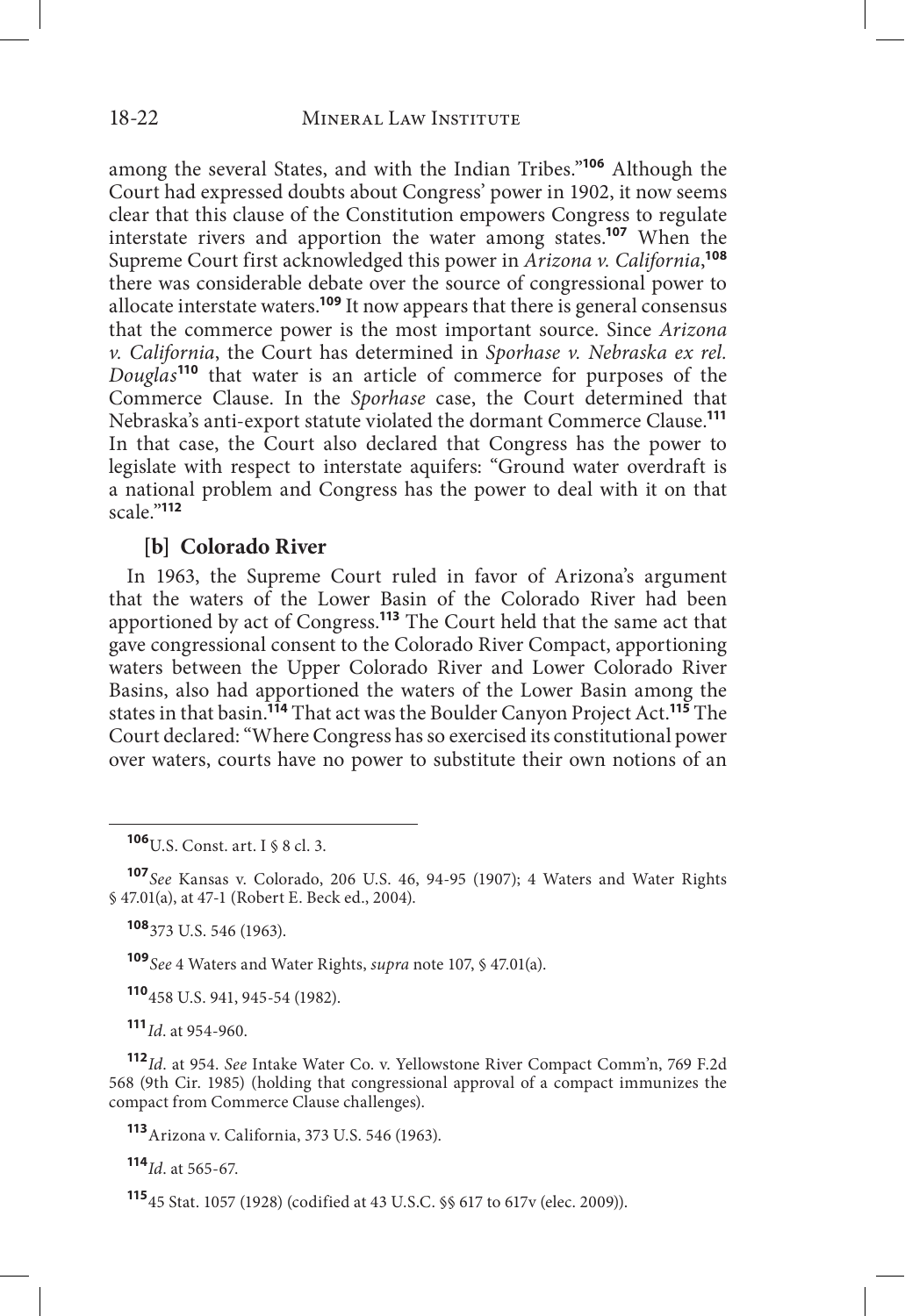equitable apportionment for the apportionment chosen by Congress."**<sup>116</sup>** Although the Court was split 5-3, the doctrine adopted by the majority has become black letter law. It has been noted that there is another explicitly recognized apportionment of interstate waters by Congress in the Truckee-Carson-Pyramid Lake Water Right Settlement Act of 1990,**<sup>117</sup>** allocating the waters of Lake Tahoe and the Truckee and Carson Rivers between California and Nevada, once certain conditions are met.**<sup>118</sup>**

# **[c] Rio Grande River**

In addition to the Lower Colorado River and the Lake Tahoe-Carson River-Truckee River congressional apportionments, the Rio Grande River may in fact also have been initially apportioned by act of Congress. This has been persuasively argued based on a 1905 act of Congress,**<sup>119</sup>** which in turn was based on agreements of regional interests at the 1904 Twelfth National Irrigation Congress in El Paso.**<sup>120</sup>** The Act was brief and left certain matters to the discretion of the Reclamation Service, which had been created only three years before. The conditions set by Congress, however, were satisfied by the Reclamation Service, and the plan originally agreed to by the Texas, New Mexico, and Mexican interests at the 1904 Twelfth National Irrigation Congress was implemented.

For years, the 1905 Act was not commonly recognized as a congressional apportionment. One reason may have been that just two years later, in 1907, the Supreme Court cast doubt on Congress' power to make interstate allocations.**<sup>121</sup>** Since then, the Court has confirmed Congress' power to apportion interstate waters. In light of this authority, it is plausible that Congress did allocate the waters of the Rio Grande by virtue of the 1905 Act. This conclusion is consistent with the fact that the United States

**<sup>116</sup>**Arizona v. California, 373 U.S. 546, 565 (1963), *quoted in* Texas v. New Mexico, 462 U.S. 554, 568 (1983) (internal quotation marks omitted).

**<sup>117</sup>**104 Stat. 3289, tit. II (1990).

**<sup>118</sup>**4 Waters and Water Rights, *supra* note 107, § 47.01(b).

**<sup>119</sup>**An Act Relating to the Construction of a Dam and Reservoir on the Rio Grande, in New Mexico, for the Impounding of the Flood Waters of Said River for Purposes of Irrigation, Act of February 25, 1905, 33 Stat. 814.

**<sup>120</sup>***See* Douglas R. Littlefield, Conflict on the Rio Grande, Water and the Law, 1879- 1939 (2008). The Country of Mexico, the Territory of New Mexico, and the State of Texas were the major regional interests that were part of the settlement reached at the 1904 Twelfth National Irrigation Congress. *Id.* at 109-111.

**<sup>121</sup>**Kansas v. Colorado, 206 U.S. 46, 94-95 (1907).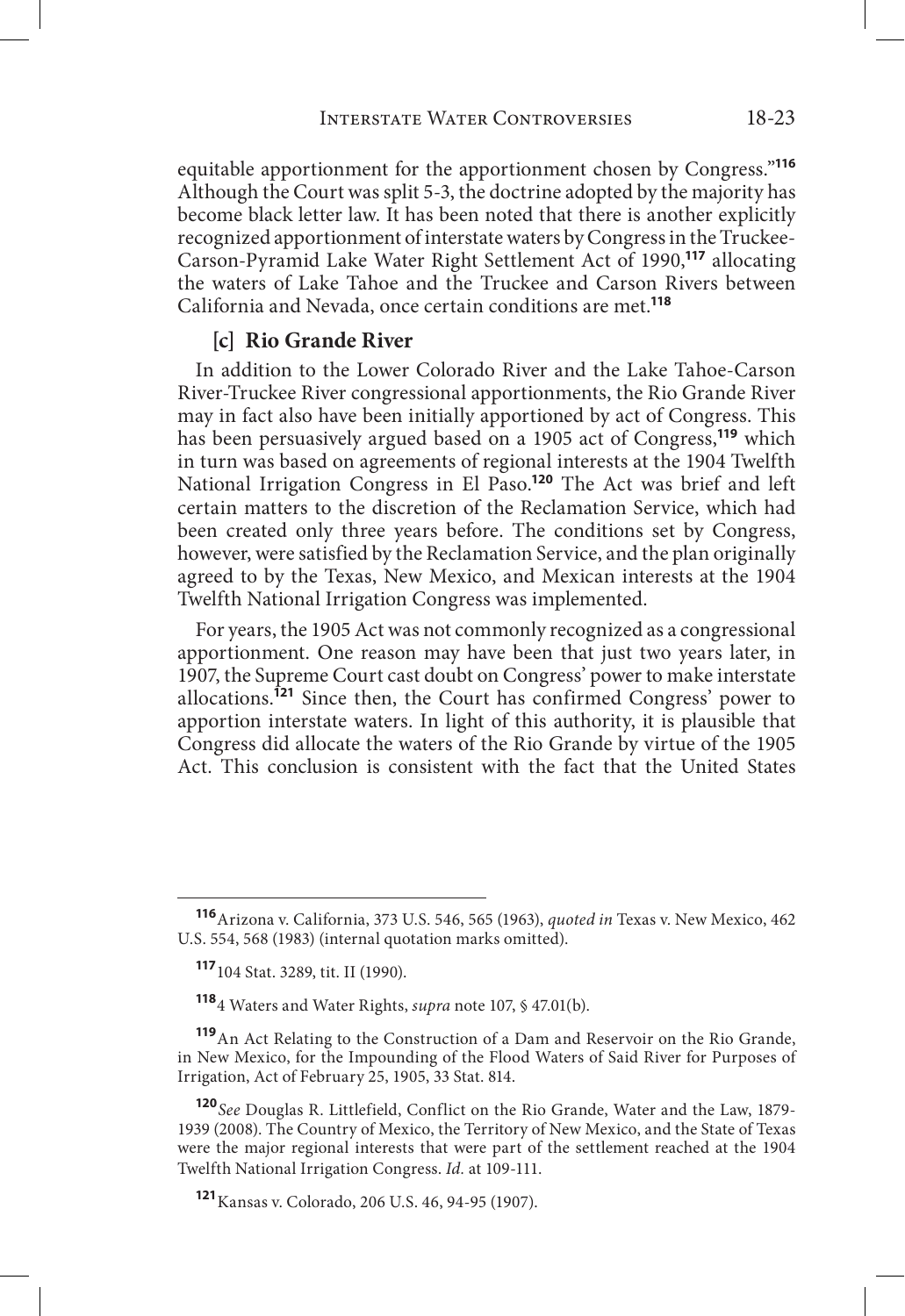#### 18-24 MINERAL LAW INSTITUTE

relied on the 1905 Act when it entered into a treaty with Mexico in 1906, allocating the waters of the Rio Grande between the two countries.**<sup>122</sup>**

## **[4] Private Interstate Litigation**

The impact of a water shortage may initially be felt by downstream private water users. For this reason, it should come as no surprise that the earliest reported cases involving interstate water disputes involved private litigants.**<sup>123</sup>** These private water suits represent rare situations in which a state or federal court has been asked to resolve private disputes involving interstate waters where a general interstate allocation does not exist.

The best known of these private disputes is *Bean v. Morris*. **<sup>124</sup>** In *Bean*, the downstream senior water appropriators in Wyoming sought relief against an upstream junior appropriator in Montana. The Court granted the senior downstream users relief, explaining that "we believe that it always was assumed, in the absence of legislation to the contrary, that the states were willing to ignore boundaries, and allowed the same rights to be acquired from outside the state that could be acquired from within."**<sup>125</sup>**

In general, the lower courts have allowed a downstream user to sue an upstream user in the upstream state for interference with the flow of water in the lower state. For example, in *Conant v. Deep Creek & Curlew Valley Irrigation Co.*, **<sup>126</sup>** a Utah court addressed a dispute over an interstate stream flowing from Idaho to Utah. The downstream plaintiffs sought to enforce an adjudication of water rights in both states that was issued by an Idaho court. The Utah court held that the Idaho adjudication court had jurisdiction to protect downstream Utah water rights against interference from junior Idaho users. According to the Utah court, however, the Idaho adjudication court lacked the authority to settle the relative rights of the Utah users.**<sup>127</sup>**

Similar reasoning was adopted by the Tenth Circuit in *Albion-Idaho Land Co. v. Naf Irrigation Co*. **<sup>128</sup>** In *Albion*, the downstream Idaho water users sued the upstream Utah water users in Utah federal district court. The Tenth Circuit agreed with the *Conant* court that water right adjudication is a local action, and that as a result, a Utah court lacked jurisdiction to

**<sup>124</sup>**221 U.S. 485 (1911).

**<sup>125</sup>***Id.* at 487.

**<sup>122</sup>**Convention Between the United States and Mexico Providing for the Equitable Distribution of the Waters of the Rio Grande for Irrigation Purposes, signed May 21, 1906, 34 Stat. 2953.

**<sup>123</sup>**4 Waters and Water Rights, *supra* note 107, § 44.01.

**<sup>126</sup>**66 P. 188 (Utah 1901).

**<sup>127</sup>***Id*. at 190.

**<sup>128</sup>**97 F.2d 439 (10th Cir. 1938).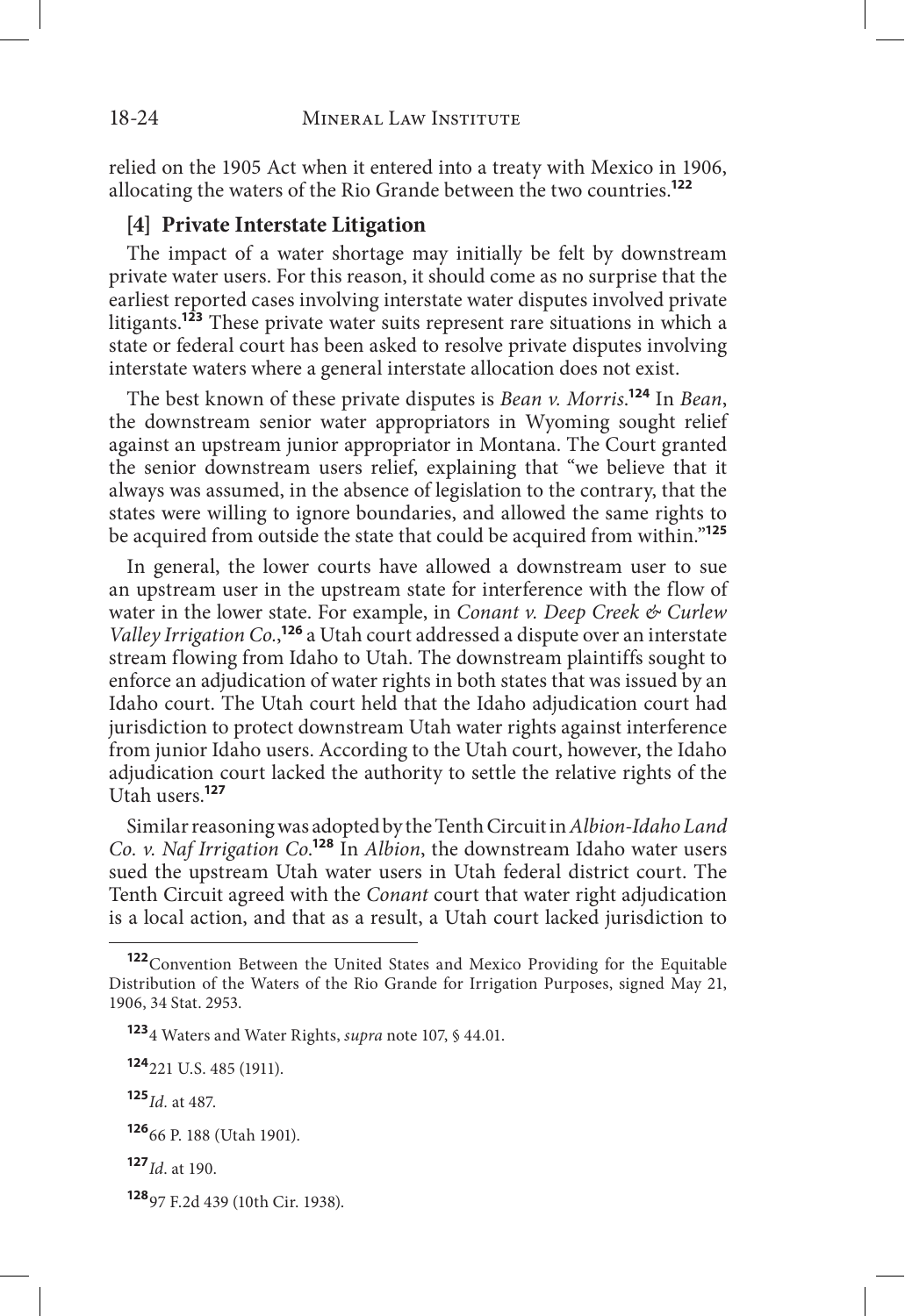adjudicate the rights of the downstream Idaho water users. Nonetheless, the court held that it could divide the water between the upstream and downstream groups based on earlier adjudication decrees in both Idaho and Utah.**<sup>129</sup>**

A departure from the rule that a court lacks the ability to adjudicate rights in another state can be found in *Brooks v. United States*. **<sup>130</sup>** In *Brooks*, the Ninth Circuit addressed an earlier decree from an Arizona federal court that adjudicated the rights of the Gila River, which flows from New Mexico to Arizona. The Arizona district court decree determined individual rights in both states and appointed a water commissioner to administer those rights.**<sup>131</sup>** The Ninth Circuit rejected the claim from the upstream New Mexico users that the decree was void as to their rights. In so holding, the court acknowledged that "ordinarily" a court lacks the ability to adjudicate water rights outside its territorial jurisdiction.**<sup>132</sup>** The court reasoned, however, that this rule did not apply when water rights need to be determined on an interstate stream. Accordingly, the court upheld Arizona's right to adjudicate all the rights of an interstate stream. It explained that "to exercise its unquestioned power to settle" the downstream rights, the court also had to consider the amount of water that "should rightly be in the stream when it enters" the lower state.**<sup>133</sup>** The *Brooks* decision is difficult to explain, and may be limited to its facts.**<sup>134</sup>**

Lingering questions about the validity of the interstate apportionment on the Gila River by the federal district court in Arizona were resolved in *Arizona v. California.* There, the special master recommended, and the Court adopted, the allocation in the federal district court as the interstate allocation.**<sup>135</sup>** The Supreme Court's equitable apportionment of the Gila River in *Arizona v. Colorado* remedied the earlier suspect rulings of the lower federal courts that were based on the notion that a federal district court had *in rem* jurisdiction outside its geographical limits.

**<sup>130</sup>**119 F.2d 636 (9th Cir. 1941).

**<sup>131</sup>***See generally* Gila River Irrig. Dist. v. United States, 118 F.2d 507 (9th Cir. 1941) (suit involving interpretation of the adjudication decree).

**<sup>132</sup>**119 F.2d at 639.

**<sup>133</sup>***Id.* 

**<sup>134</sup>**4 Waters and Water Rights, *supra* note 107, § 44.04(a)(2).

**<sup>135</sup>**Report of Special Master, *supra* note 2, at 343 ("For purposes of this equitable apportionment, the State of New Mexico, as well as her citizens, is bound by the Gila Decree (Globe Equity No. 59) and priorities therein specified shall continue to be administered thereunder."); *id* at 354-55; Arizona v. California, 373 U.S. 546, 594-95 (1963); 376 U.S. 340, 347-49 (1964) (Decree).

**<sup>129</sup>***Id.* at 445.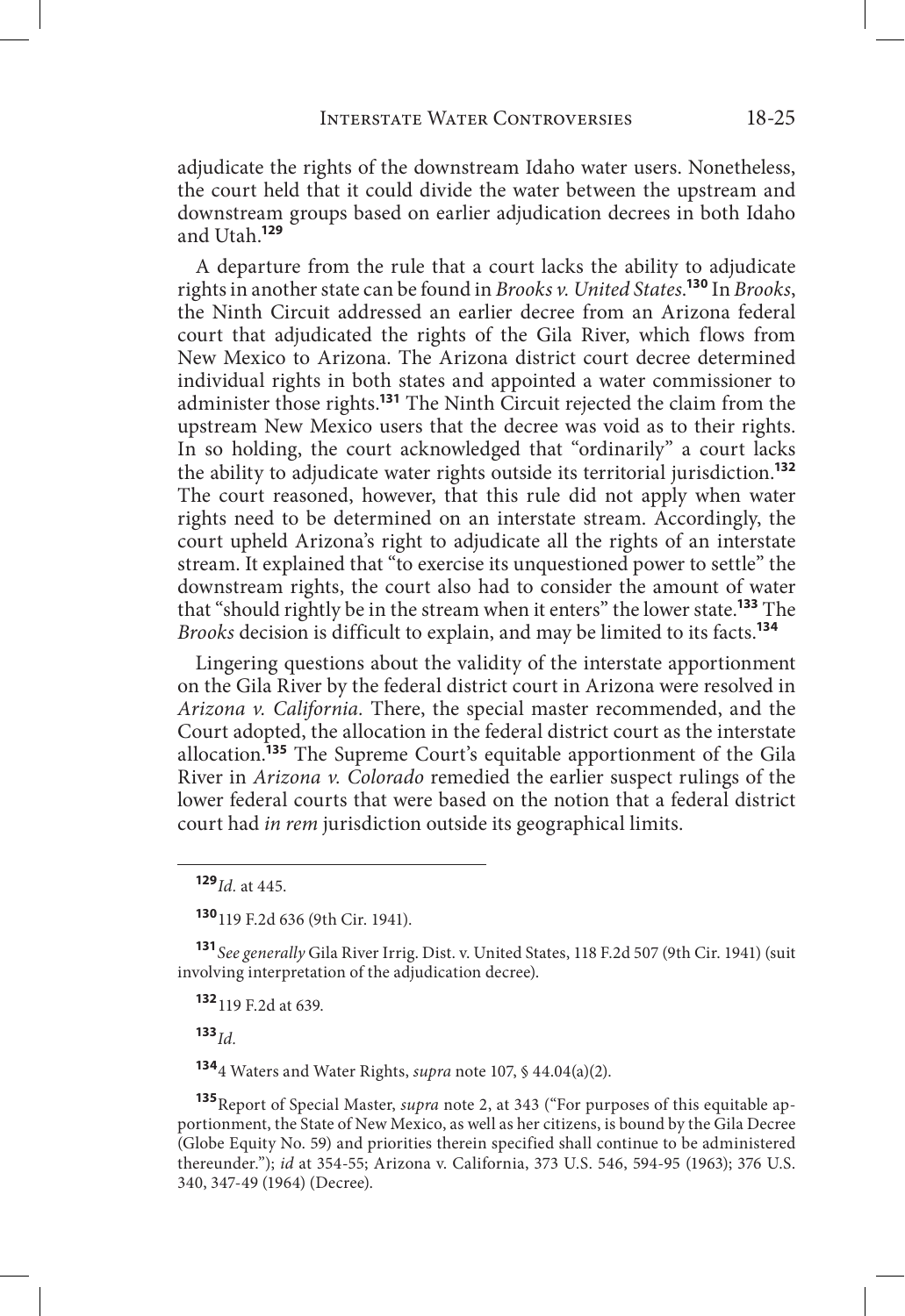Notwithstanding *Brooks*, two general principles emerge from the private interstate water disputes. First, when the relevant water laws in the two states are the same, the rights may be enforced across state lines according to the appropriate doctrine.**<sup>136</sup>** Second, courts in private interstate stream disputes normally lack the ability to adjudicate water rights outside their territorial jurisdiction. This latter principle represents a limitation on private interstate water disputes that is illustrated by *Vineyard Land & Stock Co. v. Twin Falls Salmon River Land & Water Co.***<sup>137</sup>** In that case, the appellants argued that the court should apply the common law doctrine of equitable apportionment to allocate the water between the two states. The Ninth Circuit rejected this argument, and explained that "the matter [of equitable apportionment] is one for adjustment between the states; it is not for individual users to raise a controversy about the use of such water in another state, out of the territorial jurisdiction of the court."**<sup>138</sup>** In sum, a state or federal district court has the right to adjudicate *intra*state uses within its territorial jurisdiction. Such a court, however, lacks the ability to allocate water between states.

The lack of *in rem* jurisdiction, not only in state courts, but also in federal district courts, to adjudicate water rights outside their territorial jurisdiction has made the lower courts a largely unsatisfactory forum in which to adjudicate interstate water rights. For example, in 1943, the Supreme Court enjoined lower federal court adjudications of water rights in Colorado and Kansas in conjunction with the Court's determination that Colorado was not using more than its equitable share of the Arkansas River.**<sup>139</sup>** Private interstate suits will continue to occur, however, where the issues are too localized to galvanize action by state governments.

#### **§ 18.04 Enforcement of Interstate Allocations**

One of the key aspects of the Supreme Court's role in interstate water controversies is its enforcement of prior allocations.

#### **[1] Supreme Court Jurisdiction**

Just as the Supreme Court has jurisdiction to apportion interstate waters directly in the context of an equitable apportionment suit, it also has the power to resolve disputes over prior allocations, whether those prior allocations are by its own decree, by compact, or by act of Congress. Justice Felix Frankfurter, in a case involving a controversy among West Virginia state officials that reached the Court on certiorari, explained:

**<sup>138</sup>***Id*. at 26.

**<sup>136</sup>***E.g*., Gregory v. City of New York, 346 F. Supp. 140 (S.D.N.Y. 1972) (riparian doctrine rights enforced across state lines by implication); Bean v. Morris, 221 U.S. 485 (appropriation doctrine rights enforced across state lines).

**<sup>137</sup>**245 F. 9 (9th Cir. 1917).

**<sup>139</sup>**Colorado v. Kansas, 320 U.S. 383 (1943) (opinion); 322 U.S. 708 (1944) (decree).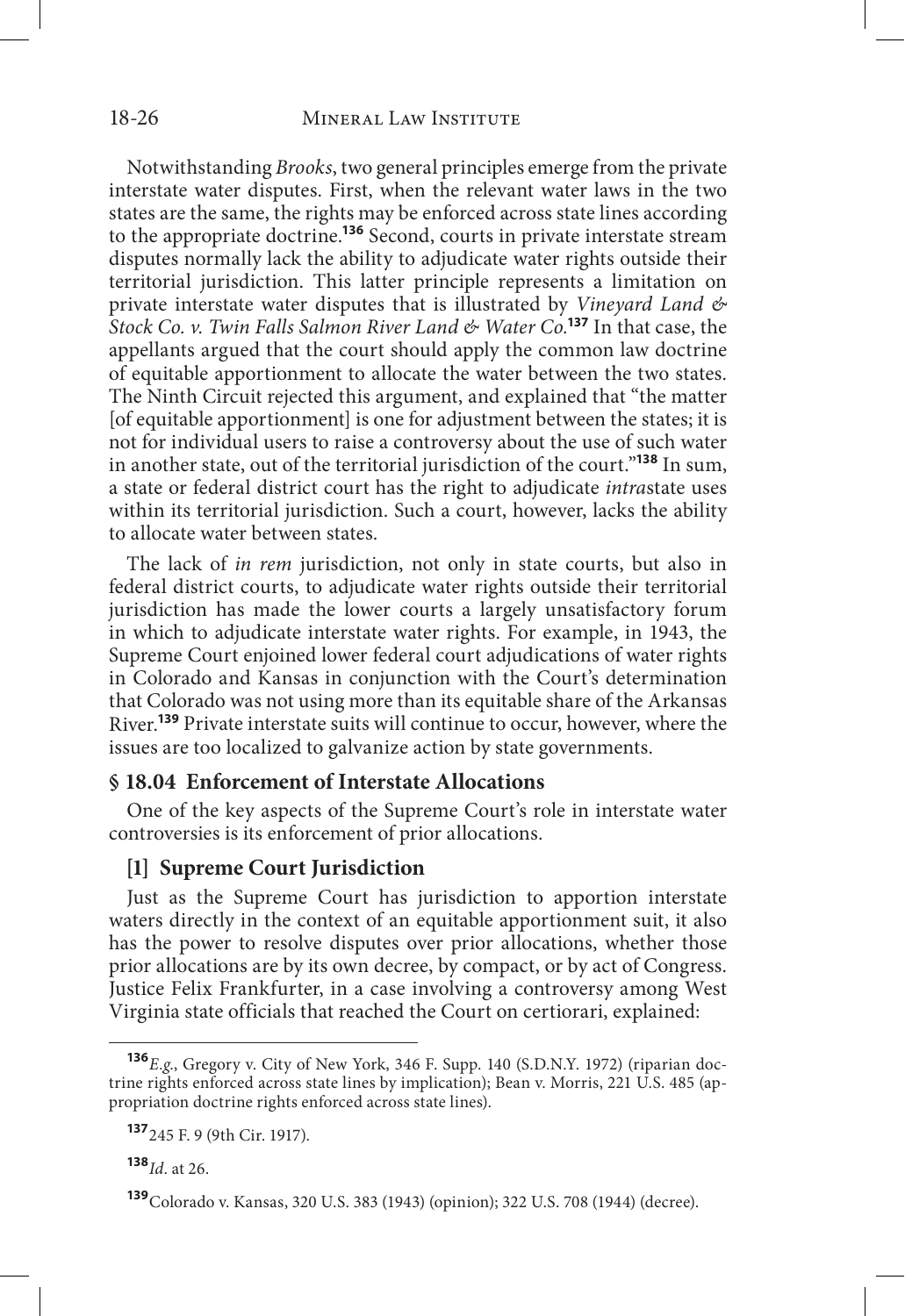But a compact is after all a legal document. Though the circumstances of its drafting are likely to assure great care and deliberation, all avoidance of disputes as to scope and meaning is not within human gift. Just as this Court has power to settle disputes between States where there is no compact, it must have final power to pass upon the meaning and validity of compacts.**<sup>140</sup>**

This assertion of the Court's power was echoed 22 years later when the Court described its power to resolve a dispute over the Pecos River Compact, in response to contrary arguments by New Mexico:

There is no doubt that this Court's jurisdiction to resolve controversies between two States extends to a properly framed suit to apportion the waters of an interstate stream between States through which it flows or to a suit to enforce a prior apportionment. It also extends to a suit by one State to enforce its compact with another State or to declare rights under a compact.**<sup>141</sup>**

As discussed below, the Court has exercised its authority to enforce prior allocations in two distinct circumstances: (1) to enforce prior allocations in a compact or decree and (2) to enforce the Court's own previous enforcement decrees where one state has failed to comply.

## **[2] Interpretation and Enforcement of Prior Allocations**

As discussed in section 18.03, *supra*, prior interstate water allocations can take the form of compacts, prior Supreme Court equitable apportionment decrees, and acts of Congress. Disputes over the proper interpretation and administration of these compacts and decrees have led states to seek relief in the Supreme Court's original jurisdiction. The Court, in fact, has entertained a number of suits to enforce prior apportionments. In addition to the Pecos River Compact, the Court has agreed to enforce allocations on the Laramie River, the North Platte River, the Republican River, the Arkansas River, and the Yellowstone River.

#### **[a] Laramie Decree**

The Supreme Court recognized and declared its powers to equitably apportion interstate rivers in *Kansas v. Colorado* in 1902,**<sup>142</sup>** but it was not until 1922 that the Supreme Court wielded this power to limit the diversions in an upstream state. That occurred with respect to the Laramie River in *Wyoming v. Colorado.***<sup>143</sup>** As has been noted earlier, that case determined that the prior appropriation doctrine, which was recognized by both states, would be applied across the state line as if the line did not exist.**<sup>144</sup>**

**<sup>140</sup>**West Virginia *ex rel*. Dyer v. Sims, 341 U.S. 22, 28 (1951).

**<sup>141</sup>**Texas v. New Mexico, 462 U.S. 554, 567 (1983) (citations omitted).

**<sup>142</sup>**185 U.S. 125 (1902).

**<sup>143</sup>**259 U.S. 419 (1922).

**<sup>144</sup>***Id.* at 470.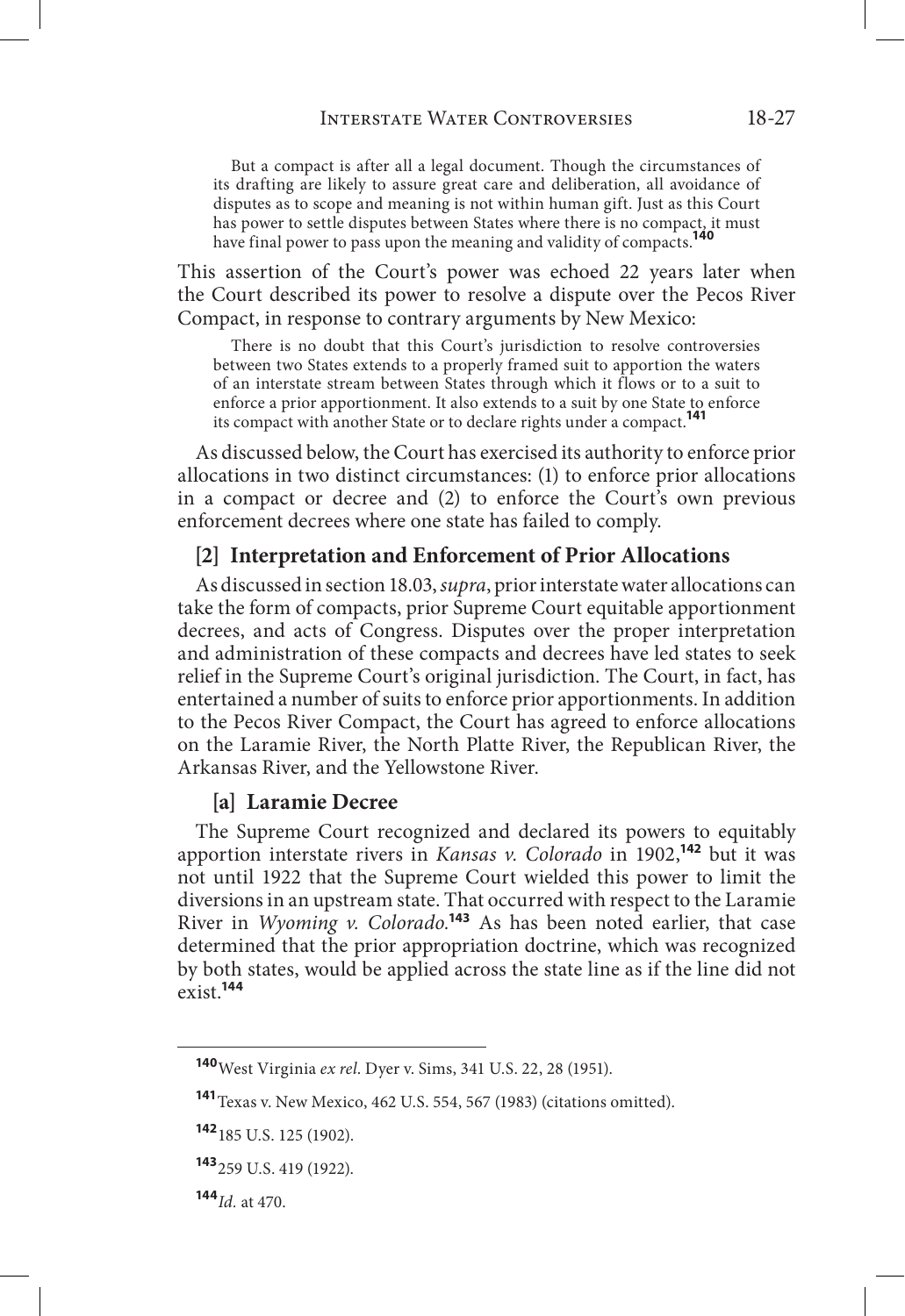Following that decree, there were several enforcement actions which caused the Court to clarify and specify in more detail the elements of the equitable apportionment arrived at in its 1922 decree.**<sup>145</sup>**

## **[b] North Platte Decree**

In 1986 Nebraska filed a petition with the Supreme Court to enforce the Court's decree of 1945 apportioning the waters of the North Platte River.**<sup>146</sup>** The Court determined that the case was in fact partly an enforcement action and partly a request for a reweighing of the equities and reapportionment of the river.<sup>147</sup> After much pretrial activity and a further decision of the Court on requests by Nebraska to amend its complaint,**<sup>148</sup>** the case ultimately was settled and a decree of the Court adopting the settlement was entered.**<sup>149</sup>** No enforcement action was taken, but the North Platte Decree was modified with respect to the inclusion of groundwater pumping, administration of the decree, and other matters.**<sup>150</sup>**

## **[c] Pecos River Compact**

The Pecos River Compact was entered into by the States of Texas and New Mexico in 1948 and consented to by Congress in 1949.**<sup>151</sup>** In 1974, Texas invoked the Supreme Court's original jurisdiction seeking to enforce the Compact in light of the groundwater pumping that had increased considerably since the time of the Compact.**<sup>152</sup>** The Court issued two major opinions during the course of this litigation that have provided a great deal of guidance to the states in subsequent enforcement proceedings.**<sup>153</sup>** From these cases we have learned that the Court is not at liberty, under the guise of its equitable powers, to modify an interstate compact in any respect:

[O]nce given, "congressional consent transforms an interstate compact within [the Compact Clause] into a law of the United States." One consequence of this metamorphosis is that, unless the compact to which Congress has consented is somehow unconstitutional, no court may order relief inconsistent with its express terms.<sup>1</sup>

**<sup>147</sup>***Id.* at 590-93.

**<sup>148</sup>**Nebraska v. Wyoming, 515 U.S. 1 (1995).

**<sup>149</sup>**534 U.S. 40 (2001).

**<sup>150</sup>***Id*.; Final Report of the Special Master and Proposed Joint Settlement (2001).

**<sup>151</sup>**63 Stat. 159 (1949).

**<sup>152</sup>**Texas v. New Mexico, 462 U.S. 554 (1983).

**<sup>153</sup>***Id*.; 482 U.S. 124 (1987).

**<sup>154</sup>**Texas v. New Mexico, 462 U.S. 554, 564 (1983) (citations omitted).

**<sup>145</sup>**Wyoming v. Colorado, 286 U.S. 494 (1932); 298 U.S. 573 (1936); 309 U.S. 572 (1940).

**<sup>146</sup>**Nebraska v. Wyoming, 507 U.S. 584 (1993).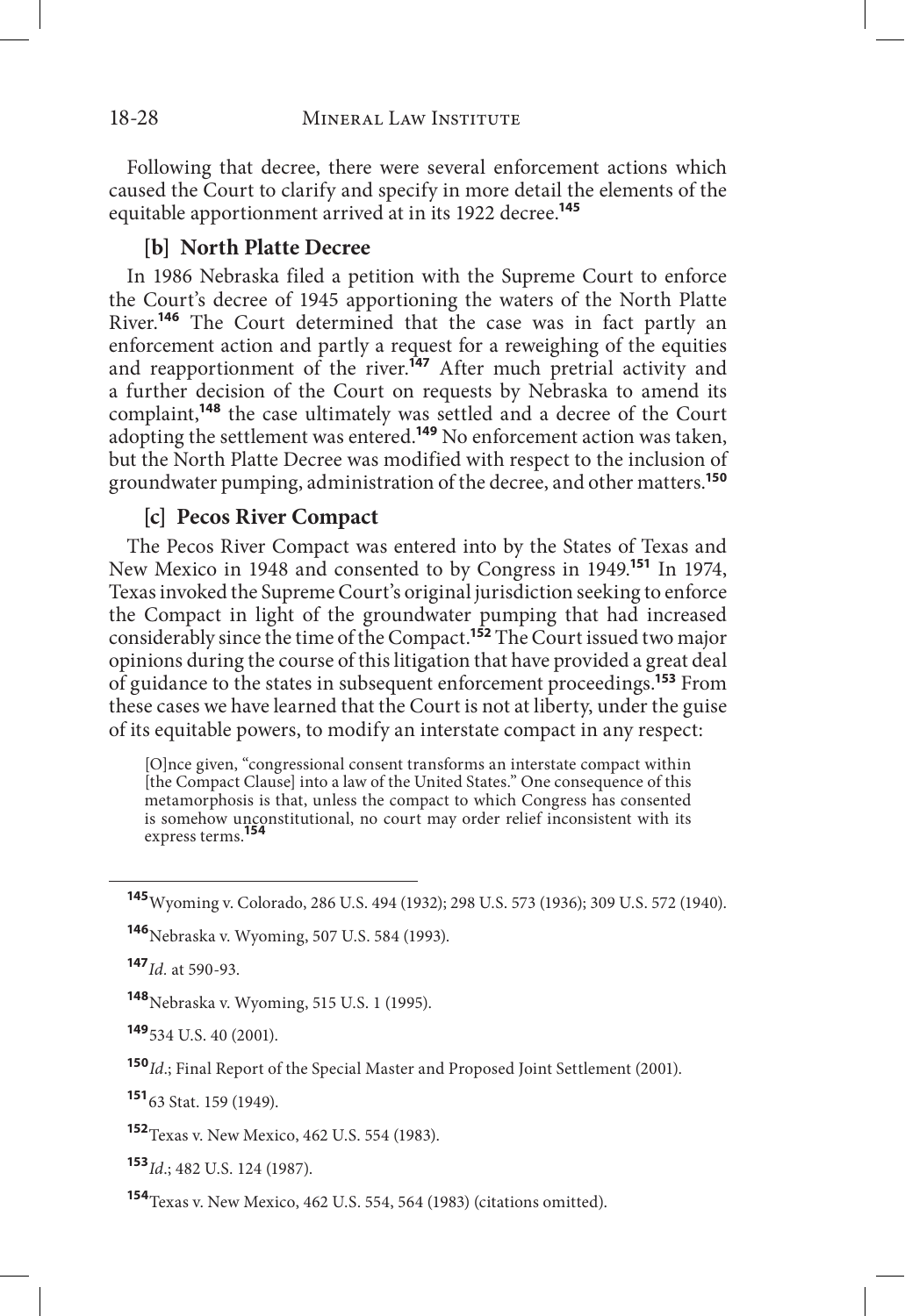Therefore, the Special Master's recommendation that the Court appoint a tie-breaking member to the Pecos River Commission was rejected ("we are not free to rewrite [the Compact]").**<sup>155</sup>** The Pecos River Commission was also held not to be a typical executive agency whose decisions could be appealed to the Supreme Court.**<sup>156</sup>**

In the final phase of the case, the Supreme Court declared for the first time that it would provide contract-like remedies for breach of an interstate compact, that the Court was free to fashion its remedy so that it was fair and equitable under the circumstances,**<sup>157</sup>** and that the retrospective remedy might be repayment in water or money. The Court also entered a prospective decree requiring compliance with the compact as interpreted by the Court and appointing a river master to oversee that compliance.**<sup>158</sup>** Ultimately the retrospective remedy was settled by the states and approved by the Court in the amount of \$14 million.**<sup>159</sup>**

## **[d] Republican River Compact**

The Republican River Compact was entered into by Colorado, Kansas, and Nebraska in 1942 and consented to by Congress in 1943.**<sup>160</sup>** The Compact was entered into long before the advent of center pivot pumping, which, since its beginnings in the mid-1960s, has spread extensively throughout the basin of the Republican River in Nebraska, into areas not expected to be irrigable at the time of the Compact. The result has been a depletion of the flows of the Republican River that should be available for use in Kansas pursuant to the Compact. Kansas began complaining to Nebraska in 1985 that its pumping was depleting Kansas' share of the compacted waters, but to no avail.

Finally, in 1998, Kansas brought suit in the Supreme Court's original jurisdiction. Nebraska filed a motion to dismiss based on its position that groundwater pumping was not controlled by the Compact. The State of Colorado, which had also been named by Kansas in the Bill of Complaint, supported the Nebraska position to the extent that Nebraska would exclude pumping from the Ogallala aquifer. The special master, Vincent L. McKusick, rejected the motion to dismiss with respect to all groundwater, holding that groundwater pumping that affected the flows of the Republican River must be accounted for under the Republican

**<sup>157</sup>**Texas v. New Mexico, 482 U.S. 124, 128-32 (1987).

**<sup>159</sup>**Texas v. New Mexico, 494 U.S. 111 (1990).

**<sup>160</sup>**57 Stat. 86 (1943).

**<sup>155</sup>***Id.* at 565.

**<sup>156</sup>***Id.* at 566-71.

**<sup>158</sup>***Id.* at 133-136. A more detailed Amended Decree was entered thereafter. Texas v. New Mexico, 485 U.S. 388 (1988).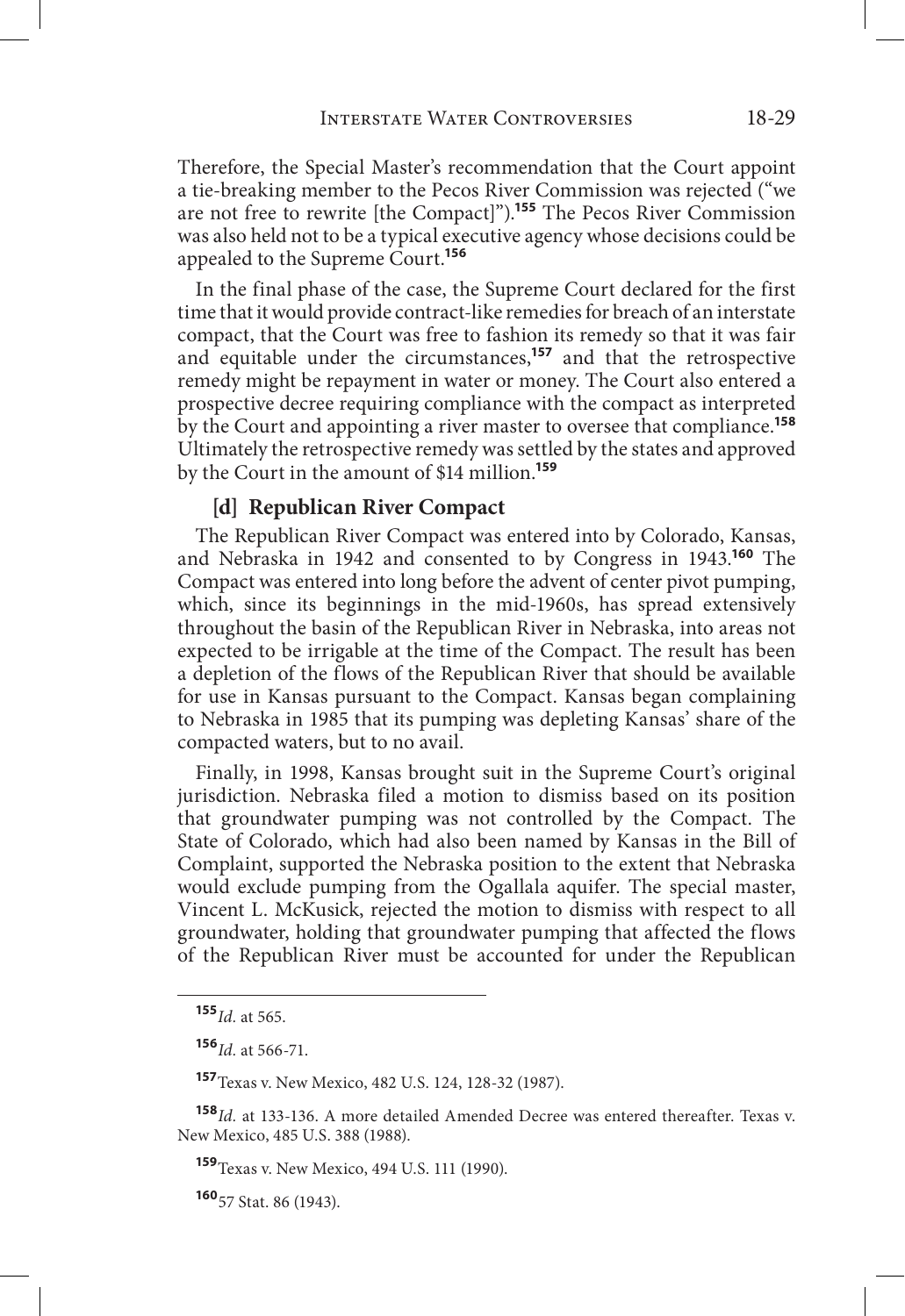River Compact.**<sup>161</sup>** On the basis of the special master's recommendation, the Court denied Nebraska's Motion to Dismiss.**<sup>162</sup>** On the basis of that denial and subsequent rulings by the special master, the parties initiated settlement negotiations which resulted in a final settlement stipulation, which was approved by the Court.**<sup>163</sup>** The Decree approved by the Supreme Court included the electronic version of the basin groundwater model that determines the time, amount, and location of groundwater pumping impacts on the baseflows of the Republican River.**<sup>164</sup>**

## **[e] Arkansas River Compact**

The Arkansas River Compact was entered into by the States of Kansas and Colorado in 1948 and consented to by Congress in 1949.**<sup>165</sup>** Kansas brought suit against Colorado in the original jurisdiction in 1985, and after considerable trial before Special Master Arthur L. Littleworth, the Court adopted the special master's recommendations that Colorado be found to have violated the Compact by virtue of extensive postcompact groundwater pumping.**<sup>166</sup>** The special master and the Court rejected two other counts of noncompliance alleged by Kansas.**<sup>167</sup>** The Court found that the Kansas claim was not barred by laches.**<sup>168</sup>** The Court agreed with the special master that the amount of precompact pumping that would be allowed under the Compact would be the actual amount of pumping rather than the total capacity of Colorado wells in place at the time of the Compact.**<sup>169</sup>** The Court also determined that it did not need to decide the burden of proof that must be met by the complaining state enforcing a compact, since Kansas had proved a compact violation due to postcompact groundwater pumping by the higher clear and convincing standard.**<sup>170</sup>**

**<sup>163</sup>**Kansas v. Nebraska & Colorado, 538 U.S. 720 (2003). The Final Settlement Stipulation and related reports of the special master are also on the Supreme Court website *at* http://www.supremecourtus.gov.

**<sup>164</sup>**The Final Settlement Stipulation, which was approved by Supreme Court Decree of May 19, 2003, Kansas v. Nebraska & Colorado, 538 U.S. 720 (2003), is *available at* http:// www.supremecourtus.gov/SpecMastRpt/ORG126\_4162003.pdf.

**<sup>165</sup>**63 Stat. 145 (1949).

**<sup>166</sup>**Kansas v. Colorado, 514 U.S. 673 (1995).

**<sup>167</sup>***Id.* at 681-84.

**<sup>168</sup>***Id.* at 687-89.

**<sup>169</sup>***Id.* at 689-691.

**<sup>170</sup>***Id.* at 693-94.

**<sup>161</sup>**First Report of the Special Master (Subject: Nebraska's Motion to Dismiss), Kansas v. Nebraska & Colorado, No. 126, Orig. (2000), *available at* http://www.supremecourtus. gov.

**<sup>162</sup>**Kansas v. Nebraska & Colorado, 530 U.S. 1272 (2000).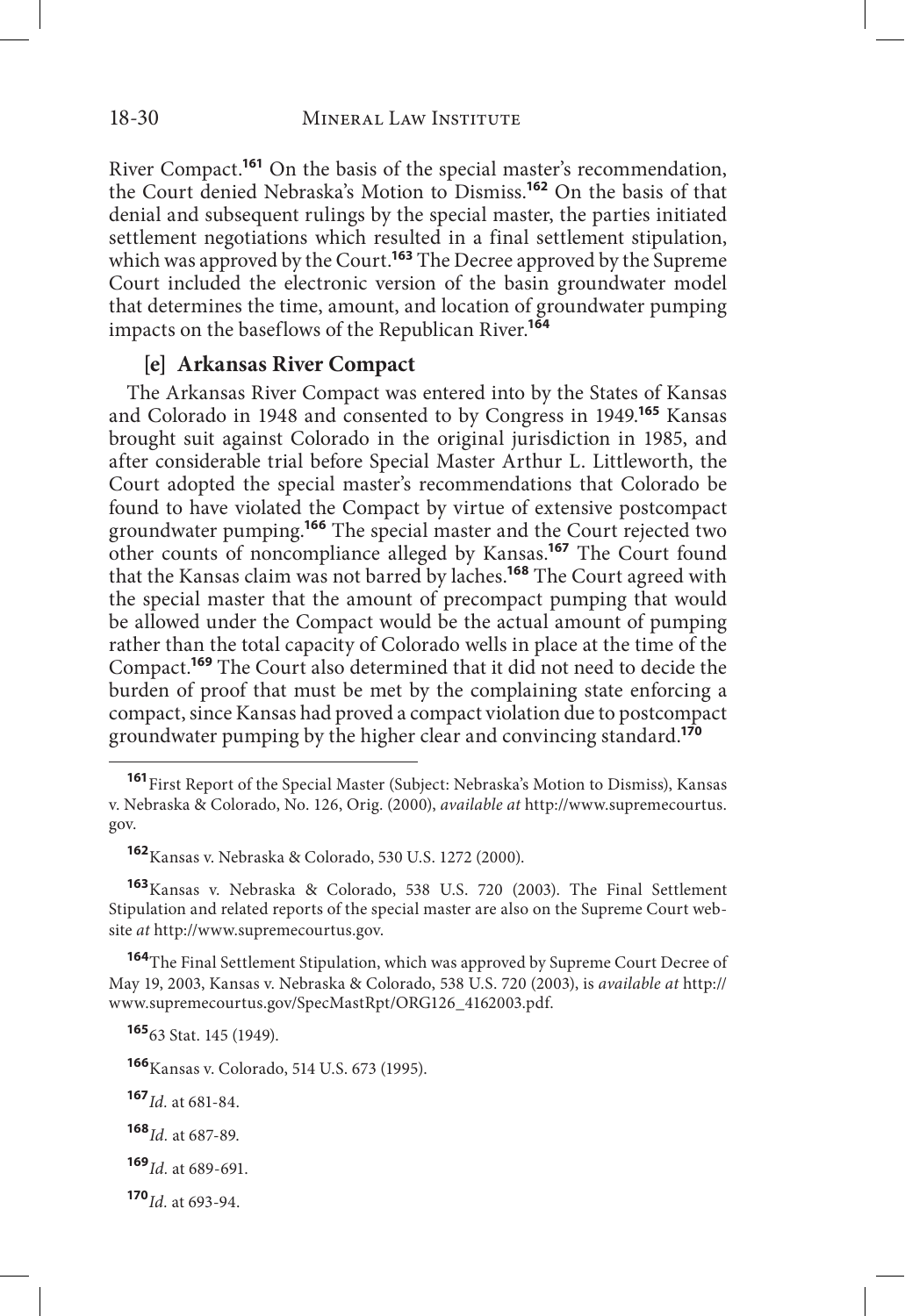On remand, further trial was held, and additional findings and legal conclusions were recommended by the special master to the Court.**<sup>171</sup>** The Supreme Court adopted the special master's recommendations in most respects. It determined that the Eleventh Amendment was not a bar to the Kansas claim for money damages based in part on losses of its water users.**<sup>172</sup>** The Court also held that prejudgment interest would be allowed as part of Kansas' remedy, but would be limited to interest accruing starting in the year that the action was filed.**<sup>173</sup>** Finally, the Court adopted the methodology for quantifying Kansas' claims that had been recommended by the special master. The elements of damage accepted were losses to Kansas water users due to additional groundwater pumping costs and crop production losses, regional groundwater damages resulting from lowered groundwater levels, and secondary economic damages throughout the Kansas economy.**<sup>174</sup>** Although the existence of secondary economic damages had been considered in the *Texas v. New Mexico* litigation, this was the first instance of its being adopted as the basis for a monetary judgment.**<sup>175</sup>** Although Colorado aggressively resisted secondary damages during trial, it did not file an exception to the special master's recommendation on that point.**<sup>176</sup>**

Upon remand and further trial, the special master issued a Fourth Report devoted primarily to prospective remedies.**<sup>177</sup>** Notably, for purposes of future compliance, the method of determining crop consumptive use was changed at the urging of Kansas, over the strong opposition of Colorado, from the modified Blaney-Criddle method to the Penman-Monteith method.**<sup>178</sup>** The computer model developed by Kansas to assess the impact of postcompact pumping was accepted, but only for use in a 10 year rolling compliance period.**<sup>179</sup>** The special master and the Court also rejected Kansas' request for the appointment of a river master.**<sup>180</sup>**

**<sup>173</sup>***Id*. at 9-16.

**<sup>174</sup>**Third Report, *supra* note 171, at 17-71.

**<sup>175</sup>***See id*. at 65-71.

**<sup>176</sup>**See Kansas v. Colorado, 533 U.S. at 6.

**<sup>177</sup>**Fourth Report of the Special Master, Kansas v. Colorado, No. 105, Orig., at 98 (2003) (Fourth Report), *available at* http://www.supremecourtus.gov/SpecMastRpt/13671littleworth. pdf.

**<sup>178</sup>***Id.* at 53-79. Colorado did not file an exeption to this recommendation.

**<sup>179</sup>***Id.* at 80-92, 108-20; 543 U.S. 86, 99-103 (2004).

**<sup>180</sup>**543 U.S. at 92-94.

**<sup>171</sup>***See* Second Report (1997) and Third Report (2000) of the Special Master, No. 105, Orig., *available at* http://www.supremecourtus.gov.

**<sup>172</sup>**533 U.S. 1, 7-9 (2001).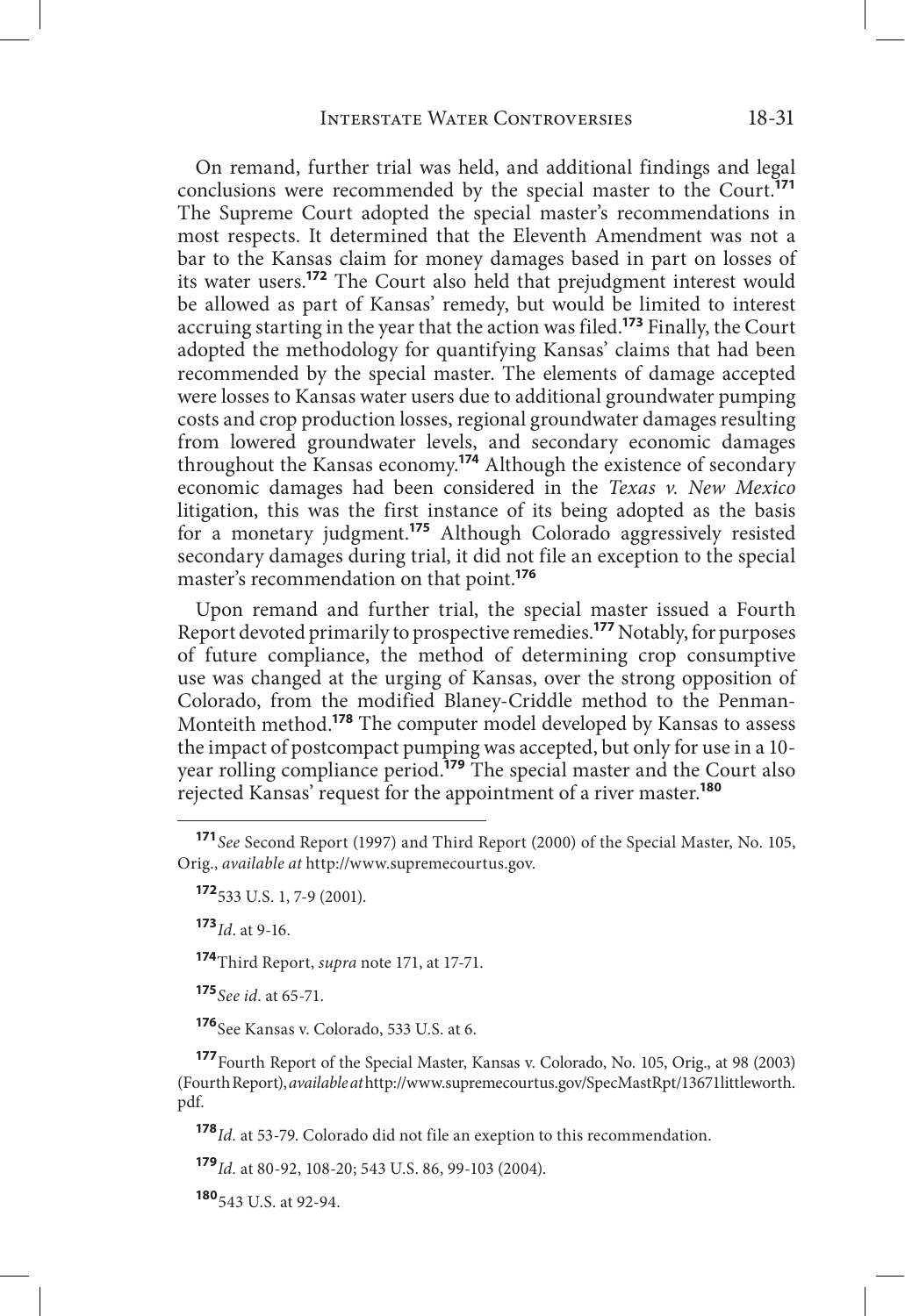After the Court's 2004 ruling, the states worked diligently to jointly prepare a detailed Judgment and Decree. Matters that could not be agreed to were ruled on by the special master. The special master submitted his Fifth and Final Report in January 2008, consisting of three volumes, two of which contained the proposed Judgment and Decree. The detailed appendices to the Decree include, among many other things, the electronic version of the computer model approved by the Court, on a DVD.

The Judgment and Decree confirms the fact that Colorado paid Kansas \$34.6 million in damages and prejudgment interest and \$1.1 million in costs. The amount of costs was determined based on the special master's ruling that the limitation on expert witness fees for purposes of costs that is applicable in the federal district courts also binds the Supreme Court in the exercise of its original jurisdiction. Kansas filed an exception to this ruling, but the Court determined that it did not need to reach the constitutional and statutory interpretation issues because it chose to make the cost rules in the original jurisdiction the same as those pertaining in the federal district courts.**<sup>181</sup>** The Court also approved the entry of the Judgment and Decree.**<sup>182</sup>**

#### **[f] Yellowstone River Compact**

The Yellowstone River Compact was agreed to by Montana, North Dakota, and Wyoming in 1950 and consented to by Congress in 1951.**<sup>183</sup>** Montana filed a Motion for Leave to File Bill of Complaint against Wyoming in January 2007.**<sup>184</sup>** Montana, the downstream state, alleged in its complaint that Wyoming had violated the Yellowstone River Compact by virtue of postcompact construction of storage, increases in groundwater pumping (including coalbed methane production pumping), irrigation of new acreage, and increases in consumption on irrigated lands by converting from flood irrigation to sprinkler irrigation. At the suggestion of the Solicitor General of the United States, the Court granted Montana's Motion for Leave to File over Wyoming's objection, and allowed Wyoming to file a motion to dismiss the complaint.**<sup>185</sup>** The Court then appointed Barton H. Thompson as Special Master and referred the motion to dismiss

**<sup>181</sup>**Kansas v. Colorado, 129 S.Ct. 1294 (2009).

**<sup>182</sup>***Id.* at 1296.

**<sup>183</sup>**65 Stat. 663 (1951) (elec. 2009).

**<sup>184</sup>**Montana v. Wyoming & North Dakota, No. 137, Orig., 2007 WL 4947613 (Jan. 31, 2007).

**<sup>185</sup>**Montana v. Wyoming & North Dakota, 128 S.Ct. 1332 (2008).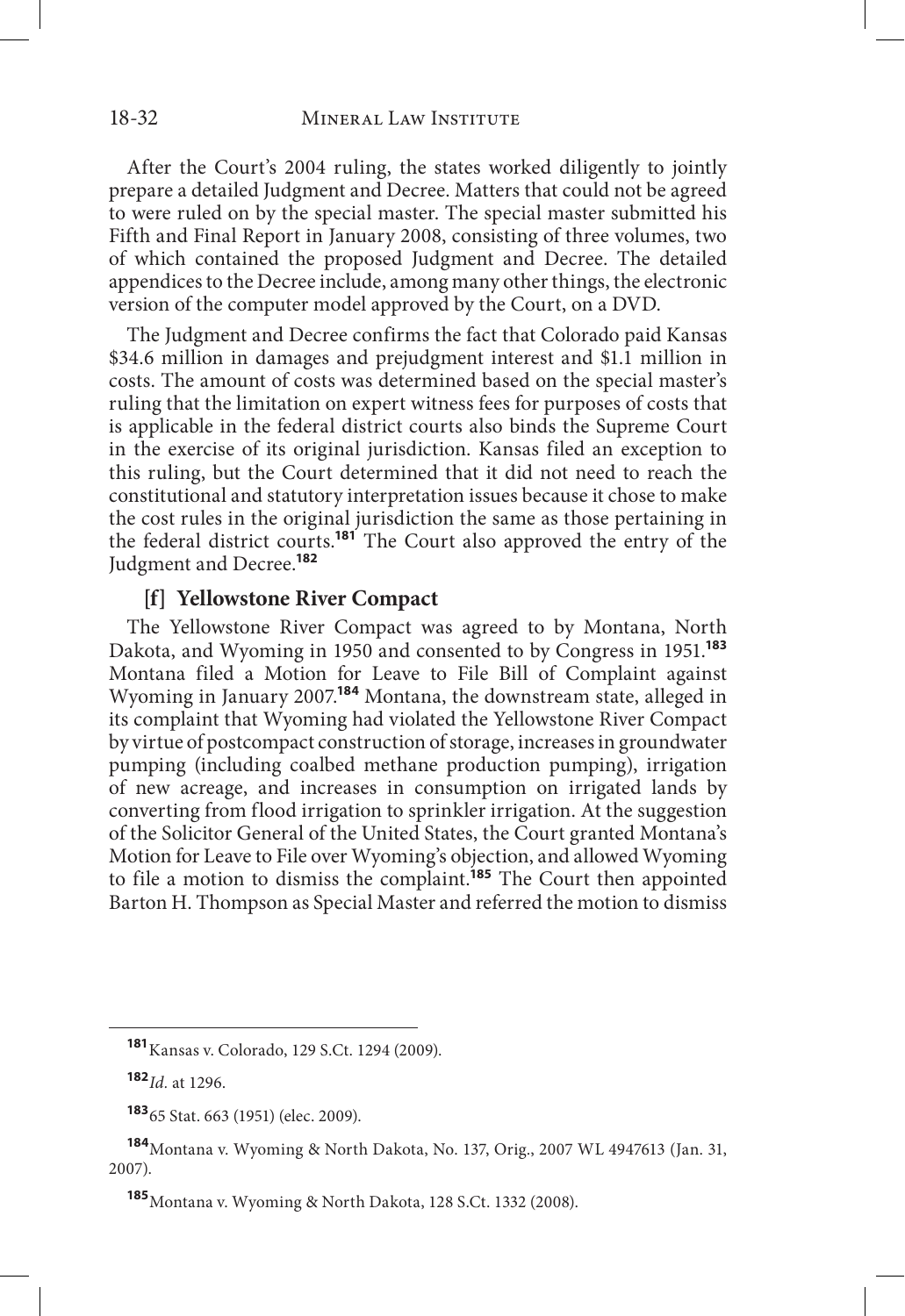and any further proceedings to him.**<sup>186</sup>** He has recommended denial of the motion to dismiss.**<sup>187</sup>**

# **[3] Failure to Comply with Supreme Court Interpretation and Enforcement Decrees**

In two circumstances a state has been formally accused of violating a Supreme Court decree enforcing and interpreting an earlier interstate water allocation. One of these allocations is the 1922 equitable apportionment decree on the Laramie River as interpreted by later decisions of the Court.**<sup>188</sup>** The other is the 1943 Republican River Compact as interpreted by the Court's 2003 Decree.**<sup>189</sup>**

#### **[a] Laramie River**

In 1939, three years after the Court's latest clarification of its Decree, Colorado overused its decreed share of the waters of the Laramie River both with respect to individual diversions and in the aggregate. The State of Wyoming sought leave to file a petition requiring Colorado to show cause why it should not be adjudged in contempt for violation of the Court's Decree. The Court granted leave to file the petition and directed Colorado to show cause. The Court accepted Colorado's argument that it was not a violation of the Decree if any of the individually specified diversions within Colorado were exceeded, so long as the total of all diversions in Colorado did not exceed the aggregate amount of 39,750 acre-feet.**189.1** In this way, the Court allowed Colorado full flexibility within its own borders, provided that the total amount remaining for Wyoming's use at the state line was not subject to any more than the aggregate diversions in Colorado.

The Court rejected, as a matter of law, Colorado's defense that Wyoming had not been injured.**<sup>190</sup>** Colorado also alleged, however, the defense of acquiescence, asserting that Wyoming had indicated that it had no objection to the unlawful diversions. Although there was disagreement over the facts, the Court concluded, "[i]n the light of all the circumstances,

**<sup>189</sup>**Kansas v. Nebraska & Colorado, 538 U.S. 720 (2003).

**189.1**Wyoming v. Colorado, 309 U.S. 572, 579-581 (1940).

**<sup>190</sup>***Id.* at 581 ("Colorado is bound by the decree not to permit a greater withdrawal and, if she does so, she violates the decree and is not entitled to raise any question as to injury to Wyoming when the latter insists upon her adjudicated rights.").

**<sup>186</sup>**Montana v. Wyoming & North Dakota, 129 S.Ct. 480 (2008).

**<sup>187</sup>**Memorandum Opinion of the Special Master on Wyoming's Motion to Dismiss Bill of Complaint, Montana v. Wyoming & North Dakota, No. 137, Orig., U.S. Sup. Ct. (6/2/09), *available at* http://www.doj.mt.gov/news/releases2009/20090603specialmaster opinion.pdf.

**<sup>188</sup>**Wyoming v. Colorado, 259 U.S. 419 (1922); 286 U.S. 494 (1932); 298 U.S. 573 (1936).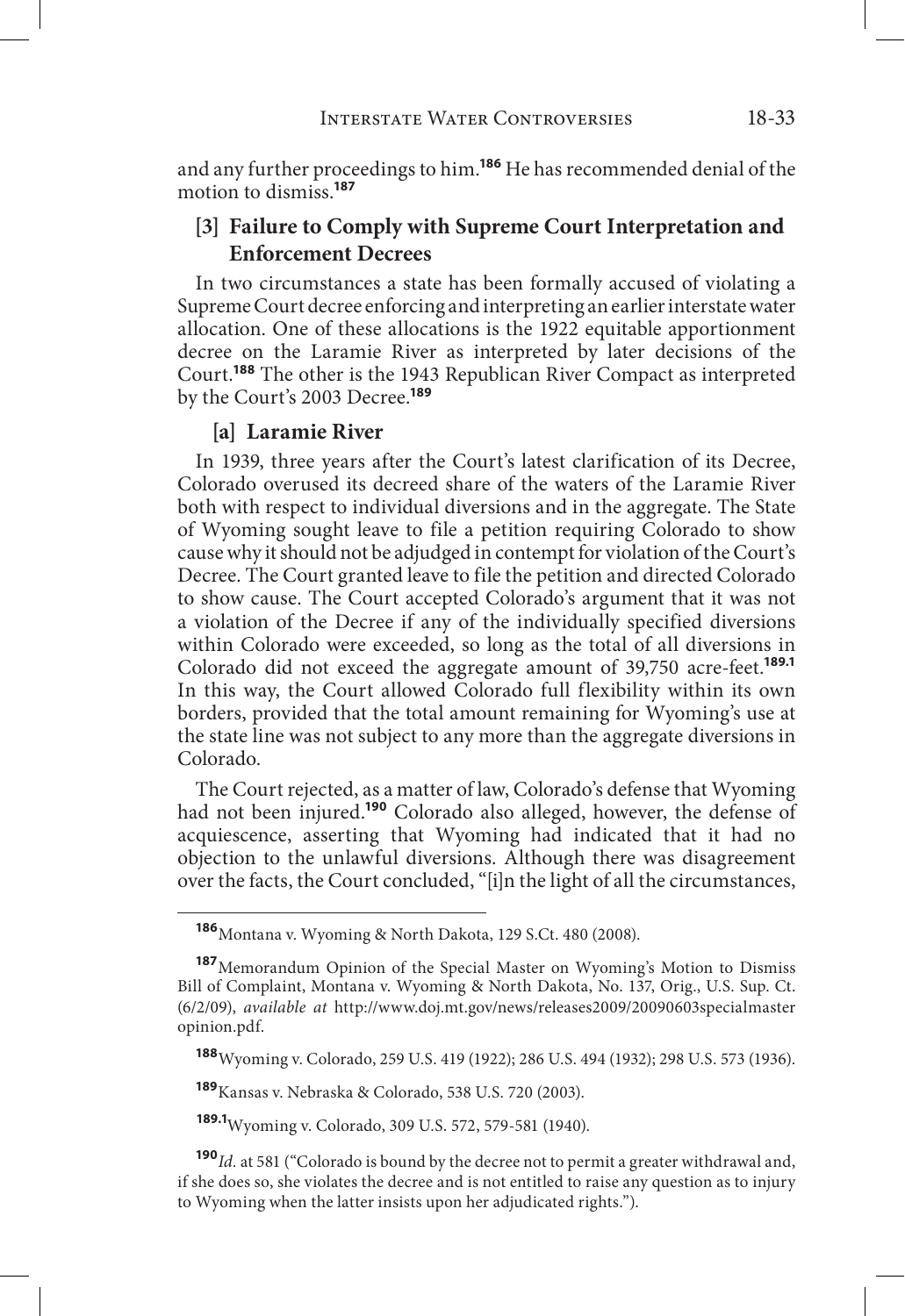we think it sufficiently appears that there was a period of uncertainty and room for misunderstanding which may be considered in extenuation."**<sup>191</sup>** Because of the extenuating circumstances, the Court denied Wyoming's petition, saying, "[i]n the future there will be no ground for any possible misapprehension . . . with respect to the duty of Colorado to keep her total diversions from the Laramie river and its tributaries within the limit fixed by the decree."**<sup>192</sup>** Apparently, this was a sufficiently clear admonition for the states to be able to cooperate without further resort to the Supreme Court since 1940.

#### **[b] Republican River**

The Supreme Court's Decree approved a five-volume Final Settlement Stipulation (FSS), which includes extensive documentation of the groundwater model and accounting procedures by which effects on the Republican River are to be determined in the future.**<sup>193</sup>** Accounting under the Decree began in 2003. The first determination of compliance was for "water-short year" 2006, which required an assessment of Nebraska's consumptive use, versus Nebraska's allocations, for the years 2005 and 2006.**<sup>194</sup>** Based on that accounting, Kansas initiated enforcement proceedings in December 2007 by making demand on Nebraska for a remedy that included requests for (1) a finding of contempt by the Supreme Court, (2) disgorgement of Nebraska's gains from the violation or Kansas' losses, whichever was greater, (3) shut-down of 515,000 acres of groundwater pumping (out of the 1.2 million acres in the Republican Basin in Nebraska), and (4) appointment of a river master. The states have proceeded to utilize the dispute resolution procedure provided for in the 2003 Decree.**<sup>195</sup>** This included a two-week trial before an arbitrator in 2009.

The arbitration is nonbinding, but the ruling of the arbitrator is admissible, though not conclusive, in any subsequent proceeding before the Supreme Court. The amount of the alleged violation is approximately 79,000 acre-feet, based on two years of accounting (2005 and 2006). Nebraska disputes the amount of the violation, though not its existence. Kansas calculated Nebraska's gains as approximately \$64 million and Kansas' losses as approximately \$9 million. The arbitrator determined, as

**<sup>192</sup>***Id.* 

**<sup>195</sup>**FSS § VII.

**<sup>191</sup>***Id.* at 582.

**<sup>193</sup>***See* Kansas v. Nebraska & Colorado, Second Report of the Special Master (Subject: Final Settlement Stipulation (FSS)) (2003); Final Report of the Special Master with Certificate of Adoption of RRCA Groundwater Model (2003). Both are available at http:// www.supremecourtus.gov.

**<sup>194</sup>***See* FSS § V.B.2.e.i and App. B.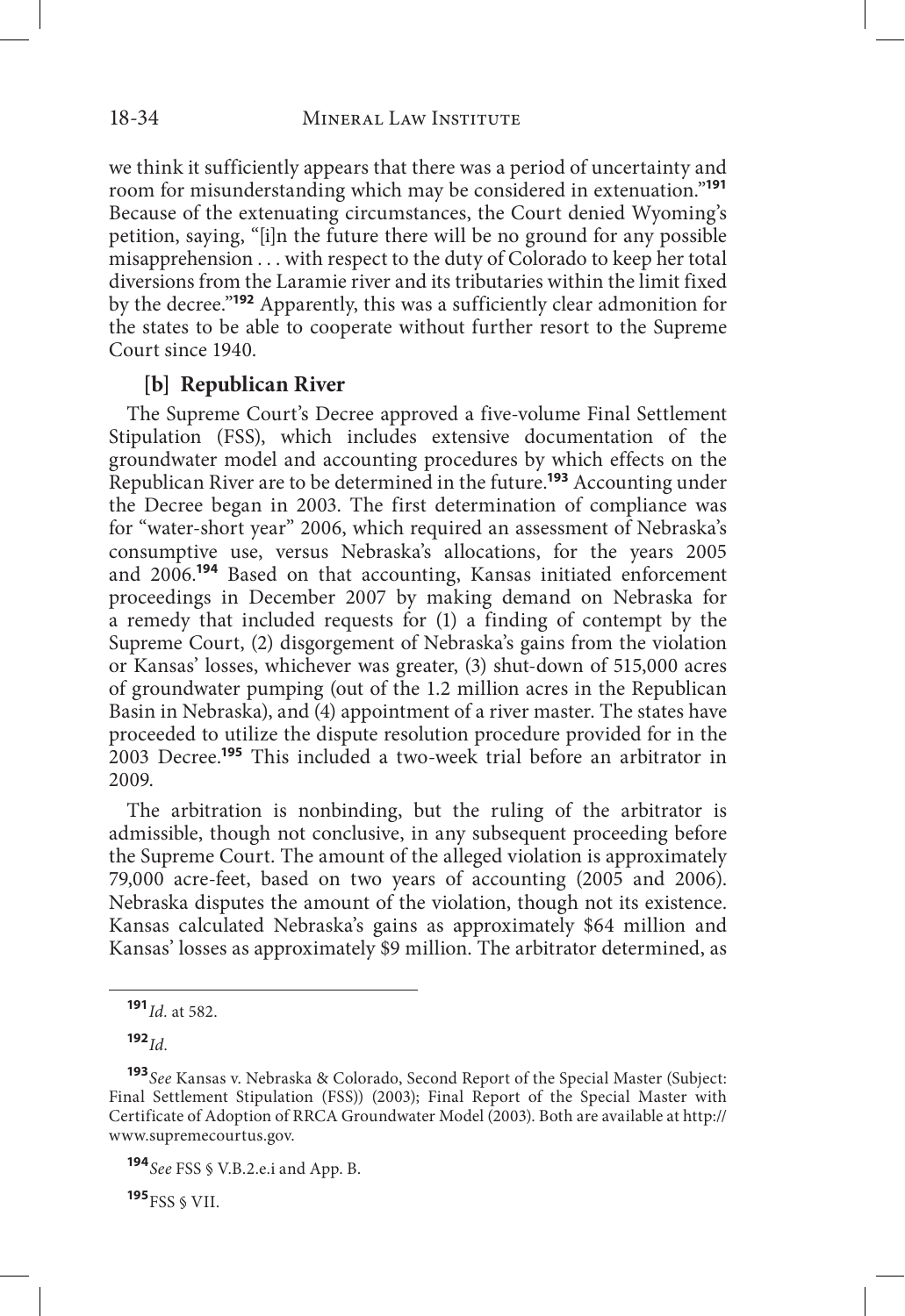a legal matter, that he would not receive evidence on Nebraska's gains. Nebraska calculated Kansas' losses to be \$1.2 million or less. Colorado has participated in the dispute resolution process concerning Kansas' allegations against Nebraska. The arbitrator will issue his decision in June 2009. Unless the states agree with the results recommended by the arbitrator, or reach some other accommodation, it will be necessary, if Kansas is to obtain relief, to bring an enforcement proceeding before the U.S. Supreme Court.

Colorado is not subject to a two-year compliance test, but the first fiveyear compliance period is now complete, and there seems to be little dispute that Colorado has overused its allocations during that period in violation of the Court's Decree.**195.1** Colorado is seeking approval from the Republican River Compact Administration to implement an augmentation plan that would pipe water to the North Fork of the Republican River at the Colorado-Nebraska state line and undertake other actions to bring itself into compliance.

#### **§ 18.05 Impact of Interstate Allocations on In-State Water Uses**

Once interstate waters have been allocated by compact, Supreme Court decree, or act of Congress, a state is bound by the apportionment. This is true whether the interstate allocation is reached by Supreme Court decree**<sup>196</sup>** or by compact:**<sup>197</sup>** "We have said on many occasions that water disputes among States may be resolved by compact or decree without the participation of individual claimants, who nonetheless are bound by the result reached through representation by their respective states."**<sup>198</sup>** Although the Court has explained that it will not unnecessarily interfere with a state's administration of its own water users,**<sup>199</sup>** the aggregate water taken by one state's users cannot exceed that state's equitable share as determined by the decree.**<sup>200</sup>** Likewise, state laws inconsistent with the terms of a compact are superseded. This is true because "congressional

**<sup>195.1</sup>***See*Kansas v. Nebraska and Colorado, No. 126, Orig. Final Settlement Stipulation, subsection IV.D., *available at* http://www.supremecourtus.gov.

**<sup>196</sup>**Colorado v. New Mexico, 459 U.S. 176, 182 n.9 (1982).

**<sup>197</sup>**Hinderlider v. La Plata River & Cherry Creek Ditch Co., 304 U.S. 92 (1938).

**<sup>198</sup>**Nebraska v. Wyoming, 515 U.S. 1, 22 (1995).

**<sup>199</sup>**Nebraska v. Wyoming, 325 U.S. 589, 623 (1945) ("Nor will the decree interfere with the relationships among Colorado's water users. The relative rights of the appropriators are subject to Colorado's control."); *cf.* Arkansas River Compact, art. VI-A(2), *discussed in* Kansas v. Colorado, 514 U.S. 673, 690-91 (1995).

**<sup>200</sup>***E.g.,* Wyoming v. Colorado, 309 U.S. 572, 579-81 (1940).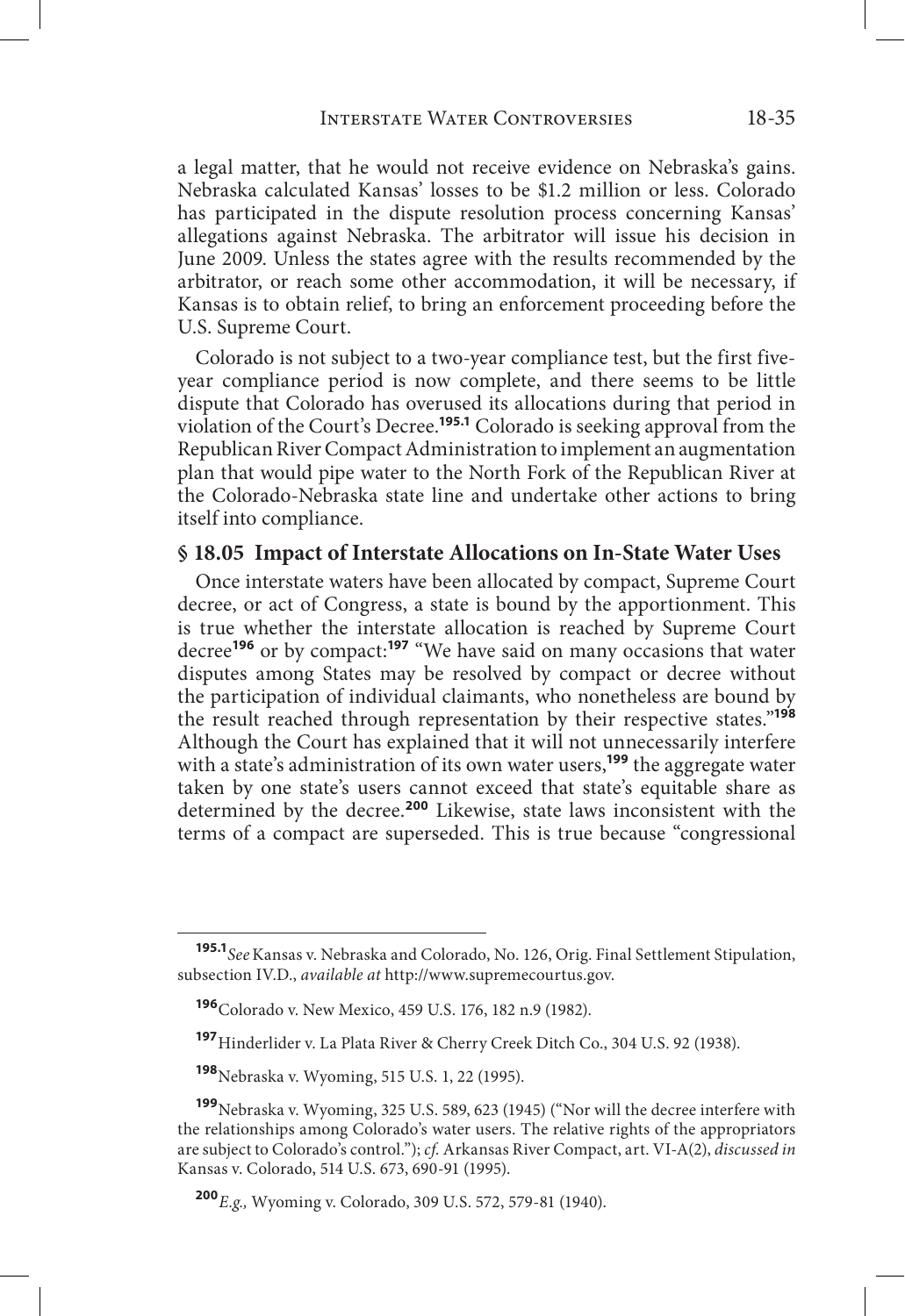consent transforms an interstate compact . . . into a law of the United States."**<sup>201</sup>** This is also true for congressional apportionment.

State court decisions have applied this rule to limit a state's administration of water so that it is consistent with the terms of a compact. For example, in *Alamosa-La Jara Water Users Protection Association v. Gould*, **<sup>202</sup>** the Colorado Supreme Court addressed a challenge to rules designed to comply with the Rio Grande Compact. The Conejos Water Conservancy District argued that the rules violated the Colorado Constitution. The court rejected this argument and upheld the rules, explaining that "[e]quitable apportionment, a federal doctrine, can determine times of delivery and sources of supply to satisfy that delivery without conflicting with state law, for state law applies only to the water which has not been committed to other states by the equitable apportionment."**<sup>203</sup>**

#### **[1]** *Hinderlider* **(La Plata River)**

In *Hinderlider v. La Plata River & Cherry Creek Ditch Co.*, **<sup>204</sup>** the Supreme Court addressed a compact governing the La Plata River. Under the terms of the compact, the states agreed to rotate the use of the water between the states when the streamflow was low. The ditch company sought to enjoin the Colorado state engineer from honoring the rotation agreement on the grounds that the rotation interfered with its rights under a Colorado adjudication decree. The Supreme Court unanimously held that an apportionment between states, whether by compact or decree, binds the private water users of each state.**<sup>205</sup>**

## **[2]** *Texas v. New Mexico* **(Pecos River)**

The Pecos River Compact apportions the waters of the Pecos River between the States of New Mexico and Texas based on the conditions of the river in 1947.**<sup>206</sup>** Unfortunately for the upstream State of New Mexico, the conditions of the river in 1947, as modeled by the two states for compact purposes, "did not describe the actual state of the river."**<sup>207</sup>** As a result, New Mexico quickly accumulated delivery shortfalls. Attempts at mediation failed, and the Pecos River Compact Commission took no

**<sup>201</sup>**Texas v. New Mexico, 462 U.S. 554, 564 (1983) (quoting Cuyler v. Adams, 449 U.S. 433, 438 (1981)).

**<sup>202</sup>**674 P.2d 914 (Colo. 1984).

**<sup>203</sup>***Id.* at 922 (citation omitted).

**<sup>204</sup>**304 U.S. 92 (1938).

**<sup>205</sup>***Id.* at 106.

**<sup>206</sup>**63 Stat. 159, at Article III(a) (June 9, 1949).

**<sup>207</sup>**Texas v. New Mexico, 462 U.S. 554, 560 (1983).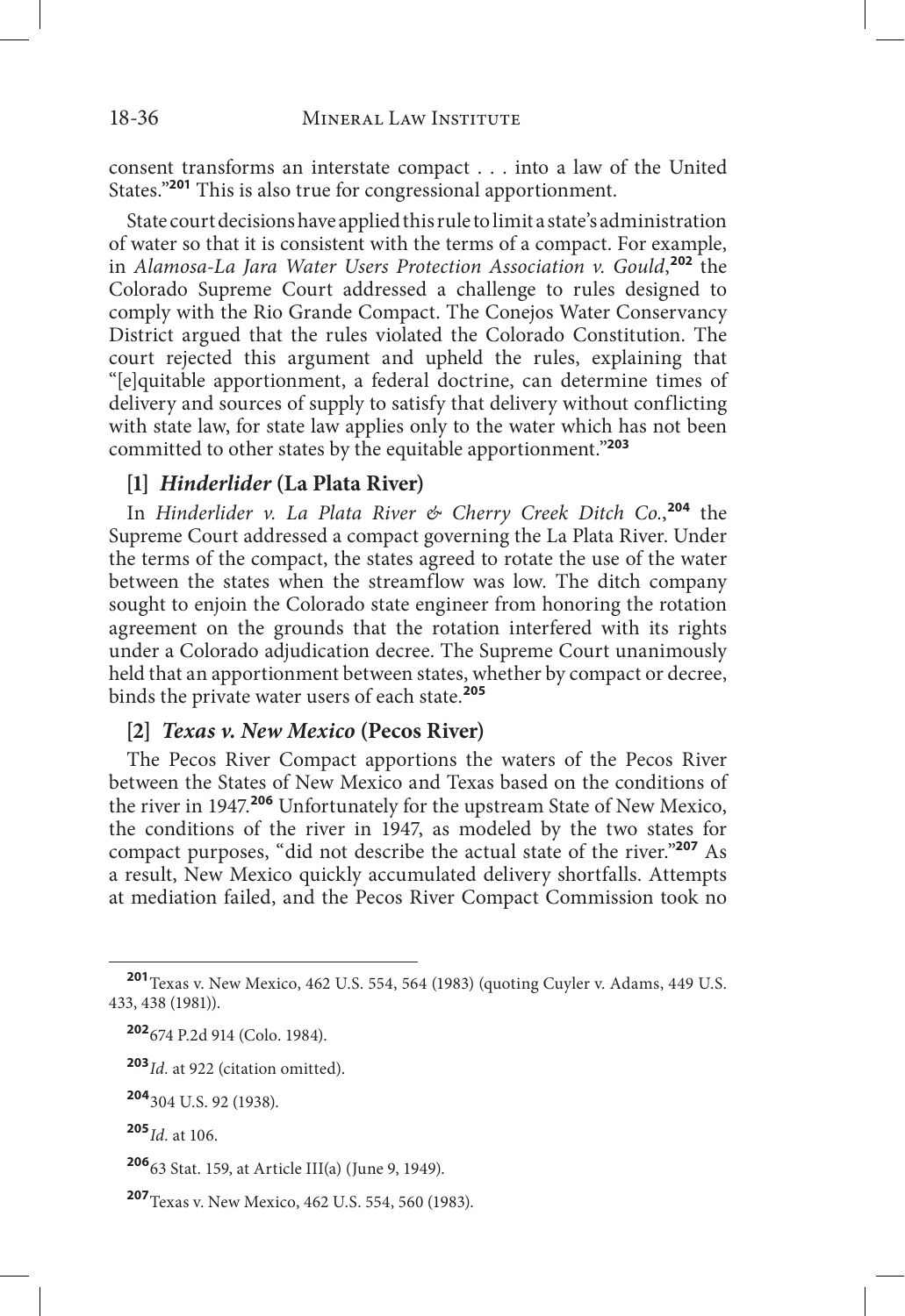action due to the voting provisions, which require unanimous agreement by the two states.

Texas filed its Motion for Leave to File Complaint against New Mexico in 1974, alleging that New Mexico had violated the Pecos River Compact by "countenancing and permitting depletions by man's activities" such that New Mexico had under-delivered in excess of 1.2 million acre-feet of water to Texas.**<sup>208</sup>** *Texas v. New Mexico***<sup>209</sup>** was litigated for 14 years, and resulted in four opinions from the Supreme Court. The Court ultimately found that New Mexico had failed to deliver 340,100 acre-feet of water over the period of 1950 to 1983.**<sup>210</sup>** To remedy this violation, New Mexico agreed to pay \$14 million to Texas for its past over-diversions. In addition, the Court ordered that a river master be appointed to oversee New Mexico's future compliance with the Compact.**<sup>211</sup>**

As established in *Hinderlider*, New Mexico is bound by the apportionment, and private water rights used in New Mexico cannot exceed New Mexico's share under the Compact. Consequently, New Mexico's initial reaction to the Court's decree was to take steps to facilitate priority administration.**<sup>212</sup>** Priority administration, however, would have been extremely costly for the state and its citizens. Instead, New Mexico pursued an aggressive strategy of leasing and purchasing water rights and augmenting flows aimed at achieving compact compliance. The New Mexico Legislature recognized that the "shortage of water and the state's obligation to Texas . . . is a statewide problem affecting all the citizens of the state."**<sup>213</sup>** To remedy this problem, New Mexico initially leased surface water from the largest irrigation district on the Pecos.**<sup>214</sup>** The lease was intended as a temporary solution. The long-term solution was to authorize the New Mexico Interstate Stream Commission to purchase land with appurtenant water rights and to develop well-fields to augment the flows of the Pecos River.

**<sup>209</sup>**Texas v. New Mexico, 446 U.S. 540 (1980); Texas v. New Mexico, 462 U.S. 554 (1983); Texas v. New Mexico, 482 U.S. 124 (1987); and Texas v. New Mexico, 485 U.S. 388 (1988).

**<sup>211</sup>***Texas v. New Mexico*, 485 U.S. at 391.

**<sup>212</sup>***See* State *ex rel.* Reynolds v. Pecos Valley Artesian Conservancy District, 663 P.2d 358 (N.M. 1983) (state engineer sought to revise adjudication procedure to allow claimants to challenge *inter se* rights of downstream senior users). The proposed procedure was upheld but never instituted.

**<sup>213</sup>**NMSA § 72-1-2.2B.

**<sup>214</sup>**James C. Brockmann, "The Pecos River Compact Compliance Program—A Model for Upstream States," American Bar Association, Section of Environment, Energy and Resources, 27th Annual Water Law Conference 8 (Feb. 18-20, 2009).

**<sup>208</sup>***Id.* at 562. The Brief in Support of Motion was less than two pages.

**<sup>210</sup>***Texas v. New Mexico*, 482 U.S. at 127-28.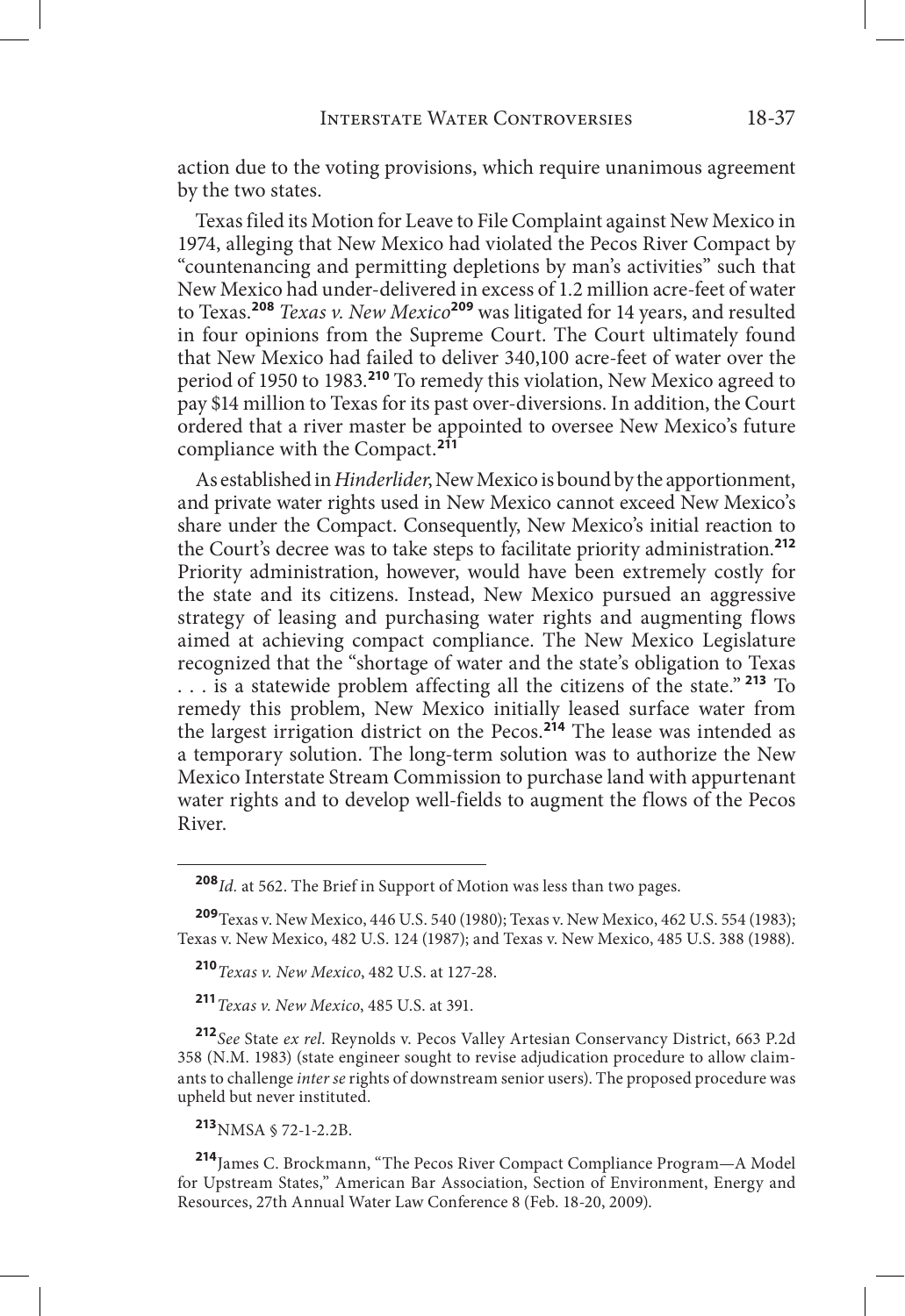In sum, New Mexico, as a state, has made a substantial effort to achieve compliance with the Supreme Court Amended Decree entered in 1988. The New Mexico Legislature has appropriated approximately \$100 million to accomplish this purpose.**<sup>215</sup>** The result of this effort is that New Mexico has never been out of compliance with the delivery requirements of the Court's Amended Decree in any amount.**215.1**

# **[3]** *Kansas v. Colorado* **(Arkansas River)**

In 2009 the Supreme Court issued its final opinion in *Kansas v. Colorado*. **<sup>216</sup>** As noted above, that case began in 1985 and sought limitations on postcompact groundwater pumping in the Arkansas Valley in Colorado. The impact of the Compact and its enforcement by Kansas on Colorado groundwater pumping can be seen in part by comparing the amount of groundwater pumping before and after the enforcement action. The maximum groundwater pumping prior to the Supreme Court's rulings had been about 287,000 acre-feet.**<sup>217</sup>** After implementation of the remedy based on the Supreme Court's rulings, during the years 1997- 2008, the maximum pumping was about 134,000 acre-feet per year,**<sup>218</sup>** a reduction of some 53%. The average pumping prior to the Supreme Court's rulings had been about 170,000 acre-feet per year.**<sup>219</sup>** The average pumping after implementation of the remedy, for the years 1997-2008, was approximately 87,000 acre-feet per year, a reduction of about 49%.**<sup>220</sup>** These reductions in pumping are reductions of actual use, not simply a slowdown or moratorium on further increases in use. Moreover, with the approval of the Supreme Court, Colorado has implemented rules by which no groundwater pumping at all is allowed except to the extent that the replacement required by the rules is made to the river to offset the depletions calculated to be caused by such pumping. This includes responsibility for the legacy effects of prior pumping.**<sup>221</sup>**

**<sup>216</sup>**No. 105, Orig., Kansas v. Colorado, 129 S.Ct. 1294 (2009).

**<sup>217</sup>**Fourth Report, *supra* note 177, at 98.

**<sup>218</sup>**Personal communications between John B. Draper and Dale E. Book and Angela Schenk of Spronk Water Engineers, experts for Kansas, and Dale Straw, expert for Colorado, June 12 and 17, 2009.

**<sup>219</sup>**Fourth Report, *supra* note 177, at 98.

**<sup>220</sup>**Personal communications, *supra* note 218.

**<sup>221</sup>**Fourth Report, *supra* note 177, App. Exh. 6, at App. 43 ("all diversions of tributary groundwater . . . shall be totally discontinued unless out-of-priority depletions to senior surface rights in Colorado are replaced . . .").

**<sup>215</sup>***Id.* at 11.

**<sup>215.1</sup>***Id.* at 1, 11.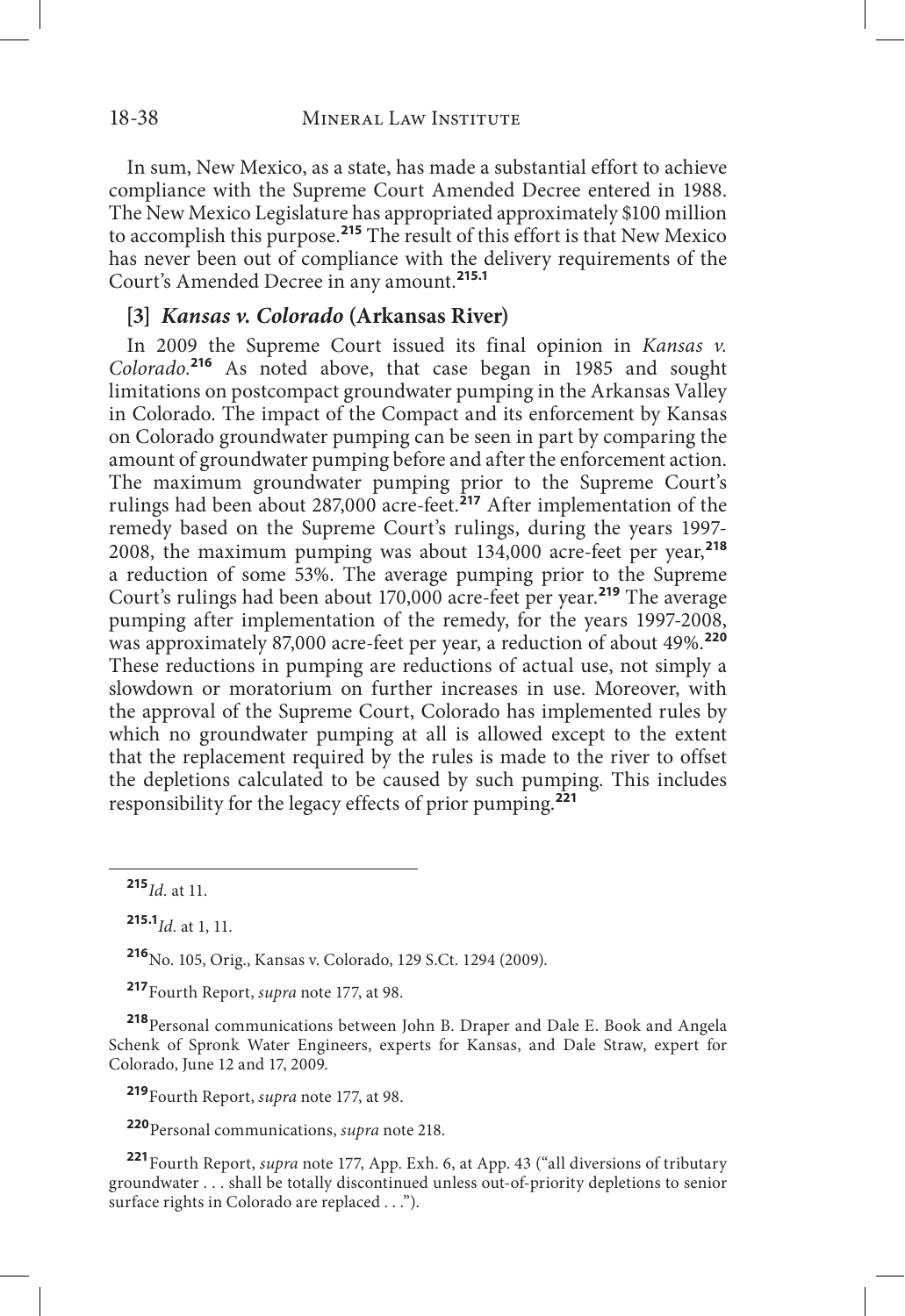#### **[4]** *Kansas v. Nebraska and Colorado* **(Republican River)**

Kansas has requested that the groundwater pumping in the Republican River Basin in Nebraska be reduced by some 515,000 acre-feet, which would be a reduction of 43%. As described above, this matter is currently subject to dispute resolution and possible Supreme Court litigation. If the Kansas reduction in acreage irrigated by groundwater were implemented, it would be a smaller percentage reduction than has occurred in the Arkansas River Valley as a result of the compact enforcement action there. Even the pumping that continues to occur in the Arkansas River Valley in Colorado is subject to the requirement that the effects of that pumping on the Arkansas River be replaced, including the effects of prior years' pumping. Whether similar changes will be required in the Republican Basin in Nebraska will be determined in the pending proceedings.

#### **§ 18.06 Conclusion**

The U.S. Supreme Court, as it did in the gunboat controversy on the Colorado River, performs a unique and critical role in adjusting interstate water interests within the federal system. It has provided the legal principles and the mechanisms for creating and enforcing interstate water allocations. The compact has shown itself to be the most useful and common method to determine interstate allocations, although allocations by the Court and by Congress have also been accomplished. Allocations approved by Congress, the Court has affirmed, will be enforced as written and will not be altered by the Court. Once an allocation has been set, one state may not invade the allocation of another state by any means, including groundwater pumping or any other increase in consumption that deprives a downstream state of water to which it is entitled. As discussed above, however, this fundamental principle is being challenged in pending litigation before the Court, on the basis that increased efficiency, which reduces return flows, is allowed under the wording of at least the Yellowstone River Compact.

The Court has answered many important questions about how enforcement of allocations will be accomplished. It has affirmed that it will quantify the effect of the general principles of allocation set out in many compacts. The contract remedies of money damages and specific performance will be available in appropriate cases to address past violations. Interest on money damages has been found to be appropriate, at least from the year in which the enforcement action is filed. The Eleventh Amendment is not a bar to quantifying damages based on the losses of individual users.

Much has been accomplished over the last century to resolve questions of interpretation and enforcement, but, as Justice Frankfurter once reminded us, "[a]ll avoidance of dispute . . . is not within human gift."**<sup>222</sup>**

**<sup>222</sup>**West Virginia *ex rel.* Dyer v. Sims, 341 U.S. 22, 28 (1951).